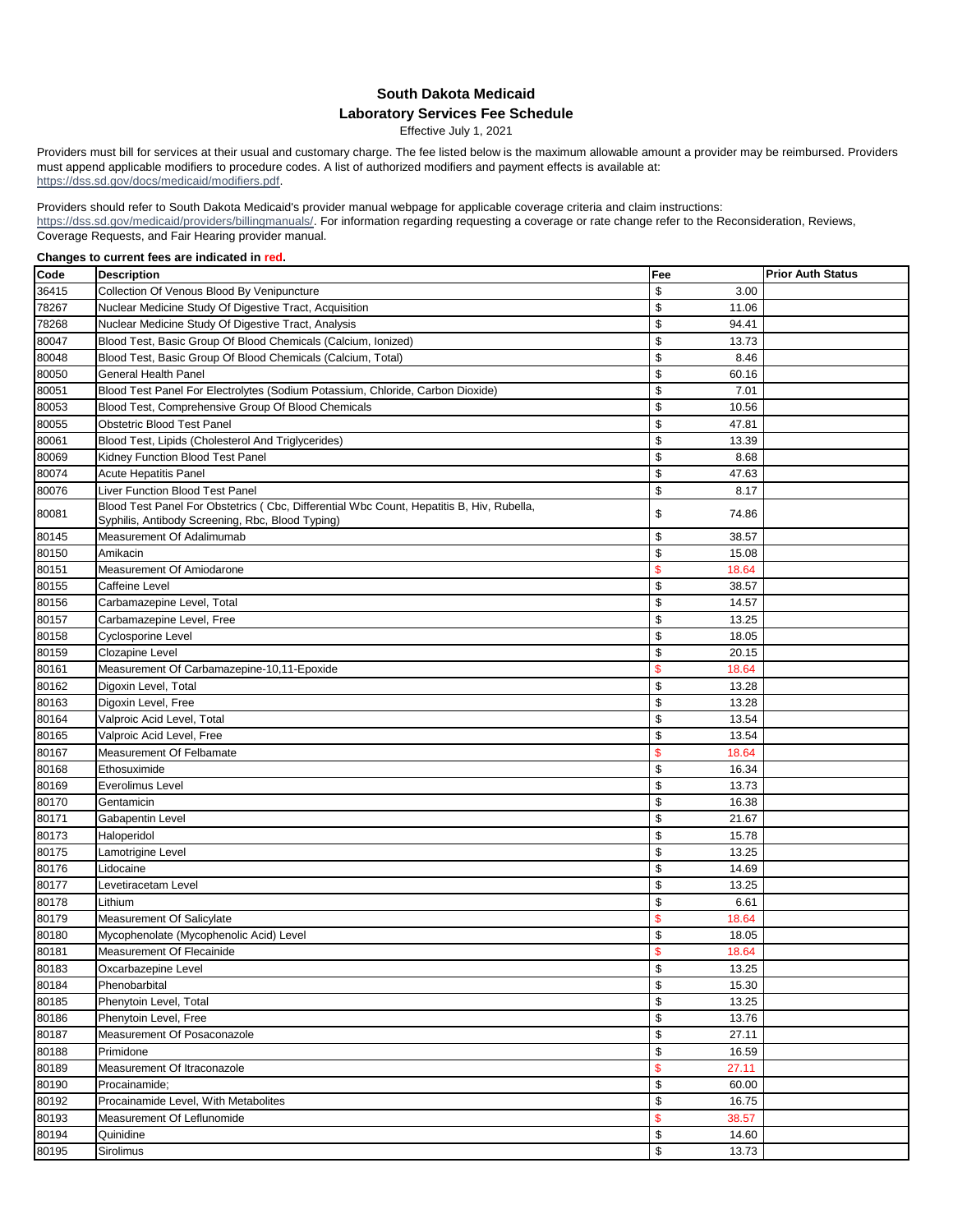| Code           | <b>Description</b>                                                                                                                                                                                                              | Fee                         | <b>Prior Auth Status</b> |
|----------------|---------------------------------------------------------------------------------------------------------------------------------------------------------------------------------------------------------------------------------|-----------------------------|--------------------------|
| 80197          | Tacrolimus                                                                                                                                                                                                                      | \$<br>13.73                 |                          |
| 80198          | Theophylline                                                                                                                                                                                                                    | \$<br>14.14                 |                          |
| 80199          | Tiagabine Level                                                                                                                                                                                                                 | \$<br>27.11                 |                          |
| 80200          | Tobramycin                                                                                                                                                                                                                      | \$<br>16.13                 |                          |
| 80201          | Topiramate                                                                                                                                                                                                                      | \$<br>11.92                 |                          |
| 80202          | Vancomycin                                                                                                                                                                                                                      | \$<br>13.54                 |                          |
| 80203          | Zonisamide Level                                                                                                                                                                                                                | \$<br>13.25                 |                          |
| 80204          | Measurement Of Methotrexate                                                                                                                                                                                                     | \$<br>38.57                 |                          |
| 80210          | <b>Measurement Of Rufinamide</b>                                                                                                                                                                                                | $\mathsf{\$}$<br>27.11      |                          |
| 80230          | Measurement Of Infliximab                                                                                                                                                                                                       | \$<br>38.57                 |                          |
| 80235          | Measurement Of Lacosamide                                                                                                                                                                                                       | \$<br>27.11                 |                          |
| 80280          | Measurement Of Vedolizumab                                                                                                                                                                                                      | \$<br>38.57                 |                          |
| 80285          | Measurement Of Voriconazole                                                                                                                                                                                                     | \$<br>27.11                 |                          |
| 80299          | Quantitation Of Therapeutic Drug                                                                                                                                                                                                | \$<br>18.64                 |                          |
| 80305          | Testing For Presence Of Drug, Read By Direct Observation                                                                                                                                                                        | \$<br>12.60                 |                          |
| 80306          | Testing For Presence Of Drug, Read By Instrument Assisted Observation                                                                                                                                                           | \$<br>17.14                 |                          |
| 80307          | Testing For Presence Of Drug, By Chemistry Analyzers                                                                                                                                                                            | \$<br>62.14                 |                          |
| 80400          | Hormonal Panel For Adrenal Gland Assessment (Adrenal Gland Insufficiency)                                                                                                                                                       | \$<br>32.62                 |                          |
| 80402          | Hormone Panel For Adrenal Gland Assessment (21 Hydroxylase Deficiency)                                                                                                                                                          | \$<br>86.96                 |                          |
| 80406          | Hormone Panel Adrenal Gland Assessment (3 Beta-Hydroxydehydrogenase Deficiency)                                                                                                                                                 | \$<br>78.26                 |                          |
| 80408          | Aldosterone Suppression Evaluation Panel                                                                                                                                                                                        | \$<br>125.50                |                          |
| 80410          | <b>Calcitonin Stimulation Panel</b>                                                                                                                                                                                             | \$<br>80.37                 |                          |
| 80412          | <b>Adrenal Gland Stimulation Panel</b>                                                                                                                                                                                          | \$<br>801.62                |                          |
| 80414          | Reproductive Hormone Panel (Testosterone)                                                                                                                                                                                       | \$<br>51.64                 |                          |
| 80415          | Reproductive Hormone Panel (Estradiol)                                                                                                                                                                                          | \$<br>55.89                 |                          |
| 80416          | Renal Vein Renin (Kidney Enzyme) Stimulation Panel                                                                                                                                                                              | \$<br>209.32<br>\$<br>43.99 |                          |
| 80417<br>80418 | Peripheral Vein Renin (Kidney Enzyme) Stimulation Panel<br><b>Anterior Pituitary Gland Evaluation Panel</b>                                                                                                                     | \$<br>579.48                |                          |
| 80420          | Dexamethasone (Steroid) Suppression Evaluation Panel, 48 Hour                                                                                                                                                                   | \$<br>161.88                |                          |
| 80422          | Glucagon (Hormone) Tolerance Panel To Evaluate For Insulinoma (Pancreatic Tumor)                                                                                                                                                | \$<br>46.07                 |                          |
|                | Glucagon (Hormone) Tolerance Panel To Evaluate For Pheochromocytoma (Adrenal Gland                                                                                                                                              |                             |                          |
| 80424          | Tumor)                                                                                                                                                                                                                          | \$<br>50.50                 |                          |
| 80426          | Gonadotropin Releasing Hormone (Reproductive Hormone) Panel                                                                                                                                                                     | \$<br>148.41                |                          |
| 80428          | Growth Hormone Stimulation Panel                                                                                                                                                                                                | \$<br>66.70                 |                          |
| 80430          | Growth Hormone Suppression Panel                                                                                                                                                                                                | \$<br>129.33                |                          |
| 80432          | Insulin-Induced C-Peptide (Protein) Suppression Panel                                                                                                                                                                           | \$<br>165.61                |                          |
| 80434          | Insulin Tolerance Panel For Acth (Adrenal Gland Hormone) Insufficiency                                                                                                                                                          | \$<br>285.03                |                          |
| 80435          | Insulin Tolerance Panel For Growth Hormone Deficiency                                                                                                                                                                           | \$<br>103.00<br>\$<br>91.16 |                          |
| 80436<br>80438 | Metyrapone (Hormone Antibody) Panel<br>Thyrotropin Releasing Hormone (Trh) (Hypothalamus Hormone) Stimulation Panel, 1 Hour                                                                                                     | \$<br>50.41                 |                          |
| 80439          | Thyrotropin Releasing Hormone (Trh) (Hypothalamus Hormone) Stimulation Panel, 2 Hour                                                                                                                                            | \$<br>67.21                 |                          |
| 80500          | <b>Clinical Pathology Consultation</b>                                                                                                                                                                                          | \$<br>18.81                 |                          |
| 80502          | Comprehensive, Clinical Pathology Consultation                                                                                                                                                                                  | \$<br>52.23                 |                          |
| 81000          | Manual Urinalysis Test With Examination Using Microscope, Non-Automated                                                                                                                                                         | \$<br>4.02                  |                          |
| 81001          | Manual Urinalysis Test With Examination Using Microscope, Automated                                                                                                                                                             | \$<br>3.17                  |                          |
| 81002          | Urinalysis, Manual Test                                                                                                                                                                                                         | \$<br>3.48                  |                          |
| 81003          | Urinalysis, By Dip Stick Or Tablet Reagent For Bilirubin, Glucose, Hemoglobin, Ketones, Leukocytes, Nitrite,<br>Ph, Protein, Specific Gravity, Urobilinogen, Any Number Of These<br>Constituents; Without Microscopy, Automated | \$<br>2.25                  |                          |
| 81005          | Analysis Of Urine, Except Immunoassays                                                                                                                                                                                          | \$<br>2.17                  |                          |
| 81007          | Urinalysis; Bacteriuria Screen, Except By Culture Or Dipstick                                                                                                                                                                   | \$<br>29.98                 |                          |
| 81015          | Urinalysis; Microscopic Only                                                                                                                                                                                                    | \$<br>3.05                  |                          |
| 81020          | Urinalysis, 2 Or 3 Glass Test                                                                                                                                                                                                   | \$<br>4.70                  |                          |
| 81025          | Urine Pregnancy Test, By Visual Color Comparison Methods                                                                                                                                                                        | \$<br>8.61                  |                          |
| 81050          | Volume Measurement For Timed Collection, Each                                                                                                                                                                                   | \$<br>3.64                  |                          |
| 81099          | Unlisted Analysis Of Urine                                                                                                                                                                                                      | \$<br>12.93                 |                          |
| 81105          | Gene Analysis (Human Platelet Antigen 1) For Common Variant                                                                                                                                                                     | \$<br>122.22                |                          |
| 81106          | Gene Analysis (Human Platelet Antigen 2) For Common Variant                                                                                                                                                                     | \$<br>122.22                |                          |
| 81107          | Gene Analysis (Human Platelet Antigen 3) For Common Variant                                                                                                                                                                     | \$<br>122.22                |                          |
| 81108          | Gene Analysis (Human Platelet Antigen 4) For Common Variant                                                                                                                                                                     | \$<br>122.22                |                          |
| 81109          | Gene Analysis (Human Platelet Antigen 5) For Common Variant                                                                                                                                                                     | \$<br>122.22                |                          |
| 81110          | Gene Analysis (Human Platelet Antigen 6) For Common Variant                                                                                                                                                                     | \$<br>122.22                |                          |
| 81111          | Gene Analysis (Human Platelet Antigen 9) For Common Variant                                                                                                                                                                     | \$<br>122.22                |                          |
| 81112          | Gene Analysis (Human Platelet Antigen 15) For Common Variant                                                                                                                                                                    | \$<br>122.22                |                          |
| 81120          | Gene Analysis (Isocitrate Dehydrogenase 1 [Nadp+], Soluble) For Common Variants                                                                                                                                                 | \$<br>193.25                |                          |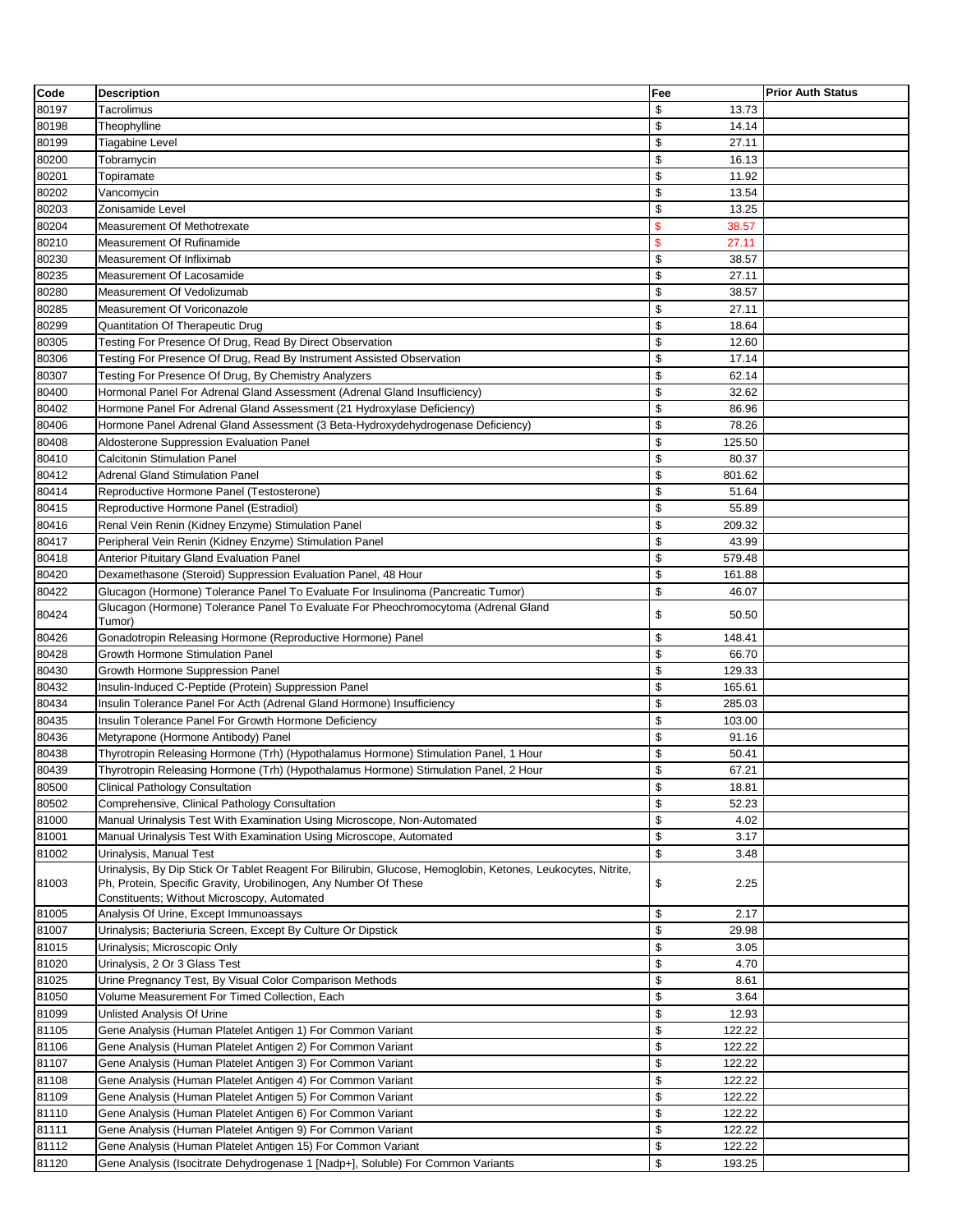| Code  | <b>Description</b>                                                                                                                                 | Fee          | <b>Prior Auth Status</b> |
|-------|----------------------------------------------------------------------------------------------------------------------------------------------------|--------------|--------------------------|
| 81121 | Gene Analysis (Isocitrate Dehydrogenase 2 [Nadp+], Mitochondrial) For Common Variants                                                              | \$<br>295.79 |                          |
| 81161 | Gene Analysis (Dystrophin)                                                                                                                         | \$           | 279.00 PA Required       |
| 81162 | Gene Analysis (Breast Cancer 1 And 2) Of Full Sequence And Analysis For Duplication Or<br><b>Deletion Variants</b>                                 | \$           | 1,824.88 PA Required     |
| 81163 | Gene Analysis (Breast Cancer 1 And 2) Of Full Sequence                                                                                             | \$<br>468.00 | <b>PA Required</b>       |
| 81164 | Gene Analysis (Breast Cancer 1 And 2) For Duplication Or Deletion Variants                                                                         | \$           | 584.23 PA Required       |
| 81165 | Gene Analysis (Breast Cancer 1) Of Full Sequence                                                                                                   | \$           | 282.88 PA Required       |
| 81166 | Gene Analysis (Breast Cancer 1) For Duplication Or Deletion Variants                                                                               | \$           | 301.35 PA Required       |
| 81167 | Gene Analysis (Breast Cancer 2) For Duplication Or Deletion Variants                                                                               | \$           | 282.88 PA Required       |
| 81168 | Gene Analysis (Ccnd1/lgh (T(11;14))) Translocation Analysis                                                                                        | \$<br>207.31 |                          |
| 81170 | Gene Analysis (Abl Proto-Oncogene 1, Non-Receptor Tyrosine Kinase)                                                                                 | \$<br>300.00 |                          |
| 81171 | Gene Analysis (Fragile X Mental Retardation 2) For Abnormal Alleles                                                                                | \$           | 137.00 PA Required       |
| 81172 | Gene Analysis (Fragile X Mental Retardation 2) For Characterization Of Alleles                                                                     | \$           | 274.83 PA Required       |
| 81173 | Gene Analysis (Androgen Receptor) Of Full Sequence                                                                                                 | \$           | 301.35 PA Required       |
| 81174 | Gene Analysis (Androgen Receptor) For Known Familial Variant                                                                                       | \$<br>185.20 | <b>PA Required</b>       |
|       | Gene Analysis (Additional Sex Combs Like 1, Transcriptional Regulator) Full Sequence                                                               |              |                          |
| 81175 | Analysis                                                                                                                                           | \$<br>676.50 |                          |
| 81176 | Gene Analysis (Additional Sex Combs Like 1, Transcriptional Regulator) Targeted Sequence<br>Analysis                                               | \$<br>241.90 |                          |
| 81177 | Gene Analysis (Atropin 1) For Abnormal Alleles                                                                                                     | \$           | 137.00 PA Required       |
| 81178 | Gene Analysis (Ataxin 1) For Abnormal Alleles                                                                                                      | \$           | 137.00 PA Required       |
| 81179 | Gene Analysis (Ataxin 2) For Abnormal Alleles                                                                                                      | \$           | 137.00 PA Required       |
| 81180 | Gene Analysis (Ataxin 3) For Abnormal Alleles                                                                                                      | \$           | 137.00 PA Required       |
| 81181 | Gene Analysis (Ataxin 7) For Abnormal Alleles                                                                                                      | \$           | 137.00 PA Required       |
| 81182 | Gene Analysis (Ataxin 8 Opposite Strand [Non-Protein Coding]) For Abnormal Alleles                                                                 | \$           | 137.00 PA Required       |
| 81183 | Gene Analysis (Ataxin 10) For Abnormal Alleles                                                                                                     | \$           | 137.00 PA Required       |
| 81184 | Gene Analysis (Calcium Voltage-Gated Channel Subunit Alpha1 A) For Abnormal Alleles                                                                | \$           | 137.00 PA Required       |
| 81185 | Gene Analysis (Calcium Voltage-Gated Channel Subunit Alpha1 A) Of Full Sequence                                                                    | \$           | 846.27 PA Required       |
| 81186 | Gene Analysis (Calcium Voltage-Gated Channel Subunit Alpha1 A) For Known Familial<br>Variant                                                       | \$           | 185.20 PA Required       |
| 81187 | Gene Analysis (Cch-Type Zinc Finger Nucleic Acid Binding Protein) For Abnormal Alleles                                                             | \$<br>137.00 | <b>PA Required</b>       |
| 81188 | Gene Analysis (Cystatin B) For Abnormal Alleles                                                                                                    | \$           | 137.00 PA Required       |
| 81189 | Gene Analysis (Cystatin B) Of Full Sequence                                                                                                        | \$           | 274.83 PA Required       |
| 81190 | Gene Analysis (Cystatin B) For Known Familial Variants                                                                                             | \$           | 185.20 PA Required       |
| 81191 | Gene Analysis (Neurotrophic Receptor Tyrosine Kinase 1) Translocation Analysis                                                                     | \$<br>207.31 | <b>PA Required</b>       |
| 81192 | Gene Analysis (Neurotrophic Receptor Tyrosine Kinase 2) Translocation Analysis                                                                     | \$<br>207.31 | <b>PA Required</b>       |
| 81193 | Gene Analysis (Neurotrophic Receptor Tyrosine Kinase 3) Translocation Analysis                                                                     | \$<br>207.31 | <b>PA Required</b>       |
| 81194 | Gene Analysis (Neurotrophic Receptor Tyrosine Kinase 1, 2, And 3) Translocation Analysis                                                           | \$<br>518.28 | <b>PA Required</b>       |
| 81200 | Aspa (Aspartoacylase) (Eg, Canavan Disease) Gene Analysis, Common Variants (Eg,<br>E285A, Y231X)                                                   | \$           | 47.25 PA Required        |
| 81201 | Gene Analysis (Adenomatous Polyposis Coli), Full Gene Sequence                                                                                     | \$           | 780.00 PA Required       |
| 81202 | Gene Analysis (Adenomatous Polyposis Coli), Known Familial Variants                                                                                | \$           | 280.00 PA Required       |
| 81203 | Gene Analysis (Adenomatous Polyposis Coli), Duplication Or Deletion Variants                                                                       | \$           | 200.00 PA Required       |
| 81204 | Gene Analysis (Androgen Receptor) For Characterization Of Alleles                                                                                  | \$           | 137.00 PA Required       |
| 81205 | Gene Analysis (Branched-Chain Keto Acid Dehydrogenase E1, Beta Polypeptide)                                                                        | \$           | 94.99 PA Required        |
| 81206 | Translocation Analysis (Bcr/Abl1) Major Breakpoint                                                                                                 | \$<br>163.96 |                          |
| 81207 | Translocation Analysis (Bcr/Abl1) Minor Breakpoint                                                                                                 | \$<br>144.84 |                          |
| 81208 | Bcr/Abl1 (T(9;22)) (Eg, Chronic Myelogenous Leukemia) Translocation Analysis; Other                                                                | \$<br>214.62 |                          |
|       | Breakpoint, Qualitative Or Quantitative                                                                                                            |              |                          |
| 81209 | Gene Analysis (Bloom Syndrome, Recq Helicase-Like)                                                                                                 | \$<br>39.31  | <b>PA Required</b>       |
| 81210 | Gene Analysis (V-Raf Murine Sarcoma Viral Oncogene Homolog B1)                                                                                     | \$           | 175.40 PA Required       |
| 81212 | Gene Analysis (Breast Cancer 1 And 2) For 185Delag, 5385Insc, 6174Delt Variants                                                                    | \$           | 440.00 PA Required       |
| 81215 | Gene Analysis (Breast Cancer 1) For Known Familial Variant                                                                                         | \$           | 375.25 PA Required       |
| 81216 | Gene Analysis (Breast Cancer 2) Of Full Sequence                                                                                                   | \$           | 185.12 PA Required       |
| 81217 | Gene Analysis (Breast Cancer 2) For Known Familial Variant                                                                                         | \$           | 375.25 PA Required       |
| 81218 | Gene Analysis (Ccaat/Enhancer Binding Protein [C/Ebp], Alpha) Full Gene Sequence                                                                   | \$<br>241.90 |                          |
| 81219 | Gene Analysis (Calreticulin), Common Variants<br>Cftr (Cystic Fibrosis Transmembrane Conductance Regulator) (Eg, Cystic Fibrosis) Gene             | \$<br>121.63 | <b>PA Required</b>       |
| 81220 | Analysis; Common Variants (Eg, Acmg/Acog Guidelines)<br>Cftr (Cystic Fibrosis Transmembrane Conductance Regulator) (Eg, Cystic Fibrosis) Gene      | \$<br>556.60 |                          |
| 81221 | Analysis; Known Familial Variants<br>Cftr (Cystic Fibrosis Transmembrane Conductance Regulator) (Eg, Cystic Fibrosis) Gene                         | \$<br>97.22  | <b>PA Required</b>       |
| 81222 | Analysis; Duplication/Deletion Variants                                                                                                            | \$           | 435.07 PA Required       |
| 81223 | Cftr (Cystic Fibrosis Transmembrane Conductance Regulator) (Eg, Cystic Fibrosis) Gene<br>Analysis; Full Gene Sequence                              | \$           | 499.00 PA Required       |
| 81224 | Cftr (Cystic Fibrosis Transmembrane Conductance Regulator) (Eg, Cystic Fibrosis) Gene<br>Analysis; Intron 8 Poly-T Analysis (Eg, Male Infertility) | \$           | 168.75 PA Required       |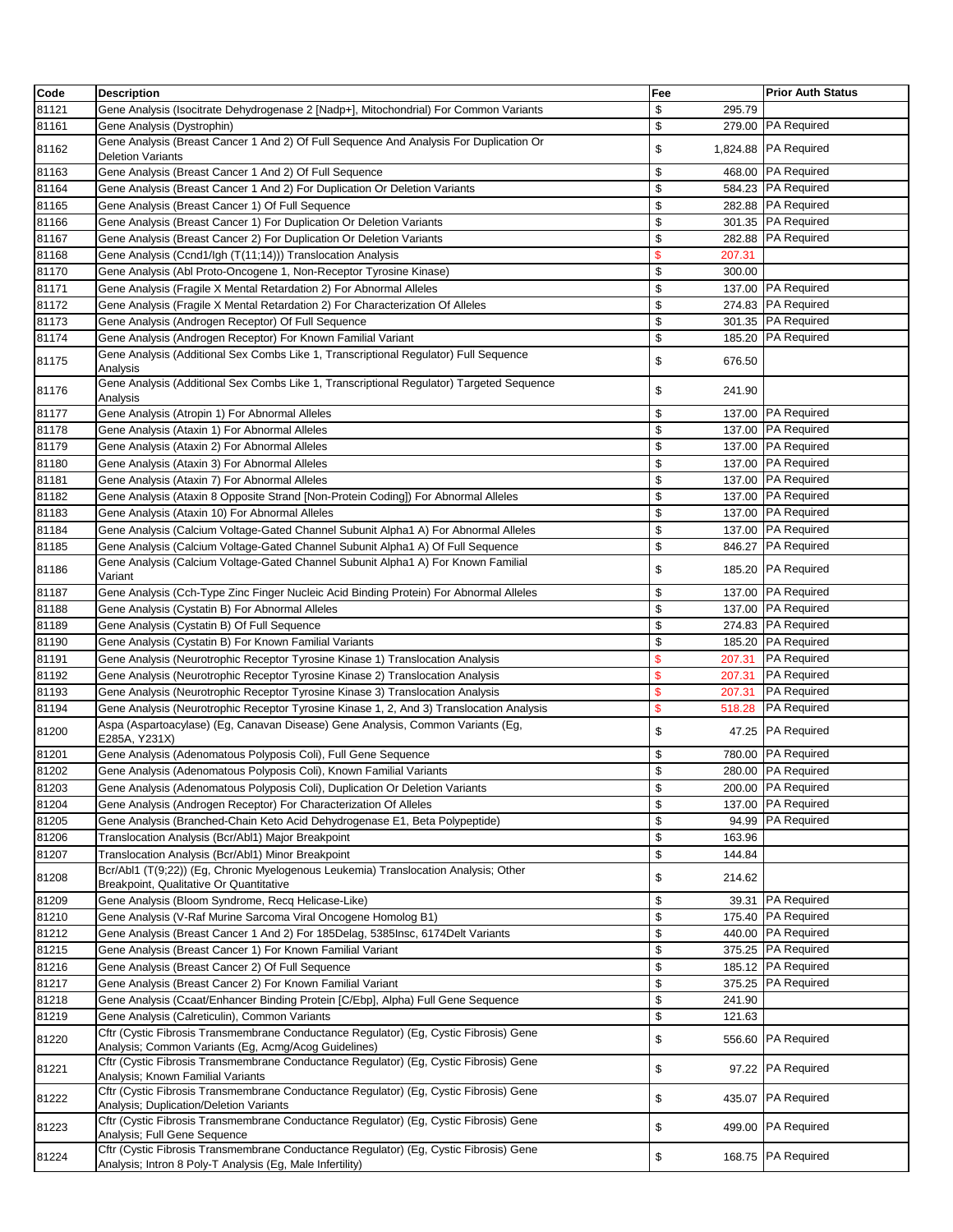| Code  | <b>Description</b>                                                                                                                                                                                                                                                         | Fee                 | <b>Prior Auth Status</b> |
|-------|----------------------------------------------------------------------------------------------------------------------------------------------------------------------------------------------------------------------------------------------------------------------------|---------------------|--------------------------|
| 81225 | Gene Analysis (Cytochrome P450, Family 2, Subfamily C, Polypeptide 19) Common Variants                                                                                                                                                                                     | \$                  | 291.36 PA Required       |
| 81226 | Gene Analysis (Cytochrome P450, Family 2, Subfamily D, Polypeptide 6) Common Variants                                                                                                                                                                                      | \$                  | 450.91 PA Required       |
| 81227 | Gene Analysis (Cytochrome P450, Family 2, Subfamily C, Polypeptide 9) Common Variants                                                                                                                                                                                      | \$                  | 174.81 PA Required       |
| 81228 | Cytogenomic Constitutional (Genome-Wide) Microarray Analysis; Interrogation Of Genomic Regions For Copy N                                                                                                                                                                  | \$                  | 900.00 PA Required       |
| 81229 | Cytogenomic Constitutional (Genome-Wide) Microarray Analysis; Interrogation Of Genomic Regions For Copy<br>Number And Single Nucleotide Polymorphism (Snp) Variants For<br><b>Chromosomal Abnormalities</b>                                                                | \$                  | 1,160.00 PA Required     |
| 81232 | Gene Analysis (Dihydropyrimidine Dehydrogenase) For Common Variant                                                                                                                                                                                                         | \$<br>174.81        |                          |
| 81233 | Gene Analysis (Bruton'S Tyrosine Kinase) For Common Variants                                                                                                                                                                                                               | \$                  | 175.40 PA Required       |
| 81234 | Gene Analysis (Dm1 Protein Kinase) For Abnormal Alleles                                                                                                                                                                                                                    | \$                  | 137.00 PA Required       |
| 81235 | Gene Analysis (Epidermal Growth Factor Receptor), Common Variants                                                                                                                                                                                                          | \$<br>324.58        |                          |
| 81236 | Gene Analysis (Enhancer Of Zeste 2 Polycomb Repressive Complex 2 Subunit) Of Full<br>Sequence                                                                                                                                                                              | \$                  | 282.88 PA Required       |
| 81237 | Gene Analysis (Enhancer Of Zeste 2 Polycomb Repressive Complex 2 Subunit) For<br><b>Common Variants</b>                                                                                                                                                                    | \$                  | 175.40 PA Required       |
| 81238 | Gene Analysis (Coagulation Factor Ix) Full Sequence Analysis                                                                                                                                                                                                               | \$<br>600.00        |                          |
| 81239 | Gene Analysis (Dm1 Protein Kinase) For Characterization Of Alleles                                                                                                                                                                                                         | \$                  | 274.83 PA Required       |
| 81240 | Gene Analysis (Prothrombin, Coagulation Factor li) A Variant                                                                                                                                                                                                               | \$                  | 65.69 PA Required        |
| 81241 | F5 (Coaqulation Factor V) (Eq. Hereditary Hypercoaqulability) Gene Analysis, Leiden Variant                                                                                                                                                                                | \$<br>73.37         |                          |
| 81242 | Gene Analysis (Fanconi Anemia, Complementation Group C) Common Variant                                                                                                                                                                                                     | \$<br>36.62         |                          |
| 81243 | Fmr1 (Fragile X Mental Retardation 1) (Eg, Fragile X Mental Retardation) Gene Analysis;<br>Evaluation To Detect Abnormal (Eg, Expanded) Alleles                                                                                                                            | \$<br>57.04         |                          |
| 81244 | Gene Analysis (Fragile X Mental Retardation 1) For Characterization Of Alleles                                                                                                                                                                                             | \$                  | 44.89 PA Required        |
| 81245 | Gene Analysis (Fms-Related Tyrosine Kinase 3) Internal Tandem Duplication Variants                                                                                                                                                                                         | \$<br>165.51        |                          |
| 81246 | Test For Detecting Genes Associated With Blood Cancer                                                                                                                                                                                                                      | \$<br>83.00         |                          |
| 81247 | Gene Analysis (Glucose-6-Phosphate Dehydrogenase) For Common Variant                                                                                                                                                                                                       | \$<br>174.81        |                          |
| 81248 | Gene Analysis (Glucose-6-Phosphate Dehydrogenase) For Known Familial Variant                                                                                                                                                                                               | \$<br>375.25        |                          |
| 81249 | Gene Analysis (Glucose-6-Phosphate Dehydrogenase) Full Sequence Analysis                                                                                                                                                                                                   | \$<br>600.00        |                          |
| 81250 | Gene Analysis (Glucose-6-Phosphatase, Catalytic Subunit) Common Variants                                                                                                                                                                                                   | \$<br>58.49         |                          |
| 81251 | Gene Analysis (Glucosidase, Beta, Acid) Common Variants                                                                                                                                                                                                                    | \$                  | 47.25 PA Required        |
| 81252 | Gene Analysis (Gap Junction Protein, Beta 2, 26Kda, Connexin 26), Full Gene Sequence                                                                                                                                                                                       | \$                  | 101.12 PA Required       |
| 81253 | Gene Analysis (Gap Junction Protein, Beta 2, 26Kda, Connexin 26), Known Familial Variants                                                                                                                                                                                  | \$                  | 61.52 PA Required        |
| 81254 | Gene Analysis (Gap Junction Protein, Beta 6, 30Kda, Connexin 30), Common Variants                                                                                                                                                                                          | \$                  | 35.00 PA Required        |
| 81255 | Hexa (Hexosaminidase A [Alpha Polypeptide]) (Eg, Tay-Sachs Disease) Gene Analysis,<br>Common Variants (Eg, 1278Instatc, 1421+1G>C, G269S)                                                                                                                                  | \$<br>51.45         |                          |
| 81256 | Hfe (Hemochromatosis) (Eg, Hereditary Hemochromatosis) Gene Analysis, Common<br>Variants (Eg, C282Y, H63D)                                                                                                                                                                 | \$<br>65.36         |                          |
| 81257 | Gene Analysis (Alpha Globin 1 And Alpha Globin 2) For Common Deletions Or Variant                                                                                                                                                                                          | \$                  | 102.26 PA Required       |
| 81258 | Gene Analysis (Alpha Globin 1 And Alpha Globin 2) For Known Familial Variant                                                                                                                                                                                               | \$                  | 375.25 PA Required       |
| 81259 | Gene Analysis (Alpha Globin 1 And Alpha Globin 2) Full Sequence Analysis                                                                                                                                                                                                   | \$                  | 600.00 PA Required       |
| 81260 | Gene Analysis (Inhibitor Of Kappa Light Polypeptide Gene Enhancer In B-Cells, Kinase<br>Complex-Associated Protein) Common Variants                                                                                                                                        | \$                  | 39.31 PA Required        |
| 81261 | Igh@ (Immunoglobulin Heavy Chain Locus) (Eg, Leukemias And Lymphomas, B-Cell), Gene<br>Rearrangement Analysis To Detect Abnormal Clonal Population(S); Amplified Methodology (Eq. Polymerase<br>Chain Reaction)                                                            | <b>\$</b><br>197.99 |                          |
| 81262 | Igh@ (Immunoglobulin Heavy Chain Locus) (Eg, Leukemias And Lymphomas, B-Cell), Gene<br>Rearrangement Analysis To Detect Abnormal Clonal Population(S); Direct Probe Methodology (Eq. Southern<br>Blot)                                                                     | \$<br>68.55         |                          |
| 81263 | Gene Rearrangement Analysis (Immunoglobulin Heavy Chain Locus), Variable Region<br>Somatic Mutation Analysis                                                                                                                                                               | \$<br>294.52        |                          |
| 81264 | Igk@ (Immunoglobulin Kappa Light Chain Locus) (Eg, Leukemia And Lymphoma, B-Cell), Gene<br>Rearrangement Analysis, Evaluation To Detect Abnormal Clonal Population(S)                                                                                                      | \$<br>172.73        |                          |
| 81265 | Comparative Analysis Using Short Tandem Repeat (Str) Markers; Patient And Comparative Specimen (Eg, Pre-<br>Transplant Recipient And Donor Germline Testing, Post-Transplant Non-Hematopoietic Recipient Germline<br>[Eg, Buccal Swab Or Other Germline Tissue Sample] And | \$<br>233.07        |                          |
| 81266 | Comparative Analysis Using Short Tandem Repeat (Str) Markers Of Patient And Specimen,<br>Each Additional Specimen                                                                                                                                                          | \$<br>304.81        |                          |
| 81267 | Chimerism Analysis Post Transplantation, Without Cell Selection                                                                                                                                                                                                            | \$<br>207.46        |                          |
| 81268 | Chimerism Analysis Post Transplantation, With Cell Selection                                                                                                                                                                                                               | \$<br>260.79        |                          |
| 81269 | Gene Analysis (Alpha Globin 1 And Alpha Globin 2) For Duplication/Deletion Variants                                                                                                                                                                                        | \$                  | 202.40 PA Required       |
| 81270 | Jak2 (Janus Kinase 2) (Eg, Myeloproliferative Disorder) Gene Analysis, P.Val617Phe<br>(V617F) Variant                                                                                                                                                                      | \$<br>91.66         |                          |
| 81271 | Gene Analysis (Huntingtin) For Abnormal Alleles                                                                                                                                                                                                                            | \$                  | 137.00 PA Required       |
| 81272 | Gene Analysis (V-Kit Hardy-Zuckerman 4 Feline Sarcoma Viral Oncogene Homolog),<br><b>Targeted Sequence</b>                                                                                                                                                                 | \$                  | 329.51 PA Required       |
| 81273 | Gene Analysis (V-Kit Hardy-Zuckerman 4 Feline Sarcoma Viral Oncogene Homolog), D816<br>Variants                                                                                                                                                                            | \$                  | 124.87 PA Required       |
| 81274 | Gene Analysis (Huntingtin) For Characterization Of Alleles                                                                                                                                                                                                                 | \$                  | 274.83 PA Required       |
|       |                                                                                                                                                                                                                                                                            |                     |                          |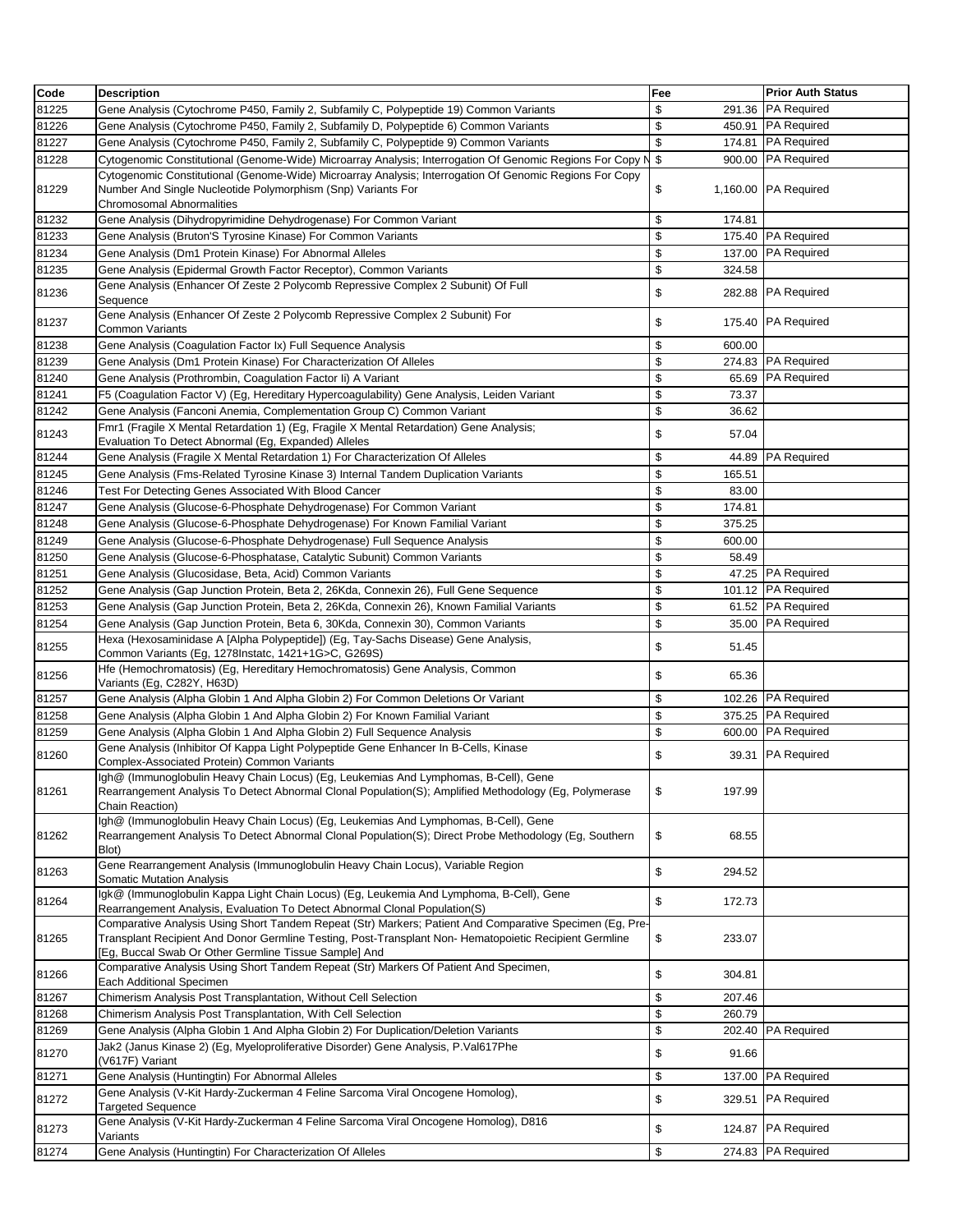| Code  | <b>Description</b>                                                                                                                                                                                                           | Fee                     | <b>Prior Auth Status</b> |
|-------|------------------------------------------------------------------------------------------------------------------------------------------------------------------------------------------------------------------------------|-------------------------|--------------------------|
| 81275 | Gene Analysis (V-Ki-Ras2 Kirsten Rat Sarcoma Viral Oncogene) Variants In Codons 12 And<br>13                                                                                                                                 | \$<br>193.25            | PA Required              |
| 81276 | Gene Analysis (Kirsten Rat Sarcoma Viral Oncogene Homolog), Additional Variants                                                                                                                                              | \$                      | 193.25 PA Required       |
| 81277 | Cancer Cytogenomic Array Gene Analysis                                                                                                                                                                                       | \$                      | 1,160.00 PA Required     |
| 81278 | Gene Analysis (Igh@/Bcl2 (T(14;18)) Translocation Analysis                                                                                                                                                                   | $\mathsf{\$}$<br>207.31 |                          |
| 81279 | Gene Analysis (Janus Kinase 2) Targeted Sequence Analysis                                                                                                                                                                    | \$<br>185.20            |                          |
| 81284 | Gene Analysis (Frataxin) For Abnormal Alleles                                                                                                                                                                                | \$                      | 137.00 PA Required       |
| 81285 | Gene Analysis (Frataxin) For Characterization Of Alleles                                                                                                                                                                     | \$                      | 274.83 PA Required       |
| 81286 | Gene Analysis (Frataxin) Of Full Sequence                                                                                                                                                                                    | \$                      | 274.83 PA Required       |
| 81287 | Gene Analysis (O-6-Methylguanine-Dna Methyltransferase) For Promoter Methylation                                                                                                                                             | \$<br>124.64            |                          |
| 81288 | Test For Detecting Genes Associated With Colon Cancer, Promoter Methylation Analysis                                                                                                                                         | \$                      | 192.32 PA Required       |
| 81289 | Gene Analysis (Frataxin) For Known Familial Variants                                                                                                                                                                         | \$                      | 185.20 PA Required       |
| 81290 | Mcoln1 (Mucolipin 1) (Eq. Mucolipidosis, Type Iv) Gene Analysis, Common Variants (Eq.<br>lvs3-2A>G, Del6.4Kb)                                                                                                                | \$                      | 39.31 PA Required        |
| 81291 | Gene Analysis (5, 10-Methylenetetrahydrofolate Reductase) Common Variants                                                                                                                                                    | \$                      | 65.34 PA Required        |
|       | Gene Analysis (Mutl Homolog 1, Colon Cancer, Nonpolyposis Type 2) Full Sequence                                                                                                                                              |                         |                          |
| 81292 | Analysis                                                                                                                                                                                                                     | \$                      | 675.40 PA Required       |
| 81293 | Gene Analysis (Mutl Homolog 1, Colon Cancer, Nonpolyposis Type 2) Known Familial<br>Variants                                                                                                                                 | \$                      | 331.00 PA Required       |
| 81294 | Gene Analysis (Mutl Homolog 1, Colon Cancer, Nonpolyposis Type 2) Duplication Or<br><b>Deletion Variants</b>                                                                                                                 | \$                      | 202.40 PA Required       |
| 81295 | Gene Analysis (Muts Homolog 2, Colon Cancer, Nonpolyposis Type 1) Full Sequence<br>Analysis                                                                                                                                  | \$                      | 381.70 PA Required       |
| 81296 | Gene Analysis (Muts Homolog 2, Colon Cancer, Nonpolyposis Type 1) Known Familial<br>Variants                                                                                                                                 | \$                      | 337.73 PA Required       |
| 81297 | Gene Analysis (Muts Homolog 2, Colon Cancer, Nonpolyposis Type 1) Duplication Or<br><b>Deletion Variants</b>                                                                                                                 | \$                      | 213.30 PA Required       |
| 81298 | Msh6 (Muts Homolog 6 [E. Coli]) (Eg, Hereditary Non-Polyposis Colorectal Cancer, Lynch<br>Syndrome) Gene Analysis; Full Sequence Analysis                                                                                    | \$                      | 641.85 PA Required       |
| 81299 | Msh6 (Muts Homolog 6 [E. Coli]) (Eg, Hereditary Non-Polyposis Colorectal Cancer, Lynch<br>Syndrome) Gene Analysis; Known Familial Variants                                                                                   | \$                      | 308.00 PA Required       |
| 81300 | Msh6 (Muts Homolog 6 [E. Coli]) (Eg, Hereditary Non-Polyposis Colorectal Cancer, Lynch<br>Syndrome) Gene Analysis; Duplication/Deletion Variants                                                                             | \$<br>238.00            | PA Required              |
| 81301 | Microsatellite Instability Analysis (Eg, Hereditary Non-Polyposis Colorectal Cancer, Lynch Syndrome) Of<br>Markers For Mismatch Repair Deficiency (Eg, Bat25, Bat26), Includes                                               | \$                      | 348.56 PA Required       |
| 81302 | Comparison Of Neoplastic And Normal Tissue, If Performed<br>Mecp2 (Methyl Cpg Binding Protein 2) (Eg, Rett Syndrome) Gene Analysis; Full Sequence                                                                            | \$                      | 527.87 PA Required       |
| 81303 | Analysis<br>Mecp2 (Methyl Cpg Binding Protein 2) (Eg, Rett Syndrome) Gene Analysis; Known Familial                                                                                                                           | \$                      | 120.00 PA Required       |
| 81304 | Variant<br>Mecp2 (Methyl Cpg Binding Protein 2) (Eg, Rett Syndrome) Gene Analysis;                                                                                                                                           | \$                      | 150.00 PA Required       |
|       | <b>Duplication/Deletion Variants</b>                                                                                                                                                                                         |                         |                          |
| 81305 | Gene Analysis (Myeloid Differentiation Primary Response 88) For P.Leu265Pro Variant                                                                                                                                          | \$                      | 175.40 PA Required       |
| 81306 | Gene Analysis (Nudix Hydrolase 15) For Common Variants                                                                                                                                                                       | \$                      | 291.36 PA Required       |
| 81307 | Gene Analysis (Partner And Localizer Of Brca2) Full Sequence Analysis                                                                                                                                                        | \$                      | 959.38 PA Required       |
| 81308 | Gene Analysis (Partner And Localizer Of Brca2) For Detection Of Known Familial Variant                                                                                                                                       | \$                      | 301.35 PA Required       |
| 81309 | Gene Analysis (Partner And Localizer Of Brca2) Targeted Sequence Analysis                                                                                                                                                    | \$                      | 274.83 PA Required       |
| 81310 | Npm1 (Nucleophosmin) (Eg, Acute Myeloid Leukemia) Gene Analysis, Exon 12 Variants                                                                                                                                            | \$<br>246.52            |                          |
| 81311 | Gene Analysis For Cancer (Neuroblastoma)                                                                                                                                                                                     | \$                      | 295.79 PA Required       |
| 81312 | Gene Analysis (Poly[A] Binding Protein Nuclear 1) For Abnormal Alleles                                                                                                                                                       | \$<br>137.00            | <b>PA Required</b>       |
| 81313 | Test For Detecting Genes Associated With Prostate Cancer                                                                                                                                                                     | \$<br>255.05            | <b>PA Required</b>       |
| 81314 | Gene Analysis ((Platelet-Derived Growth Factor Receptor, Alpha Polypeptide) Targeted<br>Sequence                                                                                                                             | \$<br>329.51            | <b>PA Required</b>       |
| 81315 | Pml/Raralpha, (T(15;17)), (Promyelocytic Leukemia/Retinoic Acid Receptor Alpha) (Eg,<br>Promyelocytic Leukemia) Translocation Analysis; Common Breakpoints (Eg, Intron 3 And Intron 6), Qualitative<br>Or Quantitative       | \$<br>207.31            |                          |
| 81316 | Pml/Raralpha, (T(15;17)), (Promyelocytic Leukemia/Retinoic Acid Receptor Alpha) (Eg, Promyelocytic<br>Leukemia) Translocation Analysis; Single Breakpoint (Eg, Intron 3, Intron 6 Or<br>Exon 6), Qualitative Or Quantitative | \$<br>207.31            |                          |
| 81317 | Pms2 (Postmeiotic Segregation Increased 2 [S. Cerevisiae]) (Eg, Hereditary Non-Polyposis Colorectal Cancer,<br>_ynch Syndrome) Gene Analysis; Full Sequence Analysis                                                         | \$                      | 676.50 PA Required       |
| 81318 | Pms2 (Postmeiotic Segregation Increased 2 [S. Cerevisiae]) (Eg, Hereditary Non-Polyposis Colorectal Cancer,<br>Lynch Syndrome) Gene Analysis; Known Familial Variants                                                        | \$<br>331.00            | <b>PA Required</b>       |
| 81319 | Pms2 (Postmeiotic Segregation Increased 2 [S. Cerevisiae]) (Eg, Hereditary Non-Polyposis Colorectal Cancer,<br>_ynch Syndrome) Gene Analysis; Duplication/Deletion Variants                                                  | \$<br>203.50            | <b>PA Required</b>       |
| 81320 | Gene Analysis (Phospholipase C Gamma 2) For Common Variants                                                                                                                                                                  | \$                      | 291.36 PA Required       |
| 81321 | Gene Analysis (Phosphatase And Tensin Homolog), Full Sequence Analysis                                                                                                                                                       | \$                      | 600.00 PA Required       |
| 81322 | Gene Analysis (Phosphatase And Tensin Homolog), Known Familial Variant                                                                                                                                                       | \$<br>46.60             | <b>PA Required</b>       |
| 81323 | Gene Analysis (Phosphatase And Tensin Homolog), Duplication Or Deletion Variant                                                                                                                                              | \$                      | 300.00 PA Required       |
|       |                                                                                                                                                                                                                              |                         |                          |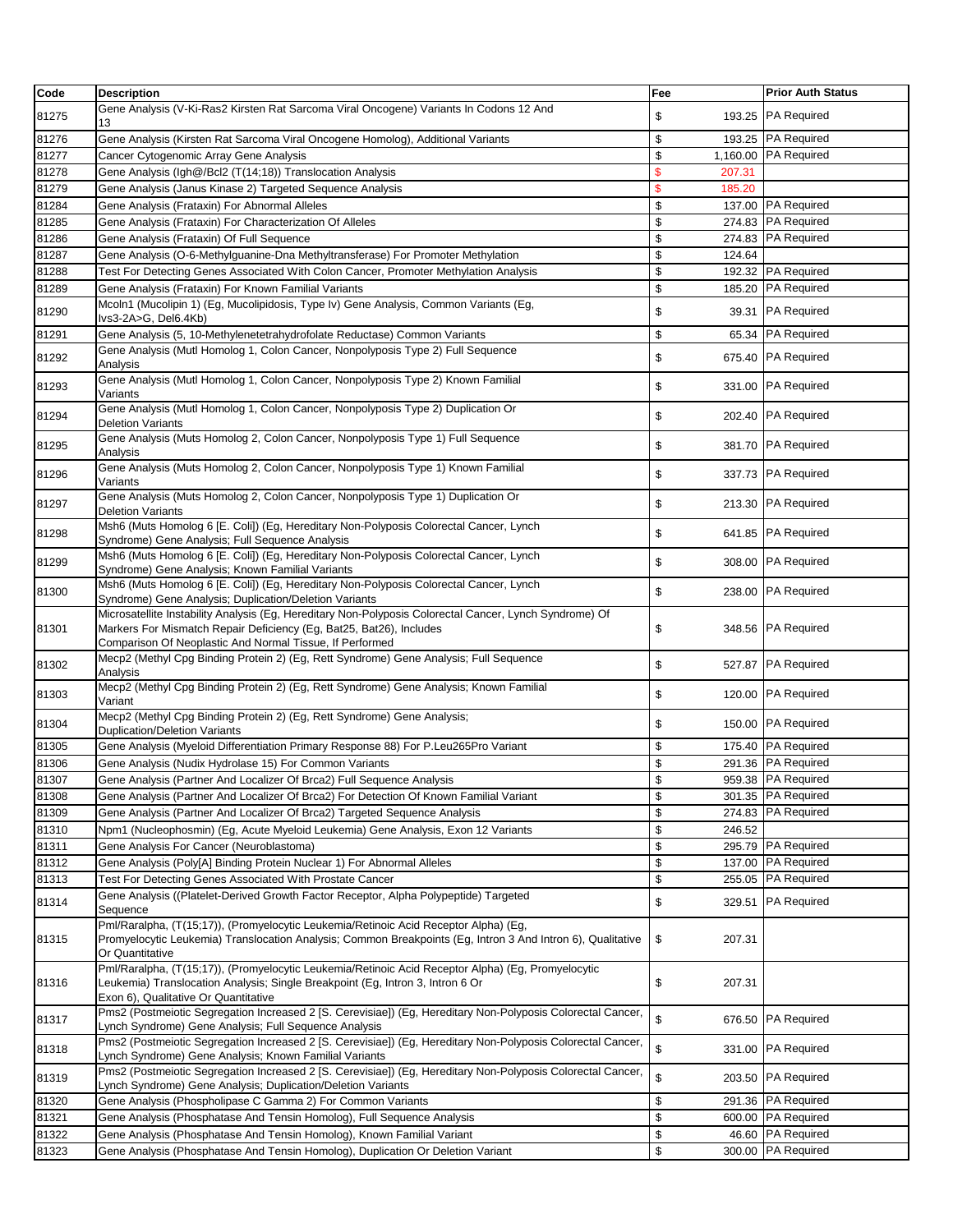| Code  | <b>Description</b>                                                                                                                                                                                           | Fee                     | <b>Prior Auth Status</b> |
|-------|--------------------------------------------------------------------------------------------------------------------------------------------------------------------------------------------------------------|-------------------------|--------------------------|
| 81324 | Gene Analysis (Peripheral Myelin Protein 22), Duplication Or Deletion Analysis                                                                                                                               | \$<br>758.36            | <b>PA Required</b>       |
| 81325 | Gene Analysis (Peripheral Myelin Protein 22), Full Sequence Analysis                                                                                                                                         | \$                      | 769.58 PA Required       |
| 81326 | Gene Analysis (Peripheral Myelin Protein 22), Known Familial Variant                                                                                                                                         | \$                      | 46.60 PA Required        |
| 81327 | Gene Analysis (Septin9) For Promoter Methylation                                                                                                                                                             | \$                      | 192.00 PA Required       |
| 81328 | Gene Analysis (Solute Carrier Organic Anion Transporter Family, Member 1B1) For Common<br>Variant                                                                                                            | \$<br>174.81            | <b>PA Required</b>       |
| 81329 | Gene Analysis (Survival Of Motor Neuron 1, Telomeric) For Dosage/Deletion                                                                                                                                    | \$                      | 137.00 PA Required       |
| 81330 | Gene Analysis (Sphingomyelin Phosphodiesterase 1, Acid Lysosomal) Common Variants                                                                                                                            | \$                      | 47.00 PA Required        |
| 81331 | Snrpn/Ube3A (Small Nuclear Ribonucleoprotein Polypeptide N And Ubiquitin Protein Ligase E3A) (Eg, Prader-<br>Willi Syndrome And/Or Angelman Syndrome), Methylation Analysis                                  | \$                      | 51.07 PA Required        |
| 81332 | Gene Analysis (Serpin Peptidase Inhibitor, Clade A, Alpha-1 Antiproteinase, Antitrypsin,<br>Member 1) Common Variants                                                                                        | \$                      | 43.65 PA Required        |
| 81333 | Gene Analysis (Transforming Growth Factor Beta-Induced) For Common Variants                                                                                                                                  | \$                      | 137.00 PA Required       |
| 81334 | Gene Analysis (Runt Related Transcription Factor 1) Targeted Sequence Analysis                                                                                                                               | \$<br>329.51            |                          |
| 81336 | Gene Analysis (Survival Of Motor Neuron 1, Telomeric) Of Full Sequence                                                                                                                                       | \$<br>301.35            | <b>PA Required</b>       |
| 81337 | Gene Analysis (Survival Of Motor Neuron 1, Telomeric) For Known Familial Sequence<br>Variants                                                                                                                | \$                      | 185.20 PA Required       |
| 81338 | Gene Analysis (Mpl Proto-Oncogene, Thrombopoietin Receptor) For Detection Of Common<br>Variants                                                                                                              | \$<br>150.33            |                          |
| 81339 | Gene Analysis (Mpl Proto-Oncogene, Thrombopoietin Receptor) Sequence Analysis Of Exon<br>10                                                                                                                  | \$<br>185.20            |                          |
| 81340 | Trb@ (T Cell Antigen Receptor, Beta) (Eg, Leukemia And Lymphoma), Gene Rearrangement Analysis To<br>Detect Abnormal Clonal Population(S); Using Amplification<br>Methodology (Eg, Polymerase Chain Reaction) | \$<br>208.92            |                          |
| 81341 | Trb@ (T Cell Antigen Receptor, Beta) (Eg, Leukemia And Lymphoma), Gene<br>Rearrangement Analysis To Detect Abnormal Clonal Population(S); Using Direct Probe Methodology (Eg,<br>Southern Blot)              | \$<br>49.59             |                          |
| 81342 | Trg@ (T Cell Antigen Receptor, Gamma) (Eg, Leukemia And Lymphoma), Gene<br>Rearrangement Analysis, Evaluation To Detect Abnormal Clonal Population(S)                                                        | \$<br>201.50            |                          |
| 81343 | Gene Analysis (Protein Phosphatase 2 Regulatory Subunit Bbeta) For Abnormal Alleles                                                                                                                          | \$                      | 137.00 PA Required       |
| 81344 | Gene Analysis (Tata Box Binding Protein) For Abnormal Alleles                                                                                                                                                | \$                      | 137.00 PA Required       |
| 81345 | Gene Analysis (Telomerase Reverse Transcriptase) Targeted Sequence Analysis                                                                                                                                  | \$                      | 185.20 PA Required       |
| 81347 | Gene Analysis (Splicing Factor [3B] Subunit B1) For Detection Of Common Variants                                                                                                                             | $\mathsf{\$}$<br>193.25 | <b>PA Required</b>       |
| 81348 | Gene Analysis (Serine And Arginine-Rich Splicing Factor 2) For Detection Of Common<br>Variants                                                                                                               | \$<br>175.40            | <b>PA Required</b>       |
| 81350 | Gene Analysis (Udp Glucuronosyltransferase 1 Family, Polypeptide A1) For Detection Of<br>Common Variants                                                                                                     | \$                      | 234.00 PA Required       |
| 81351 | Gene Analysis (Tumor Protein 53) Full Sequence Analysis                                                                                                                                                      | $\mathbf{s}$<br>641.85  | <b>PA Required</b>       |
| 81352 | Gene Analysis (Tumor Protein 53) Targeted Sequence Analysis                                                                                                                                                  | $\mathsf{\$}$<br>329.51 | <b>PA Required</b>       |
| 81353 | Gene Analysis (Tumor Protein 53) Targeted Sequence Analysis For Detection Of Known<br>Familial Variant                                                                                                       | \$<br>308.00            | <b>PA Required</b>       |
| 81355 | Gene Analysis (Vitamin K Epoxide Reductase Complex Subunit 1) Common Variants                                                                                                                                | \$                      | 88.20 PA Required        |
| 81357 | Gene Analysis (U2 Small Nuclear Rna Auxiliary Factor 1) For Detection Of Common Variants                                                                                                                     | \$<br>193.25            | <b>PA Required</b>       |
| 81360 | Gene Analysis (Zinc Finger Ccch-Type, Rna Binding Motif And Serine/Arginine-Rich 2) For<br>Detection Of Common Variants                                                                                      |                         | 193.25 PA Required       |
| 81361 | Gene Analysis (Hemoglobin, Subunit Beta) For Common Variant                                                                                                                                                  | \$<br>174.81            |                          |
| 81362 | Gene Analysis (Hemoglobin, Subunit Beta) For Known Familial Variant                                                                                                                                          | \$<br>375.25            |                          |
| 81363 | Gene Analysis (Hemoglobin, Subunit Beta) For Duplication/Deletion Variant                                                                                                                                    | \$<br>202.40            |                          |
| 81364 | Gene Analysis (Hemoglobin, Subunit Beta) Full Sequence Analysis                                                                                                                                              | \$<br>324.58            |                          |
| 81370 | Hla Class I And Ii Typing Low Resolution Hla-A, -B, -C, -Drb1/3/4/5 And -Dqb1                                                                                                                                | \$<br>402.12            |                          |
| 81371 | Hla Class I And Ii Typing, Low Resolution Hla-A, -B, And -Drb1                                                                                                                                               | \$<br>404.52            |                          |
| 81372 | Hla Class I Typing, Low Resolution (Eg, Antigen Equivalents); Complete (le, Hla-A, -B, And -<br>C)                                                                                                           | \$<br>403.59            |                          |
| 81373 | Hla Class I Typing, Low Resolution (Eg, Antigen Equivalents); One Locus (Eg, Hla-A, -B, Or -<br>C), Each                                                                                                     | \$<br>127.43            |                          |
| 81374 | Hla Class I Typing, Low Resolution One Antigen Equivalent                                                                                                                                                    | \$<br>74.33             |                          |
| 81375 | Hla Class Ii Typing, Low Resolution (Eg, Antigen Equivalents); Hla-Drb1/3/4/5 And -Dqb1                                                                                                                      | \$<br>220.74            |                          |
| 81376 | Hla Class Ii Typing Low Resolution One Locus                                                                                                                                                                 | \$<br>122.22            |                          |
| 81377 | Hla Class li Typing, Low Resolution (Eg, Antigen Equivalents); One Antigen Equivalent, Each                                                                                                                  | \$<br>94.74             |                          |
| 81378 | Hla Class I And Ii Typing High Resolution Hla-A, -B, -C, And -Drb1                                                                                                                                           | \$<br>345.57            |                          |
| 81379 | Hla Class I Typing, High Resolution (le, Alleles Or Allele Groups); Complete (le, Hla-A, -B,<br>And -C)                                                                                                      | \$<br>335.38            |                          |
| 81380 | Hla Class I Typing, High Resolution (le, Alleles Or Allele Groups); One Locus (Eg, Hla-A, -B,<br>Or -C), Each                                                                                                | \$<br>177.25            |                          |
| 81381 | Hia Class I Typing, High Resolution (le, Alleles Or Allele Groups); One Allele Or Allele Group<br>(Eg, B*57:01P), Each                                                                                       | \$<br>169.90            |                          |
| 81382 | Hla Class li Typing High Resolution One Locus                                                                                                                                                                | \$<br>123.68            |                          |
|       | Hia Class Ii Typing, High Resolution (Ie, Alleles Or Allele Groups); One Allele Or Allele                                                                                                                    |                         |                          |
| 81383 | Group (Eg, Hla-Dqb1*06:02P), Each                                                                                                                                                                            | \$<br>109.13            |                          |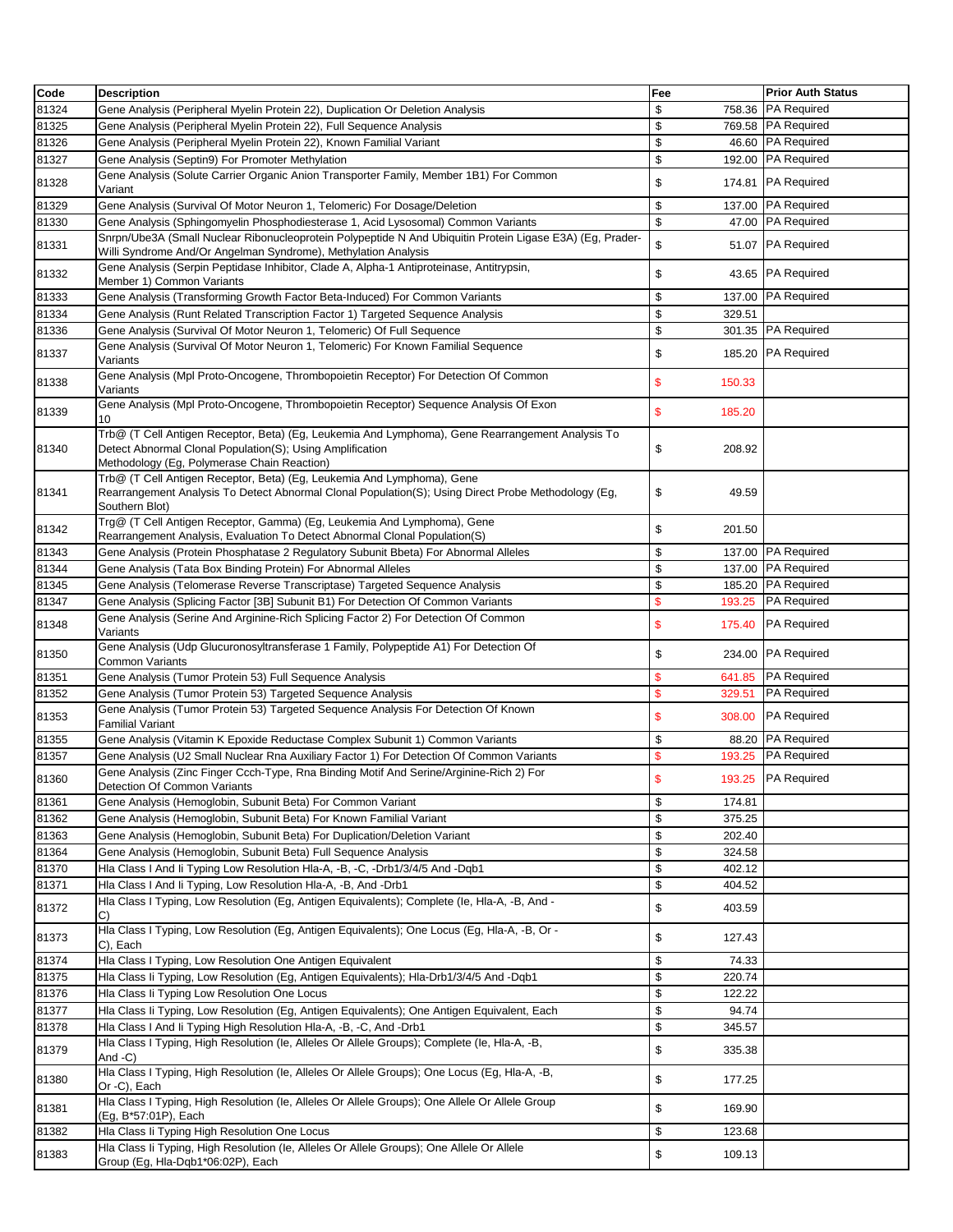| Code  | <b>Description</b>                                                                                                                   | Fee | <b>Prior Auth Status</b> |
|-------|--------------------------------------------------------------------------------------------------------------------------------------|-----|--------------------------|
| 81400 | Molecular Pathology Procedure Level 1                                                                                                | \$  | 63.96 PA Required        |
| 81401 | Molecular Pathology Procedure Level 2                                                                                                | \$  | 137.00 PA Required       |
| 81402 | Molecular Pathology Procedure Level 3                                                                                                | \$  | 150.33 PA Required       |
| 81403 | Molecular Pathology Procedure Level 4                                                                                                | \$  | 185.20 PA Required       |
| 81404 | Molecular Pathology Procedure Level 5                                                                                                | \$  | 274.83 PA Required       |
| 81405 | Molecular Pathology Procedure Level 6                                                                                                | \$  | 301.35 PA Required       |
| 81406 | Molecular Pathology Procedure Level 7                                                                                                | \$  | 282.88 PA Required       |
| 81407 | Molecular Pathology Procedure Level 8                                                                                                | \$  | 846.27 PA Required       |
| 81408 | Molecular Pathology Procedure Level 9                                                                                                | \$  | 2,000.00 PA Required     |
| 81410 | Test For Detecting Genes Associated With Heart Disease, Genomic Sequence Analysis<br>Panel, At Least 9 Genes                         | \$  | 504.00 PA Required       |
| 81411 | Test For Detecting Genes Associated With Heart Disease, Duplication/Deletion Analysis<br>Panel                                       | \$  | 1,350.19 PA Required     |
| 81412 | Test For Detecting Genes For Disorders Related To Ashkenazi Jews, Genomic Sequence<br>Analysis Panel, At Least 9 Genes               | \$  | 2,448.56 PA Required     |
| 81413 | Test For Detecting Genes Associated With Heart Disease, Genomic Sequence Analysis<br>Panel, At Least 10 Genes                        | \$  | 584.90 PA Required       |
| 81414 | Test For Detecting Genes Associated With Heart Disease, Duplication/Deletion Analysis<br>Panel, At Least 2 Genes                     | \$  | 584.90 PA Required       |
| 81415 | Test For Detecting Exome, Sequence Analysis                                                                                          | \$  | 4,780.00 PA Required     |
| 81416 | Test For Detecting Exome, Sequence Analysis, Each Comparator Exome                                                                   | \$  | 12,000.00 PA Required    |
| 81417 | Reevaluation Test Of Previously Obtained Exome Sequence                                                                              | \$  | 320.00 PA Required       |
| 81419 | Gene Analysis Panel For Evaluation Of Genes Associated With Epilepsy                                                                 | \$  | 2,448.56 PA Required     |
| 81420 | Test For Detecting Genes Associated With Fetal Disease, Aneuploidy Genomic Sequence<br>Analysis Panel                                | \$  | 759.05 PA Required       |
| 81422 | Test For Detecting Genes Associated With Fetal Disease, Microdeletion(S) Genomic<br>Sequence Analysis                                | \$  | 759.05 PA Required       |
| 81425 | Test For Detecting Genes Associated With Disease, Genome Sequence Analysis                                                           | \$  | 5,031.20 PA Required     |
| 81426 | Test For Detecting Genes Associated With Disease, Genome Sequence Analysis, Each<br>Additional Comparator Genome                     | \$  | 2,709.95 PA Required     |
| 81427 | Reevaluation Test Of Previously Obtained Genome Sequence                                                                             | \$  | 2,337.65 PA Required     |
| 81430 | Test For Detecting Genes Causing Hearing Loss Genomic Sequence Analysis Panel, At<br>Least 60 Genes                                  | \$  | 1,625.00 PA Required     |
| 81431 | Test For Detecting Genes Causing Hearing Loss, Duplication/Deletion Analysis Panel                                                   | \$  | 679.57 PA Required       |
| 81432 | Test For Detecting Genes Associated With Inherited Breast Cancer-Related Disorders                                                   | \$  | 679.05 PA Required       |
| 81433 | Gene Analysis (Breast And Related Cancers), Duplication Or Deletion Variants                                                         | \$  | 438.93 PA Required       |
| 81434 | Gene Analysis (Retinal Disorders), Genomic Sequence                                                                                  | \$  | 597.91 PA Required       |
| 81435 | Test For Detecting Genes Associated With Colon Cancer, Genomic Sequence Analysis<br>Panel, At Least 10 Genes                         | \$  | 584.90 PA Required       |
| 81436 | Test For Detecting Genes Associated With Colon Cancer, Duplication/Deletion Analysis<br>Panel, At Least 5 Genes                      | \$  | 584.90 PA Required       |
| 81437 | Gene Analysis (Neuroendocrine Tumors), Genomic Sequence                                                                              | \$  | 438.93 PA Required       |
| 81438 | Gene Analysis (Neuroendocrine Tumors), Duplication And Deletion Variants                                                             | \$  | 438.93 PA Required       |
| 81439 | Test For Detecting Genes Associated With Inherited Disease Of Heart Muscle                                                           | \$  | 584.90 PA Required       |
| 81440 | <b>Test For Detecting Genes</b>                                                                                                      | \$  | 3,324.00 PA Required     |
| 81442 | Gene Analysis (Noonan Syndrome) Genomic Sequence Analysis                                                                            | \$  | 2,143.60 PA Required     |
| 81443 | Genomic Sequence Analysis Panel For Severe Inherited Conditions With Sequencing Of 15<br>Or More Genes                               | \$  | 2,448.56 PA Required     |
| 81445 | Test For Detecting Genes Associated With Cancer Of Body Organ                                                                        | \$  | 597.91 PA Required       |
| 81448 | Gene Analysis Panel For Hereditary Disorders Of The Peripheral Nervous System                                                        | \$  | 584.90 PA Required       |
| 81450 | Test For Detecting Genes Associated With Blood Related Cancer                                                                        | \$  | 759.53 PA Required       |
| 81455 | Test For Detecting Genes Associated With Cancer                                                                                      | \$  | 2,919.60 PA Required     |
| 81460 | Test For Detecting Genes Associated With Disease, Genomic Sequence, Must Include<br>Sequence Analysis Of Entire Mitochondrial Genome | \$  | 1,287.00 PA Required     |
| 81465 | Test For Detecting Genes Associated With Disease, Whole Mitochondrial Genome                                                         | \$  | 936.00 PA Required       |
| 81470 | Test For Detecting Genes Associated With Intellectual Disability, Genomic Sequence<br>Analysis Panel, At Least 60 Genes              | \$  | 914.00 PA Required       |
| 81471 | Test For Detecting Genes Associated With Intellectual Disability, Duplication/Deletion Gene<br>Analysis, At Least 60 Genes           | \$  | 914.00 PA Required       |
| 81479 | Molecular Pathology Procedure                                                                                                        | \$  | 662.68 PA Required       |
| 81490 | Test For Detecting Genes Associated With Rheumatoid Arthritis Using Immunoassay<br>Technique                                         | \$  | 840.65 PA Required       |
| 81493 | Test For Detecting Genes Associated With Heart Vessels Diseases                                                                      | \$  | 1,050.00 PA Required     |
| 81500 | Genetic Profiling On Oncology Biopsy Of Ovarian Lesions, Assays Of Two Proteins                                                      | \$  | 260.50 PA Required       |
| 81503 | Genetic Profiling On Oncology Biopsy Of Ovarian Lesions, Assays Of Five Proteins                                                     | \$  | 897.00 PA Required       |
| 81504 | Genetic Profiling On Oncology Biopsy Lesions                                                                                         | \$  | 520.00 PA Required       |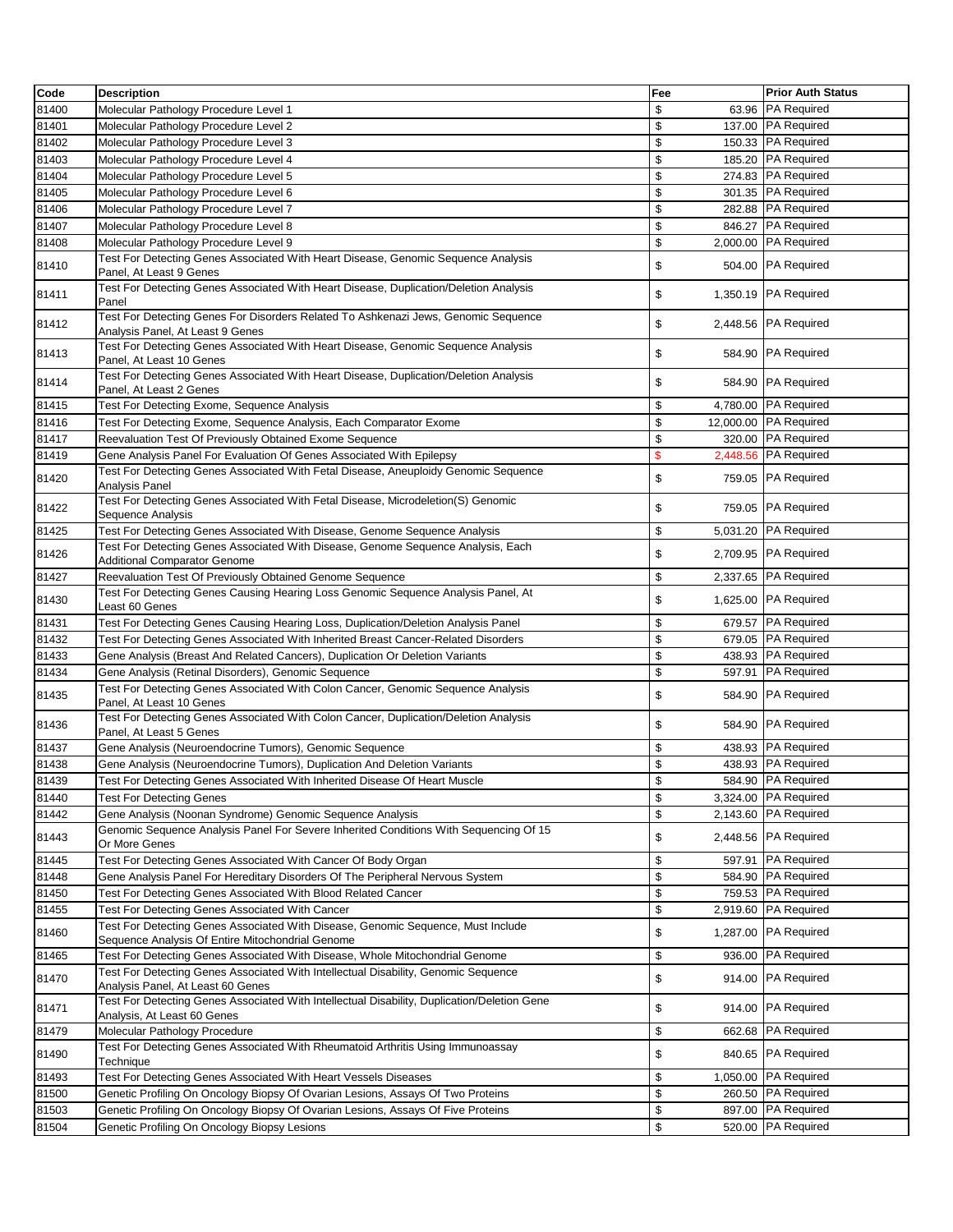| Code  | <b>Description</b>                                                                                                                                                                                                              | Fee             | <b>Prior Auth Status</b> |
|-------|---------------------------------------------------------------------------------------------------------------------------------------------------------------------------------------------------------------------------------|-----------------|--------------------------|
| 81506 | Endocrinology (Type 2 Diabetes), Biochemical Assays Of Seven Analytes (Glucose, Hba1C, Insulin, Hs-Crp,<br>Adiponectin, Ferritin, Interleukin 2-Receptor Alpha), Utilizing Serum Or<br>Plasma, Algorithm Reporting A Risk Score | \$<br>68.92     |                          |
| 81507 | Dna Analysis Using Maternal Plasma                                                                                                                                                                                              | \$<br>795.00    | <b>PA Required</b>       |
| 81508 | Fetal Congenital Abnormalities, Biochemical Assays Of Two Proteins (Papp-A, Hcg [Any<br>Form]), Utilizing Maternal Serum, Algorithm Reported As A Risk Score                                                                    | \$<br>54.30     |                          |
| 81509 | Fetal Congenital Abnormalities, Biochemical Assays Of Three Proteins (Papp-A, Hcg [Any<br>Form], Dia), Utilizing Maternal Serum, Algorithm Reported As A Risk Score                                                             | \$<br>1,487.37  |                          |
| 81510 | Fetal Congenital Abnormalities, Biochemical Assays Of Three Analytes (Afp, Ue3, Hcg [Any<br>Form]), Utilizing Maternal Serum, Algorithm Reported As A Risk Score                                                                | \$<br>55.54     |                          |
| 81511 | Fetal Congenital Abnormalities, Biochemical Assays Of Four Analytes (Afp, Ue3, Hcq [Any<br>Form], Dia) Utilizing Maternal Serum, Algorithm Reported As A Risk Score                                                             | \$<br>153.50    |                          |
| 81512 | Fetal Congenital Abnormalities, Biochemical Assays Of Five Analytes (Afp, Ue3, Total Hcg, Hyperglycosylated<br>Hcg, Dia) Utilizing Maternal Serum, Algorithm Reported As A Risk Score                                           | \$              | 69.52 PA Required        |
| 81513 | Measurement Of Rna Of Bacteria In Vaginal Fluid Specimen                                                                                                                                                                        | \$<br>142.63    | <b>PA Required</b>       |
| 81514 | Measurement Of Dna Of Bacteria In Vaginal Fluid Specimen                                                                                                                                                                        | \$<br>262.99    | <b>PA Required</b>       |
| 81518 | Mrna Gene Analysis Of 11 Genes In Breast Tumor Tissue                                                                                                                                                                           | \$<br>3,873.00  | PA Required              |
| 81519 | Test For Detecting Genes Associated With Breast Cancer                                                                                                                                                                          | \$<br>3,873.00  | <b>PA Required</b>       |
| 81520 | Gene Analysis Of Breast Tumor Tissue, Profiling By Hybrid Capture Of 58 Genes                                                                                                                                                   | \$<br>2,510.21  |                          |
| 81521 | Gene Analysis Of Breast Tumor Tissue, Profiling Of 70 Content Genes And 465<br><b>Housekeeping Genes</b>                                                                                                                        | \$<br>3,873.00  |                          |
| 81522 | Mrna Gene Expression Analysis Of 12 Genes In Breast Tumor Tissue                                                                                                                                                                | \$              | 3,873.00 PA Required     |
| 81525 | Gene Analysis (Colon Related Cancer)                                                                                                                                                                                            | \$<br>3.116.00  | <b>PA Required</b>       |
| 81528 | Gene Analysis (Colorectal Cancer)                                                                                                                                                                                               | \$<br>508.87    |                          |
| 81529 | Mrna Gene Analysis Of 31 Genes In Skin Melanoma Tissue Specimen                                                                                                                                                                 | \$<br>7,193.00  |                          |
| 81535 | Culture Of Live Tumor Cells And Chemotherapy Drug Response By Staining, First Single<br>Drug Or Drug Combination                                                                                                                | \$              | 579.46 PA Required       |
| 81536 | Culture Of Live Tumor Cells And Chemotherapy Drug Response By Staining, Each<br>Additional Single Drug Or Drug Combination                                                                                                      | \$<br>177.56    |                          |
| 81538 | Testing Of Lung Tumor Cells For Prediction Of Survival                                                                                                                                                                          | \$              | 2,871.00 PA Required     |
| 81539 | Measurement Of Proteins Associated With Prostate Cancer                                                                                                                                                                         | \$              | 760.00 PA Required       |
| 81540 | Gene Analysis (Cancer)                                                                                                                                                                                                          | \$              | 3,750.00 PA Required     |
| 81541 | Gene Analysis Of Prostate Tumor Tissue, Profiling By Real-Time Rt-Pcr Of 46 Genes                                                                                                                                               | \$<br>3,873.00  |                          |
| 81542 | Mrna Gene Expression Analysis Of 22 Genes In Prostate Tumor Tissue                                                                                                                                                              | \$<br>3,873.00  | <b>PA Required</b>       |
| 81546 | Mrna Gene Analysis Of 10,196 Genes In Fine Needle Aspiration Thyroid Specimen,<br>Reported As Category Result (E.G. Benign, Suspicious)                                                                                         | \$              | 3,600.00 PA Required     |
| 81551 | Gene Analysis Of Prostate Tumor Tissue, Profiling By Real-Time Pcr Of 3 Genes                                                                                                                                                   | \$<br>2,030.00  |                          |
| 81552 | Mrna Gene Expression Analysis Of 15 Genes In Eye Melanoma O Tissue Or Fine Needle<br>Aspirate                                                                                                                                   | \$              | 7,776.00 PA Required     |
| 81554 | Mrna Gene Analysis Of 190 Genes Associated With Lung Disease (Idiopathic Pulmonary<br>Fibrosis) In Transbronchial Biopsy Specimen Of Lung                                                                                       | \$              | 5,500.00 PA Required     |
| 81595 | Test For Detecting Genes Associated With Heart Diseases                                                                                                                                                                         | \$<br>3,240.00  |                          |
| 81596 | Biochemical Assays For Evaluation Of Chronic Hepatitis C Virus Infection                                                                                                                                                        | \$<br>72.19     |                          |
| 81599 | Multianalyte Assay Procedure With Algorithmic Analysis                                                                                                                                                                          | Price By Report | <b>PA Required</b>       |
| 82009 | Ketone Bodies Analysis, Qualitative                                                                                                                                                                                             | \$<br>4.52      |                          |
| 82010 | Ketone Bodies Analysis, Quantitative                                                                                                                                                                                            | \$<br>8.17      |                          |
| 82013 | Acetylcholinesterase                                                                                                                                                                                                            | \$<br>12.29     |                          |
| 82016 | Acylcarnitines; Qualitative, Each Specimen                                                                                                                                                                                      | \$<br>16.49     |                          |
| 82017 | Acylcarnitines; Quantitative, Each Specimen (For Carnitine, See 82379)                                                                                                                                                          | \$<br>16.87     |                          |
| 82024 | Adrenocorticotropic Hormone (Acth)                                                                                                                                                                                              | \$<br>38.62     |                          |
| 82030 | Adenosine, 5-Monophosphate, Cyclic (Cyclic Amp) Level                                                                                                                                                                           | \$<br>25.80     |                          |
| 82040 | Albumin; Serum, Plasma Or Whole Blood                                                                                                                                                                                           | \$<br>4.95      |                          |
| 82042 | Cerebrospinal Fluid, Or Amniotic Fluid Albumin (Protein) Level                                                                                                                                                                  | \$<br>7.78      |                          |
| 82043 | Urine Microalbumin (Protein) Level                                                                                                                                                                                              | \$<br>5.78      |                          |
| 82044 | Urine Microalbumin (Protein) Analysis                                                                                                                                                                                           | \$<br>6.23      |                          |
| 82045 | Albumin; Ischemia Modified                                                                                                                                                                                                      | \$<br>33.94     |                          |
| 82075 | Measurement Of Alcohol Level In Breath Specimen                                                                                                                                                                                 | \$<br>30.00     |                          |
| 82077 | Measurement Of Alcohol Level In Specimen Other Than Breath Or Urine                                                                                                                                                             | \$<br>17.27     |                          |
| 82085 | Aldolase                                                                                                                                                                                                                        | \$<br>9.71      |                          |
| 82088 | Aldosterone;                                                                                                                                                                                                                    | \$<br>40.75     |                          |
| 82103 | Alpha-1-Antitrypsin (Protein) Blood Test, Total                                                                                                                                                                                 | \$<br>13.44     |                          |
| 82104 | Alpha-1-Antitrypsin (Protein) Blood Test, Phenotype                                                                                                                                                                             | \$<br>14.46     |                          |
| 82105 | Alpha-Fetoprotein (Afp) Level, Serum                                                                                                                                                                                            | \$<br>16.77     |                          |
| 82106 | Alpha-Fetoprotein (Afp) Level, Amniotic Fluid                                                                                                                                                                                   | \$<br>17.00     |                          |
| 82107 | Afp-L3 Fraction Isoform And Total Afp (Including Ratio)                                                                                                                                                                         | \$<br>64.41     |                          |
| 82108 | Aluminum                                                                                                                                                                                                                        | \$<br>25.48     |                          |
| 82120 | Amines, Vaginal Fluid, Qualitative                                                                                                                                                                                              | \$<br>5.99      |                          |
|       |                                                                                                                                                                                                                                 |                 |                          |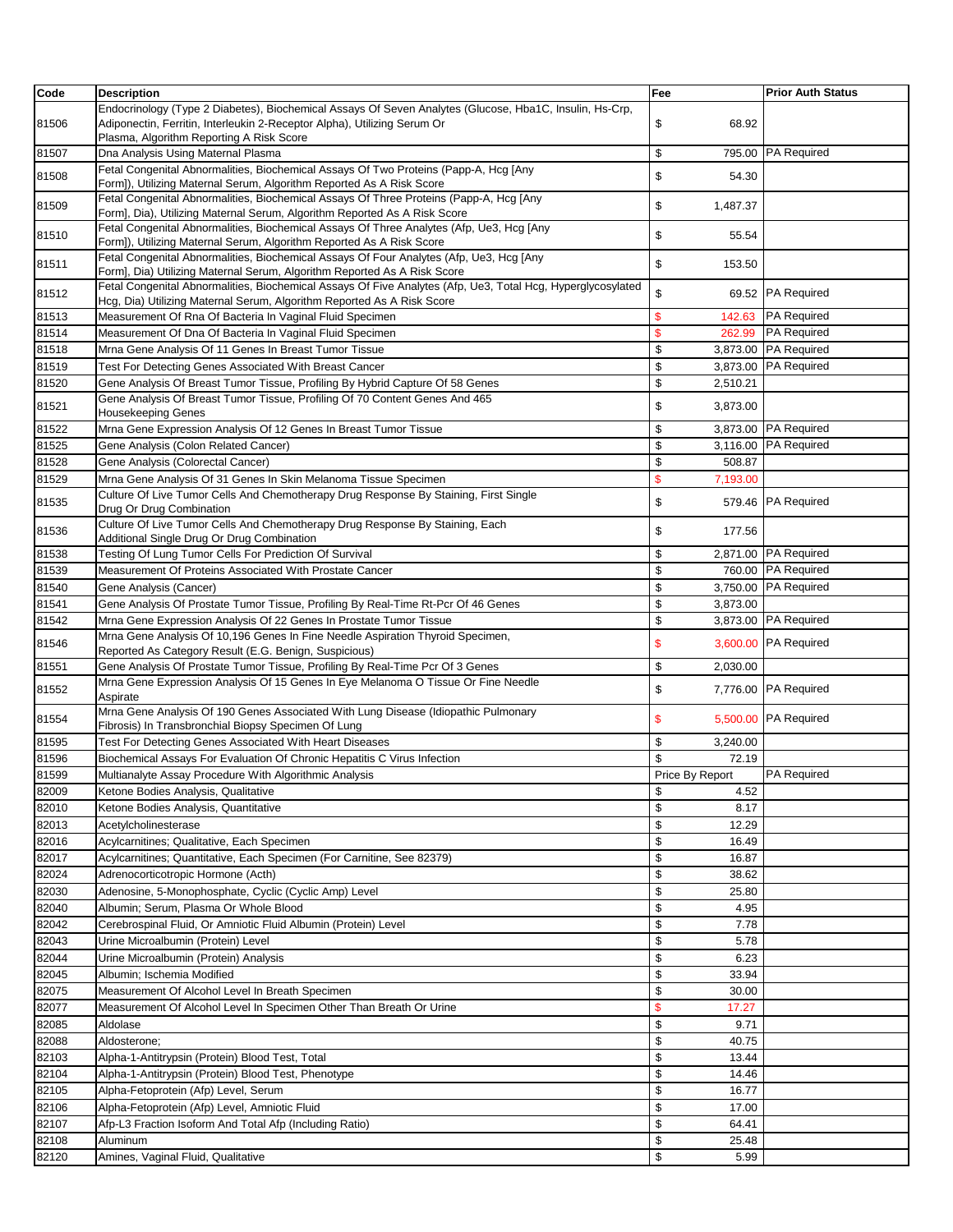| Code  | <b>Description</b>                                                                                                                                                                                                      | Fee         | <b>Prior Auth Status</b> |
|-------|-------------------------------------------------------------------------------------------------------------------------------------------------------------------------------------------------------------------------|-------------|--------------------------|
| 82127 | Amino Acid Analysis, Qualitative, Each Specimen                                                                                                                                                                         | \$<br>14.18 |                          |
| 82128 | Amino Acid Analysis, Multiple Amino Acids, Qualitative, Each Specimen                                                                                                                                                   | \$<br>13.87 |                          |
| 82131 | Amino Acid Analysis, Quantitative, Each Specimen                                                                                                                                                                        | \$<br>22.98 |                          |
| 82135 | Aminolevulinic Acid, Delta (Ala)                                                                                                                                                                                        | \$<br>16.45 |                          |
| 82136 | Amino Acid Level, 2 To 5 Amino Acids, Quantitative, Each Specimen                                                                                                                                                       | \$<br>19.61 |                          |
| 82139 | Amino Acid Level, 6 Or More Amino Acids, Quantitative, Each Specimen                                                                                                                                                    | \$<br>16.87 |                          |
| 82140 | Ammonia                                                                                                                                                                                                                 | \$<br>14.57 |                          |
| 82143 | Amniotic Fluid Scan (Spectrophotometric)                                                                                                                                                                                | \$<br>9.35  |                          |
| 82150 | Amylase                                                                                                                                                                                                                 | \$<br>6.48  |                          |
| 82154 | Androstanediol Glucuronide                                                                                                                                                                                              | \$<br>28.83 |                          |
| 82157 | Androstenedione                                                                                                                                                                                                         | \$<br>29.28 |                          |
| 82160 | Androsterone                                                                                                                                                                                                            | \$<br>25.55 |                          |
|       |                                                                                                                                                                                                                         | \$          |                          |
| 82163 | Angiotensin li                                                                                                                                                                                                          | 20.52       |                          |
| 82164 | Angiotensin I - Converting Enzyme (Ace)                                                                                                                                                                                 | \$<br>14.60 |                          |
| 82172 | Apolipoprotein, Each                                                                                                                                                                                                    | \$<br>21.09 |                          |
| 82175 | Arsenic                                                                                                                                                                                                                 | \$<br>18.97 |                          |
| 82180 | Ascorbic Acid (Vitamin C) Level, Blood                                                                                                                                                                                  | \$<br>9.89  |                          |
| 82190 | Atomic Absorption Spectroscopy, Each Analyte                                                                                                                                                                            | \$<br>15.90 |                          |
| 82207 | <b>Fecal Occult Blood Test</b>                                                                                                                                                                                          | \$<br>3.93  |                          |
| 82232 | Beta-2 Microglobulin                                                                                                                                                                                                    | \$<br>16.18 |                          |
| 82239 | <b>Bile Acids Level, Total</b>                                                                                                                                                                                          | \$<br>17.12 |                          |
| 82240 | Bile Acids Level, Cholylglycine                                                                                                                                                                                         | \$<br>26.58 |                          |
| 82247 | Bilirubin Level, Total                                                                                                                                                                                                  | \$<br>5.02  |                          |
| 82248 | Bilirubin Level, Direct                                                                                                                                                                                                 | \$<br>5.02  |                          |
| 82252 | Bilirubin; Feces, Qualitative                                                                                                                                                                                           | \$<br>4.56  |                          |
| 82261 | Biotinidase, Each Specimen                                                                                                                                                                                              | \$<br>16.87 |                          |
| 82270 | Blood, Occult, By Peroxidase Activity (Eg, Guaiac), Qualitative; Feces, Consecutive Collected Specimens With<br>Single Determination, For Colorectal Neoplasm Screening (le, Patient Was Provided Three Cards Or Single | \$<br>4.38  |                          |
|       | Triple Card For Consecutive Collection)                                                                                                                                                                                 |             |                          |
| 82271 | Blood, Occult, By Peroxidase Activity (Eg, Guaiac), Qualitative; Other Sources                                                                                                                                          | \$<br>5.32  |                          |
| 82272 | Stool Analysis For Blood, By Peroxidase Activity                                                                                                                                                                        | \$<br>4.23  |                          |
| 82274 | Stool Analysis For Blood, By Fecal Hemoglobin Determination By Immunoassay                                                                                                                                              | \$<br>15.92 |                          |
| 82286 | <b>Bradykinin</b>                                                                                                                                                                                                       | \$<br>5.16  |                          |
| 82300 | Cadmium                                                                                                                                                                                                                 | \$<br>23.64 |                          |
| 82306 | Vitamin D; 25 Hydroxy, Includes Fraction(S), If Performed                                                                                                                                                               | \$<br>29.60 |                          |
| 82308 | Calcitonin                                                                                                                                                                                                              | \$<br>26.79 |                          |
| 82310 | Calcium Level, Total                                                                                                                                                                                                    | \$<br>5.16  |                          |
| 82330 | Calcium Level, Ionized                                                                                                                                                                                                  | \$<br>13.68 |                          |
| 82331 | Calcium Level. After Calcium Infusion Test                                                                                                                                                                              | \$<br>13.34 |                          |
| 82340 | Calcium; Urine Quantitative, Timed Specimen                                                                                                                                                                             | \$<br>6.03  |                          |
| 82355 | <b>Calculus: Qualitative Analysis</b>                                                                                                                                                                                   | \$<br>11.58 |                          |
| 82360 | Calculus (Stone); Quantitative Analysis, Chemical                                                                                                                                                                       | \$<br>12.87 |                          |
| 82365 | Calculus (Stone), Quantitative; Infrared Spectroscopy                                                                                                                                                                   | \$<br>12.90 |                          |
| 82370 | Calculus (Stone), Quantitative; X-Ray Diffraction                                                                                                                                                                       | \$<br>12.52 |                          |
| 82373 | Carbohydrate Deficient Transferrin                                                                                                                                                                                      | \$<br>18.06 |                          |
| 82374 | Carbon Dioxide (Bicarbonate)                                                                                                                                                                                            | \$<br>4.88  |                          |
| 82375 | Carbon Monoxide, (Carboxyhemoglobin); Quantitative                                                                                                                                                                      | \$<br>12.32 |                          |
| 82376 | Carboxyhemoglobin; Qualitative                                                                                                                                                                                          | \$<br>14.07 |                          |
| 82378 | Carcinoembryonic Antigen (Cea)                                                                                                                                                                                          | \$<br>18.96 |                          |
| 82379 | Carnitine (Total And Free), Quantitative, Each Specimen                                                                                                                                                                 | \$<br>16.87 |                          |
|       | Carotene                                                                                                                                                                                                                | \$          |                          |
| 82380 | Catecholamines; Total Urine                                                                                                                                                                                             | 9.22<br>\$  |                          |
| 82382 |                                                                                                                                                                                                                         | 27.30       |                          |
| 82383 | Catecholamines (Dopamine, Norepinephrine, Epinephrine); Blood                                                                                                                                                           | \$<br>29.08 |                          |
| 82384 | Catecholamines (Dopamine, Norepinephrine, Epinephrine); Fractionated                                                                                                                                                    | \$<br>25.25 |                          |
| 82387 | Cathepsin-D                                                                                                                                                                                                             | \$<br>18.06 |                          |
| 82390 | Ceruloplasmin                                                                                                                                                                                                           | \$<br>10.74 |                          |
| 82397 | Chemiluminescent Assay                                                                                                                                                                                                  | \$<br>14.12 |                          |
| 82415 | Chloramphenicol                                                                                                                                                                                                         | \$<br>12.67 |                          |
| 82435 | Chloride; Blood                                                                                                                                                                                                         | \$<br>4.60  |                          |
| 82436 | Chloride; Urine                                                                                                                                                                                                         | \$<br>5.75  |                          |
| 82438 | Chloride; Other Source                                                                                                                                                                                                  | \$<br>5.00  |                          |
| 82441 | Chlorinated Hydrocarbons, Screen                                                                                                                                                                                        | \$<br>6.01  |                          |
| 82465 | Cholesterol, Serum Or Whole Blood, Total                                                                                                                                                                                | \$<br>4.35  |                          |
| 82480 | Cholinesterase (Enzyme) Level, To Test For Exposure To Chemical Or Liver Disease                                                                                                                                        | \$<br>7.87  |                          |
| 82482 | Cholinesterase; Rbc                                                                                                                                                                                                     | \$<br>9.81  |                          |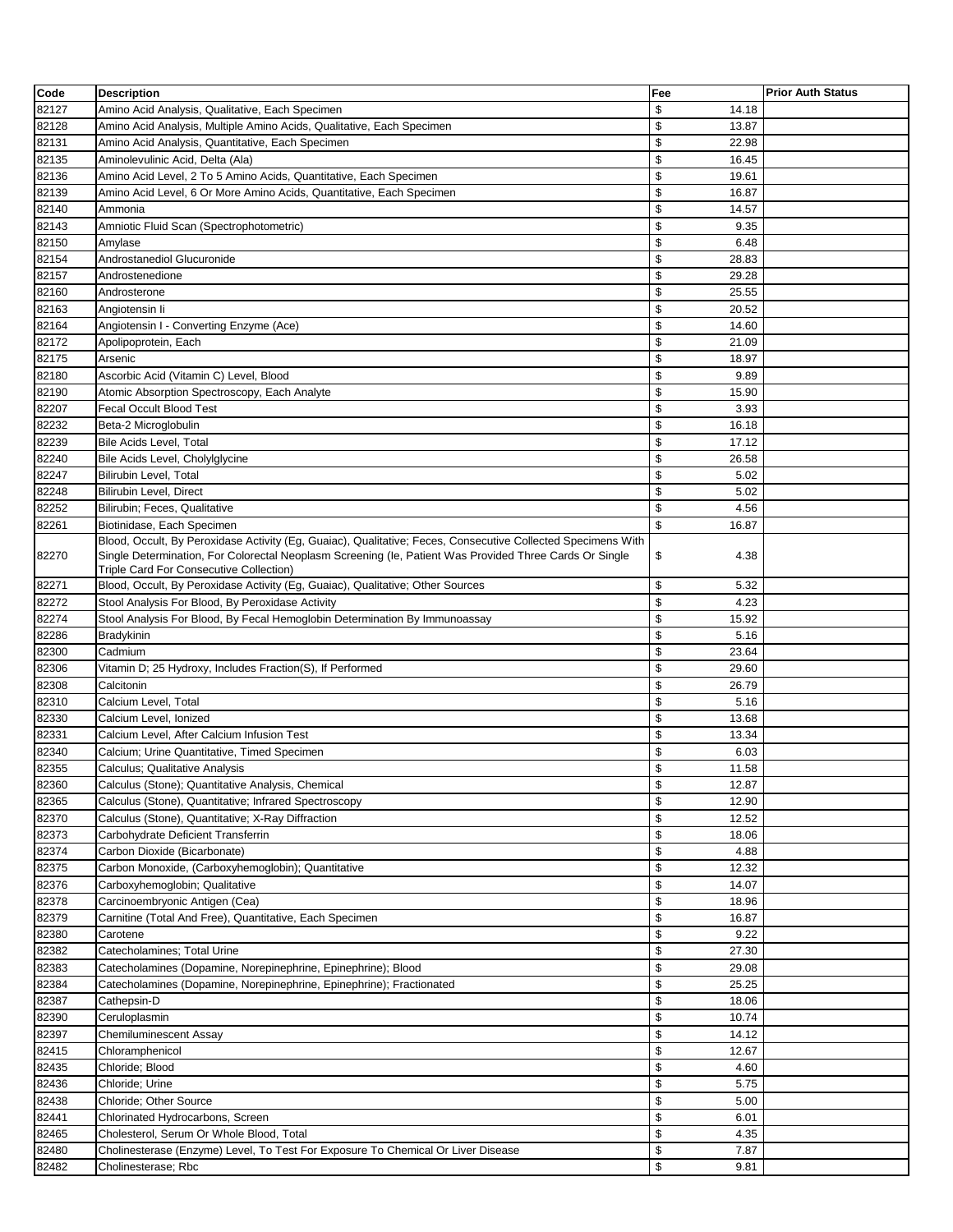| Code  | <b>Description</b>                                                           | Fee                    | <b>Prior Auth Status</b> |
|-------|------------------------------------------------------------------------------|------------------------|--------------------------|
| 82485 | Chondroitin B Sulfate, Quantitative                                          | \$<br>20.65            |                          |
| 82495 | Chromium                                                                     | \$<br>20.28            |                          |
| 82507 | Citrate                                                                      | \$<br>27.80            |                          |
| 82523 | Collagen Cross Links Test, (Urine Test To Evaluate Bone Health)              | \$<br>18.68            |                          |
| 82525 | Copper                                                                       | \$<br>12.41            |                          |
| 82528 | Corticosterone                                                               | \$<br>22.52            |                          |
| 82530 | Cortisol (Hormone) Measurement, Free                                         | \$<br>16.71            |                          |
| 82533 | Cortisol (Hormone) Measurement, Total                                        | \$<br>16.30            |                          |
| 82540 | Creatine                                                                     | \$<br>4.64             |                          |
| 82542 | Chemical Analysis Using Chromatography Technique                             | \$<br>24.09            |                          |
| 82550 | Creatine Kinase (Cardiac Enzyme) Level, Total                                | \$<br>6.51             |                          |
| 82552 | Creatine Kinase (Cardiac Enzyme) Level, Isoenzymes                           | \$<br>13.39            |                          |
| 82553 | Creatine Kinase (Cardiac Enzyme) Level, Mb Fraction Only                     | \$<br>11.55            |                          |
| 82554 | Creatine Kinase (Cardiac Enzyme) Level, Isoforms                             | \$<br>11.87            |                          |
| 82565 | Creatinine; Blood                                                            | \$<br>5.12             |                          |
| 82570 | Creatinine; Other Source                                                     | \$<br>5.18             |                          |
| 82575 | Creatinine; Clearance                                                        | \$<br>9.46             |                          |
| 82585 | Cryofibrinogen                                                               | \$<br>14.14            |                          |
| 82595 | Cryoglobulin, Qualitative Or Semi-Quantitative (Eg, Cryocrit)                | \$<br>6.47             |                          |
| 82600 | Cyanide                                                                      | \$<br>19.40            |                          |
| 82607 | Cyanocobalamin (Vitamin B-12);                                               | \$<br>15.08            |                          |
| 82608 | Cyanocobalamin (Vitamin B-12) Level, Unsaturated Binding Capacity            | \$<br>14.32            |                          |
| 82610 | Cystatin C                                                                   | \$<br>18.52            |                          |
| 82615 | Cystine And Homocystine, Urine; Qualitative                                  | \$<br>9.55             |                          |
| 82626 | Dehydroepiandrosterone (Dhea)                                                | \$<br>25.27            |                          |
| 82627 | Dehydroepiandrosterone-Sulfate (Dhea-S)                                      | \$<br>22.23            |                          |
| 82633 | Desoxycorticosterone, 11 (Hormone) Level                                     | \$<br>30.98            |                          |
| 82634 | Deoxycortisol, 11 (Hormone) Level                                            | \$<br>29.28            |                          |
| 82638 | Dibucaine Number                                                             | \$<br>12.25            |                          |
| 82642 | Measurement Of Dihydrotestosterone                                           | \$<br>29.28            |                          |
| 82652 | Dihydroxyvitamin D, 1, 25 Level                                              | \$<br>38.50            |                          |
| 82656 | Elastase, Pancreatic (EI-1), Fecal, Qualitative Or Semi-Quantitative         | \$<br>11.53            |                          |
| 82657 | Enzyme Activity Measurement, Nonradioactive Substrate                        | \$<br>22.17            |                          |
| 82658 | Enzyme Activity Measurement, Radioactive Substrate                           | \$<br>44.03            |                          |
| 82664 | Electrophoresis, Laboratory Testing Technique                                | \$<br>61.50            |                          |
| 82668 | Erythropoietin                                                               | \$<br>18.79            |                          |
| 82670 | Measurement Of Total Estradiol (Hormone)                                     | \$<br>27.94            |                          |
| 82671 | Estrogen Analysis, Fractionated                                              | \$<br>32.30            |                          |
| 82672 | Estrogen Analysis, Total                                                     | \$<br>21.70            |                          |
| 82677 | Estriol                                                                      | \$<br>24.18            |                          |
| 82679 | Estrone                                                                      | \$<br>24.95            |                          |
| 82681 | Direct Measurement Of Free Estradiol (Hormone)                               | $\frac{1}{2}$<br>27.94 |                          |
| 82693 | <b>Ethylene Glycol</b>                                                       | \$<br>14.90            |                          |
| 82696 | Etiocholanolone                                                              | \$<br>26.24            |                          |
| 82705 | Stool Fat Or Lipids Analysis, Qualitative                                    | \$<br>5.10             |                          |
| 82710 | Stool Fat Or Lipids Analysis, Quantitative                                   | \$<br>16.80            |                          |
| 82715 | Stool Fat Differential Measurement, Quantitative                             | \$<br>22.97            |                          |
| 82725 | Fatty Acids, Nonesterified                                                   | \$<br>18.77            |                          |
| 82726 | Very Long Chain Fatty Acids                                                  | \$<br>19.75            |                          |
| 82728 | Ferritin                                                                     | \$<br>13.63            |                          |
| 82731 | Fetal Fibronectin, Cervicovaginal Secretions, Semi-Quantitative              | \$<br>64.41            |                          |
| 82735 | Fluoride                                                                     | \$<br>18.54            |                          |
| 82746 | Folic Acid Level, Serum                                                      | \$<br>14.70            |                          |
| 82747 | Folic Acid Level, Rbc                                                        | \$<br>17.65            |                          |
| 82757 | Fructose, Semen                                                              | \$<br>17.34            |                          |
| 82759 | Galactokinase, Rbc                                                           | \$<br>21.48            |                          |
| 82760 | Galactose                                                                    | \$<br>11.20            |                          |
| 82775 | Galactose-1-Phosphate Uridyl Transferase; Quantitative                       | \$<br>21.07            |                          |
| 82776 | Galactose-1-Phosphate Uridyl Transferase; Screen                             | \$<br>11.74            |                          |
| 82784 | Gammaglobulin (Immunoglobulin); Iga, Igd, Igg, Igm, Each                     | \$<br>9.30             |                          |
| 82785 | Gammaglobulin (Immunoglobulin); Ige                                          | \$<br>16.46            |                          |
| 82787 | Gammaglobulin (Immune System Protein) Measurement, Immunoglobulin Subclasses | \$<br>8.02             |                          |
| 82800 | Gases, Blood; Ph Only                                                        | \$<br>11.00            |                          |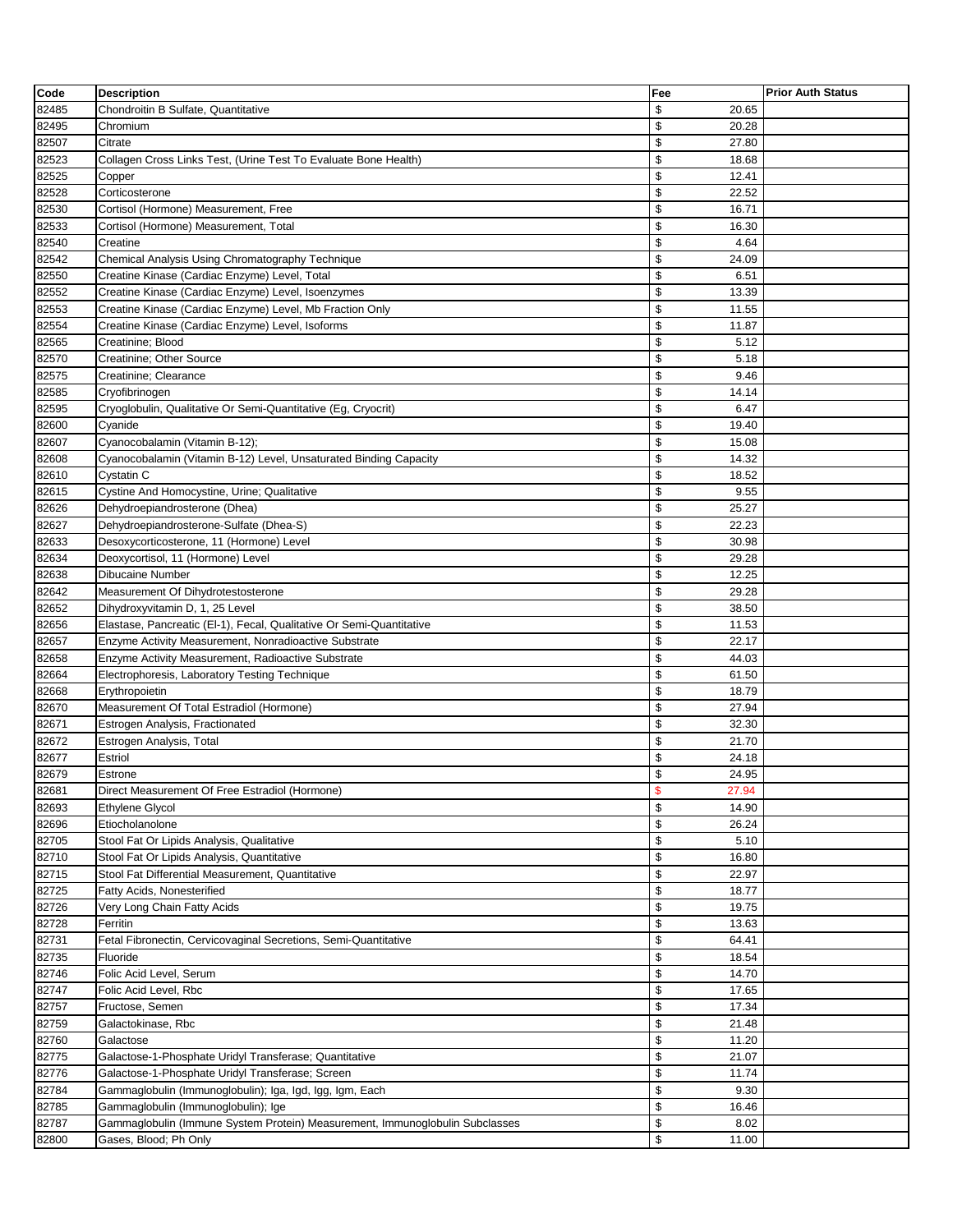| Code           | <b>Description</b>                                                                                                     | Fee                       | <b>Prior Auth Status</b> |
|----------------|------------------------------------------------------------------------------------------------------------------------|---------------------------|--------------------------|
| 82803          | Gases, Blood, Any Combination Of Ph, Pco2, Po2, Co2, Hco2 (Including Calculated O2                                     | \$<br>26.07               |                          |
|                | Saturation);                                                                                                           |                           |                          |
| 82805          | Blood Gases Measurement, With O2 Saturation                                                                            | \$<br>78.77<br>\$<br>9.77 |                          |
| 82810<br>82820 | Blood Gas, Oxygen Saturation Measurement<br>Hemoglobin-Oxygen Affinity (Po2 For 50% Hemoglobin Saturation With Oxygen) | \$<br>13.34               |                          |
| 82930          | Gastric Acid Analysis, Includes Ph If Performed, Each Specimen                                                         | \$<br>6.71                |                          |
| 82938          | Gastrin (Gi Tract Hormone) Level, After Secretin Stimulation                                                           | \$<br>17.69               |                          |
| 82941          | Gastrin                                                                                                                | \$<br>17.63               |                          |
| 82943          | Glucagon                                                                                                               | \$<br>14.29               |                          |
| 82945          | Glucose, Body Fluid, Other Than Blood                                                                                  | \$<br>3.93                |                          |
| 82946          | <b>Glucagon Tolerance Test</b>                                                                                         | \$<br>17.77               |                          |
| 82947          | Glucose; Quantitative, Blood (Except Reagent Strip)                                                                    | \$<br>3.93                |                          |
| 82948          | Glucose; Blood, Reagent Strip                                                                                          | \$<br>5.04                |                          |
| 82950          | Glucose; Post Glucose Dose (Includes Glucose)                                                                          | \$<br>4.75                |                          |
| 82951          | Blood Glucose (Sugar) Tolerance Test, 3 Specimens                                                                      | \$<br>12.87               |                          |
| 82952          | Blood Glucose (Sugar) Tolerance Test, Each Additional Beyond 3 Specimens                                               | \$<br>3.92                |                          |
| 82955          | Glucose-6-Phosphate Dehydrogenase (G6Pd) Quantitative                                                                  | \$<br>9.70                |                          |
| 82960          | Glucose-6-Phosphate Dehydrogenase (G6Pd); Screen                                                                       | \$<br>6.05                |                          |
| 82962          | Glucose, Blood, By Glucose Monitoring Device(S) Cleared By The Fda Specifically For<br>Home Use                        | \$<br>3.28                |                          |
| 82963          | Glucosidase, Beta                                                                                                      | \$<br>21.48               |                          |
| 82965          | Glutamate Dehydrogenase                                                                                                | \$<br>13.15               |                          |
| 82977          | Glutamyltransferase, Gamma (Ggt)                                                                                       | \$<br>7.20                |                          |
| 82978          | Glutathione                                                                                                            | \$<br>15.45               |                          |
| 82979          | Glutathione Reductase, Rbc                                                                                             | \$<br>9.44                |                          |
| 82985          | <b>Glycated Protein</b>                                                                                                | \$<br>16.76               |                          |
| 83001          | Gonadotropin, Follicle Stimulating (Reproductive Hormone) Level                                                        | \$<br>18.58               |                          |
| 83002          | Gonadotropin, Luteinizing (Reproductive Hormone) Level                                                                 | \$<br>18.52               |                          |
| 83003          | Growth Hormone, Human (Hgh) (Somatotropin)                                                                             | \$<br>16.67               |                          |
| 83006          | Test For Detecting Genes Associated With Growth Stimulation                                                            | \$<br>75.60               |                          |
| 83009          | Helicobacter Pylori, Blood Test Analysis For Urease Activity, Non-Radioactive Isotope (Eg, C-<br>(13)                  | \$<br>67.36               |                          |
| 83010          | Haptoglobin; Quantitative                                                                                              | \$<br>12.58               |                          |
| 83012          | Haptoglobin; Phenotypes                                                                                                | \$<br>26.89               |                          |
| 83013          | Helicobacter Pylori; Breath Test Analysis For Urease Activity, Non-Radioactive Isotope (Eg,<br>$C-13$                  | \$<br>67.36               |                          |
| 83014          | Helicobacter Pylori; Drug Administration                                                                               | \$<br>7.86                |                          |
| 83015          | <b>Heavy Metal Screening Test</b>                                                                                      | \$<br>20.94               |                          |
| 83018          | Heavy Metal Level                                                                                                      | \$<br>21.96               |                          |
| 83020          | Hemoglobin Analysis And Measurement, Electrophoresis                                                                   | \$<br>12.87               |                          |
| 83021          | Hemoglobin Analysis And Measurement, Chromatography                                                                    | \$<br>18.06               |                          |
| 83026          | Hemoglobin; By Copper Sulfate Method, Non-Automated                                                                    | \$<br>4.01                |                          |
| 83030          | Hemoglobin; F(Fetal), Chemical                                                                                         | \$<br>10.74               |                          |
| 83033          | Hemoglobin; F (Fetal), Qualitative                                                                                     | \$<br>8.00                |                          |
| 83036          | Hemoglobin; Glycosylated (A1C)                                                                                         | \$<br>9.71                |                          |
| 83037          | Hemoglobin A1C Level, By Device For Home Use                                                                           | \$<br>9.71                |                          |
| 83045          | Methemoglobin (Hemoglobin) Analysis, Qualitative                                                                       | \$<br>6.49                |                          |
| 83050          | Methemoglobin (Hemoglobin) Analysis, Quantitative                                                                      | \$<br>8.20                |                          |
| 83051          | Hemoglobin; Plasma                                                                                                     | \$<br>7.31                |                          |
| 83060          | Hemoglobin; Sulfhemoglobin, Quantitative                                                                               | \$<br>8.80                |                          |
| 83065<br>83068 | Hemoglobin; Thermolabile<br>Hemoglobin; Unstable, Screen                                                               | \$<br>9.00<br>\$<br>9.47  |                          |
| 83069          | Hemoglobin Urine                                                                                                       | \$<br>3.95                |                          |
| 83070          | Hemosiderin (Hemoglobin Breakdown Product) Analysis                                                                    | \$<br>4.75                |                          |
| 83080          | B-Hexosaminidase, Each Assay                                                                                           | \$<br>16.87               |                          |
| 83088          | Histamine                                                                                                              | \$<br>29.53               |                          |
| 83090          | Homocystine                                                                                                            | \$<br>17.92               |                          |
| 83150          | Homovanillic Acid (Hva)                                                                                                | \$<br>22.41               |                          |
| 83491          | Hydroxycorticosteroids, 17 (Adrenal Gland Hormone) Level                                                               | \$<br>17.90               |                          |
| 83497          | Hydroxyindolacetic Acid, 5-(Hiaa)                                                                                      | \$<br>12.90               |                          |
| 83498          | Hydroxyprogesterone, 17-D (Synthetic Hormone) Level                                                                    | \$<br>27.17               |                          |
| 83500          | Hydroxyproline (Amino Acid) Measurement, Free                                                                          | \$<br>22.65               |                          |
| 83505          | Hydroxyproline (Amino Acid) Measurement, Total                                                                         | \$<br>24.30               |                          |
| 83516          | Analysis Of Substance Using Immunoassay Technique, Multiple Step Method                                                | \$<br>11.53               |                          |
| 83518          | Analysis Of Substance Using Immunoassay Technique, Single Step Method                                                  | \$<br>9.64                |                          |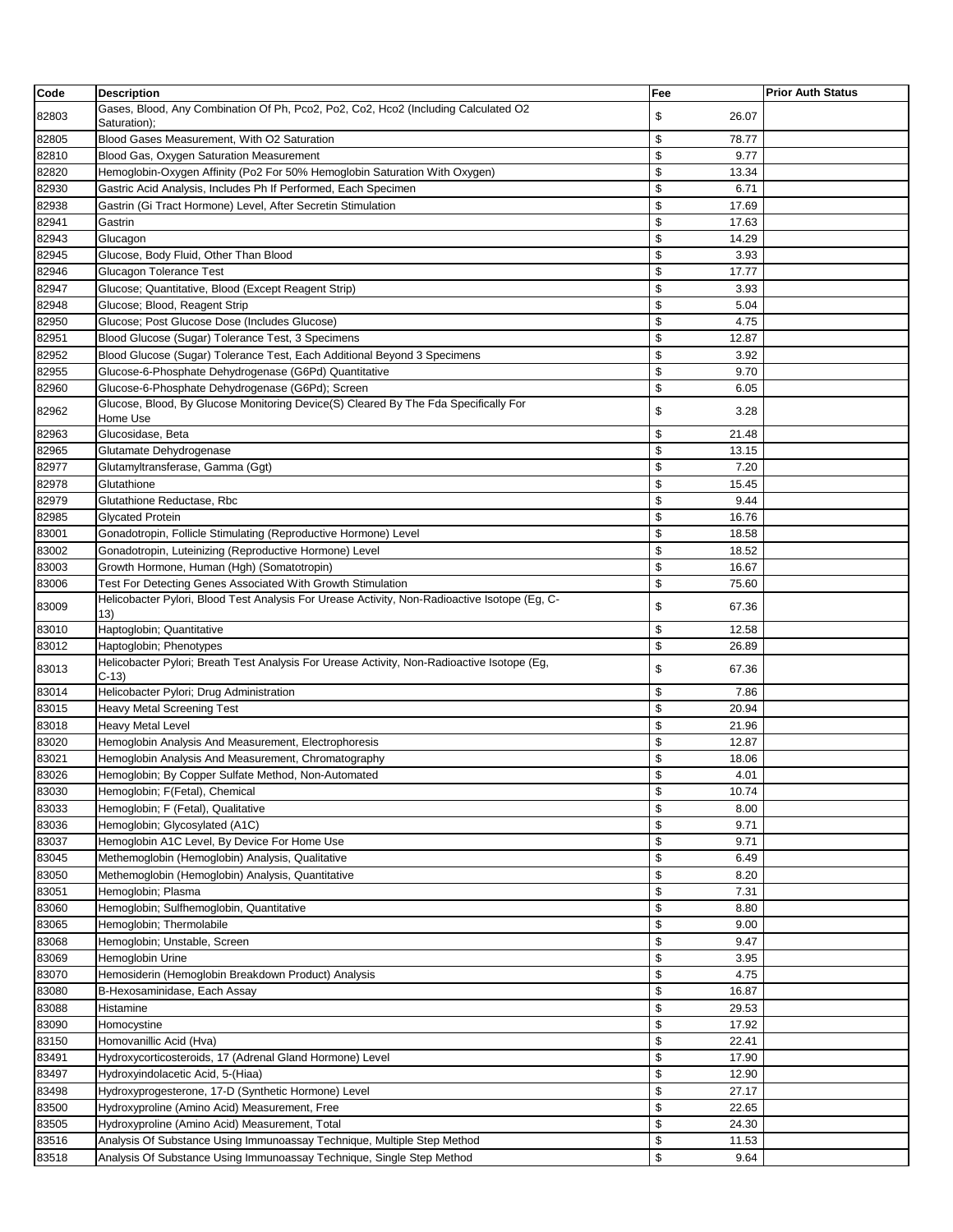| Code  | <b>Description</b>                                                                                                                                                               | Fee              | <b>Prior Auth Status</b> |
|-------|----------------------------------------------------------------------------------------------------------------------------------------------------------------------------------|------------------|--------------------------|
| 83519 | Measurement Of Substance Using Immunoassay Technique, By Radioimmunoassay                                                                                                        | \$<br>18.40      |                          |
| 83520 | Immunoassay For Analyte Other Than Infectious Agent Antibody Or Infectious Agent                                                                                                 | \$<br>17.27      |                          |
|       | Antigen; Quantitative, Not Otherwise Specified                                                                                                                                   |                  |                          |
| 83525 | Insulin Measurement, Total                                                                                                                                                       | \$<br>11.43      |                          |
| 83527 | Insulin Measurement, Free                                                                                                                                                        | \$<br>12.95      |                          |
| 83528 | <b>Intrinsic Factor</b>                                                                                                                                                          | \$<br>19.82      |                          |
| 83540 | Iron                                                                                                                                                                             | \$<br>6.47       |                          |
| 83550 | Iron Binding Capacity                                                                                                                                                            | \$<br>8.74       |                          |
| 83570 | Isocitric Dehydrogenase (Idh)                                                                                                                                                    | \$<br>8.85       |                          |
| 83582 | Ketogenic Steroids; Fractionation                                                                                                                                                | \$<br>15.47      |                          |
| 83586 | Ketosteroids, 17 (Hormone) Measurement, Total                                                                                                                                    | \$<br>12.80      |                          |
| 83593 | Ketosteroids, 17 (Hormone) Measurement, Fractionation                                                                                                                            | \$<br>28.50      |                          |
| 83605 | Lactate (Lactic Acid)                                                                                                                                                            | \$<br>11.57      |                          |
| 83615 | Lactate Dehydrogenase (Ld), (Ldh)                                                                                                                                                | \$<br>6.04       |                          |
| 83625 | Lactate Dehydrogenase (Ld), (Ldh) Isoenzymes, Separation And Quantitation                                                                                                        | \$<br>12.79      |                          |
| 83630 | Lactoferrin, Fecal; Qualitative                                                                                                                                                  | \$<br>19.70      |                          |
| 83631 | Lactoferrin, Fecal; Quantitative                                                                                                                                                 | \$<br>19.63      |                          |
| 83632 | Lactogen, Human Placental (Hpl) Human Chorionic Somatomammotropin                                                                                                                | \$<br>20.22      |                          |
| 83633 | Urine Lactose (Carbohydrate) Analysis                                                                                                                                            | \$<br>11.25      |                          |
| 83655 | Lead                                                                                                                                                                             | \$<br>12.11      |                          |
| 83661 | Fetal Lung Maturity Assessment, Lecithin Sphingomyelin (L/S) Ratio                                                                                                               | \$<br>21.99      |                          |
| 83662 | Fetal Lung Maturity Assessment, Foam Stability Test                                                                                                                              | \$<br>18.91      |                          |
|       |                                                                                                                                                                                  |                  |                          |
| 83663 | Fetal Lung Maturity Assessment, Fluorescence Polarization                                                                                                                        | \$<br>18.91      |                          |
| 83664 | Fetal Lung Maturity Assessment, Lamellar Body Density                                                                                                                            | \$<br>19.32      |                          |
| 83670 | Leucine Aminopeptidase (Lap)                                                                                                                                                     | \$<br>9.81       |                          |
| 83690 | Lipase                                                                                                                                                                           | \$<br>6.89       |                          |
| 83695 | Lipoprotein (A)                                                                                                                                                                  | \$<br>14.32      |                          |
| 83698 | Lipoprotein-Associated Phospholipase A2 (Lp-Pla2)                                                                                                                                | \$<br>46.31      |                          |
| 83700 | Lipoprotein Level, Electrophoretic Separation And Quantitation                                                                                                                   | \$<br>11.26      |                          |
| 83701 | Lipoprotein, Blood; High Resolution Fractionation And Quantitation Of Lipoproteins Including Lipoprotein<br>Subclasses When Performed (Eg, Electrophoresis, Ultracentrifugation) | \$<br>33.86      |                          |
| 83704 | Lipoprotein Level, Quantitation Of Lipoprotein Particle Number(S)                                                                                                                | \$<br>34.19      |                          |
| 83718 | Lipoprotein, Direct Measurement; High Density Cholesterol (Hdl Cholesterol)                                                                                                      | \$<br>8.19       |                          |
| 83719 | Lipoprotein, Direct Measurement; Direct Measurement, VIdl Cholesterol                                                                                                            | \$<br>12.75      |                          |
| 83721 | Lipoprotein, Direct Measurement; Direct Measurement, Ldl Cholesterol                                                                                                             | \$<br>10.50      |                          |
| 83722 | Measurement Of Small Dense Low Density Lipoprotein Cholesterol                                                                                                                   | \$<br>34.19      |                          |
| 83727 | Luteinizing Releasing Factor (Lrh)                                                                                                                                               | \$<br>17.19      |                          |
| 83735 | Magnesium                                                                                                                                                                        | \$<br>6.70       |                          |
| 83775 | Malate Dehydrogenase                                                                                                                                                             | \$<br>7.37       |                          |
| 83785 | Manganese                                                                                                                                                                        | \$<br>26.65      |                          |
| 83789 | Mass Spectrometry (Laboratory Testing Method)                                                                                                                                    | \$<br>24.11      |                          |
| 83825 | Mercury, Quantitative                                                                                                                                                            | 16.26            |                          |
| 83835 | Metanephrines                                                                                                                                                                    | Φ<br>\$<br>16.94 |                          |
| 83857 | Methemalbumin                                                                                                                                                                    | \$<br>10.74      |                          |
| 83861 | Microfluidic Analysis Utilizing An Integrated Collection And Analysis Device, Tear Osmolarity                                                                                    | \$<br>22.48      |                          |
|       |                                                                                                                                                                                  | \$<br>28.50      |                          |
| 83864 | Mucopolysaccharides (Protein) Level                                                                                                                                              | \$               |                          |
| 83872 | Mucin, Synovial Fluid (Ropes Test)                                                                                                                                               | 5.86<br>\$       |                          |
| 83873 | Myelin Basic Protein (Nerve Protein) Level, Spinal Fluid                                                                                                                         | 17.20            |                          |
| 83874 | Myoglobin                                                                                                                                                                        | \$<br>12.92      |                          |
| 83876 | Myeloperoxidase (Mpo)                                                                                                                                                            | \$<br>50.86      |                          |
| 83880 | Natriuretic Peptide                                                                                                                                                              | \$<br>39.26      |                          |
| 83883 | Nephelometry, Test Method Using Light                                                                                                                                            | \$<br>13.60      |                          |
| 83885 | Nickel                                                                                                                                                                           | \$<br>24.51      |                          |
| 83915 | Nucleotidase 5' (Enzyme) Level                                                                                                                                                   | \$<br>11.15      |                          |
| 83916 | Oligoclonal Immune (Oligoclonal Bands)                                                                                                                                           | \$<br>27.39      |                          |
| 83918 | Organic Acids; Total, Quantitative, Each Specimen                                                                                                                                | \$<br>23.60      |                          |
| 83919 | Organic Acids; Qualitative, Each Specimen                                                                                                                                        | \$<br>16.45      |                          |
| 83921 | Organic Acid, Single, Quantitative                                                                                                                                               | \$<br>21.21      |                          |
| 83930 | Osmolality; Blood                                                                                                                                                                | \$<br>6.61       |                          |
| 83935 | Osmolality; Urine                                                                                                                                                                | \$<br>6.82       |                          |
| 83937 | Osteocalcin (Bone G1A Protein)                                                                                                                                                   | \$<br>29.85      |                          |
| 83945 | Oxalate                                                                                                                                                                          | \$<br>14.45      |                          |
| 83950 | Oncoprotein; Her-2/Neu                                                                                                                                                           | \$<br>64.41      |                          |
| 83951 | Oncoprotein; Des-Gamma-Carboxy-Prothrombin (Dcp)                                                                                                                                 | \$<br>64.41      |                          |
| 83970 | Parathormone (Parathyroid Hormone)                                                                                                                                               | \$<br>41.28      |                          |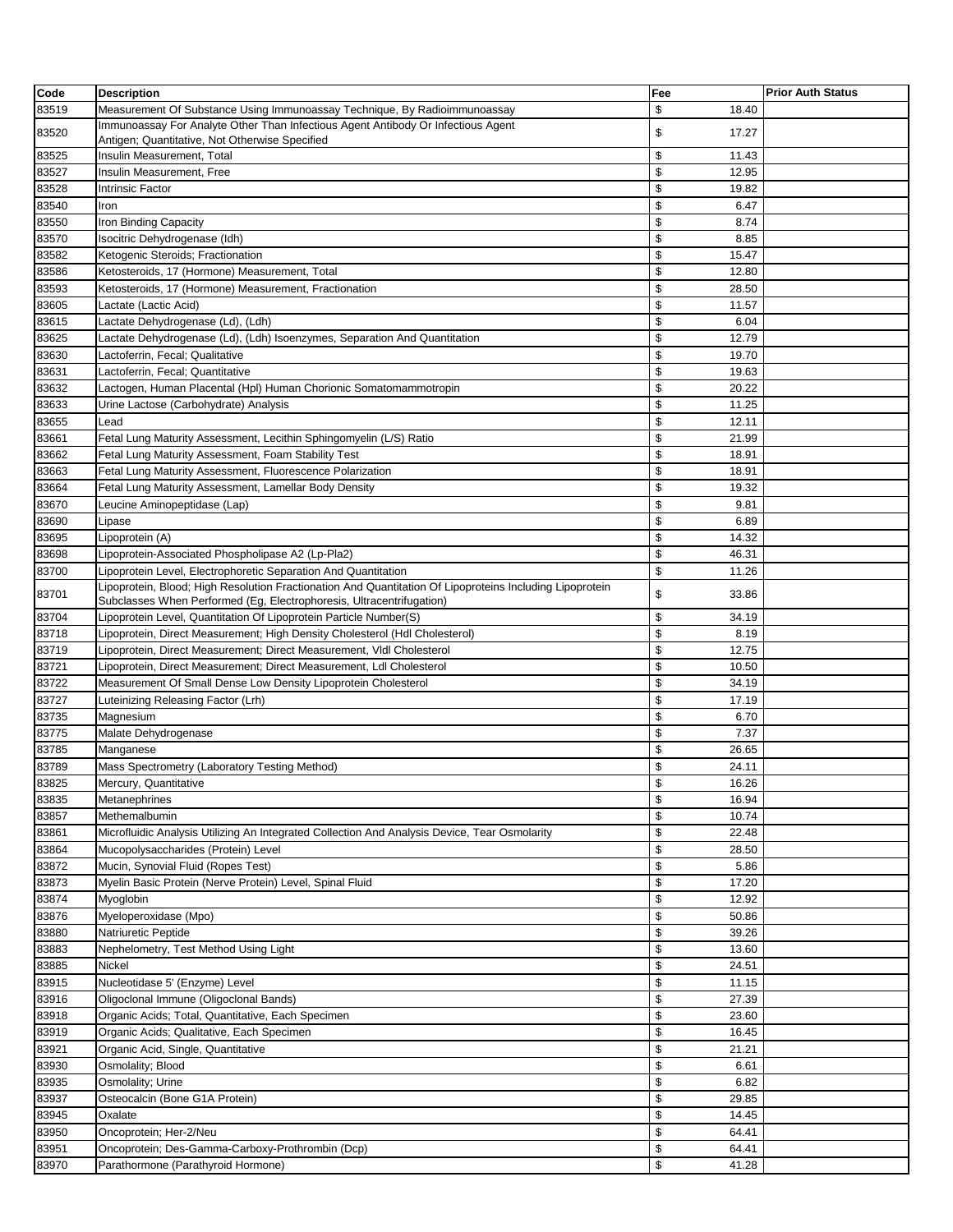| Code           | <b>Description</b>                                                               | Fee                        | <b>Prior Auth Status</b> |
|----------------|----------------------------------------------------------------------------------|----------------------------|--------------------------|
| 83986          | Ph; Body Fluid, Not Otherwise Specified                                          | \$<br>3.58                 |                          |
| 83987          | Ph: Exhaled Breath Condensate                                                    | \$<br>3.58                 |                          |
| 83992          | Phencyclidine (Pcp)                                                              | \$<br>22.74                |                          |
| 83993          | Calprotectin, Fecal                                                              | \$<br>19.63                |                          |
| 84030          | Phenylalanine, Pku (Amino Acid) Level                                            | \$<br>5.50                 |                          |
| 84035          | Phenylketones, Qualitative                                                       | \$<br>3.98                 |                          |
| 84060          | Phosphatase (Enzyme) Measurement, Acid, Total                                    | \$<br>7.64                 |                          |
| 84066          | Phosphatase, Prostatic (Prostate Enzyme) Level                                   | \$<br>9.66                 |                          |
| 84075          | Phosphatase (Enzyme) Level, Alkaline                                             | \$<br>5.18                 |                          |
| 84078          | Phosphatase (Enzyme) Level, Alkaline, Heat Stable                                | \$<br>8.26                 |                          |
| 84080          | Phosphatase (Enzyme) Measurement, Alkaline, Isoenzymes                           | \$<br>14.78                |                          |
| 84081          | Phosphatidylgycerol                                                              | \$<br>16.52                |                          |
| 84085          | Phosphogluconate, 6, Dehydrogenase (Enzyme) Level                                | \$<br>9.44                 |                          |
| 84087          | Phosphohexose Isomerase                                                          | \$<br>10.73                |                          |
| 84100          | Phosphorus Inorganic (Phosphate)                                                 | \$<br>4.74                 |                          |
| 84105          | Phosphorus (Phosphate); Urine                                                    | \$<br>5.78                 |                          |
| 84106          | Porphobilinogen, Urine; Qualitative                                              | \$<br>5.82                 |                          |
| 84110          | Porphobilinogen, Urine; Quantitative                                             | \$<br>8.44                 |                          |
| 84112          | Cervicovaginal Secretion Of Placenta Protein                                     | \$<br>98.11                |                          |
| 84119          | Porphyrins, Urine; Qualitative                                                   | \$<br>13.36                |                          |
| 84120          | Porphyrins, Urine; Quantitation And Fractionation                                | \$<br>14.71                |                          |
| 84126          | Stool Porphyrins (Metabolism Substance) Level                                    | \$<br>39.11                |                          |
| 84132          | Potassium; Serum, Plasma Or Whole Blood                                          | \$<br>4.76                 |                          |
| 84133          | Potassium; Urine                                                                 | \$<br>4.73                 |                          |
| 84134          | Prealbumin                                                                       | \$<br>14.59                |                          |
| 84135          | Pregnanediol                                                                     | \$<br>21.27                |                          |
| 84138          | Pregnanetriol                                                                    | \$<br>21.05                |                          |
| 84140          | Pregnenolone                                                                     | \$<br>20.67                |                          |
| 84143          | 17-Hydroxypregnenolone                                                           | \$<br>22.81                |                          |
| 84144          | Progesterone                                                                     | \$<br>20.86                |                          |
| 84145          | Procalcitonin (Pct)                                                              | \$<br>27.22                |                          |
| 84146<br>84150 | Prolactin                                                                        | \$<br>19.38<br>\$<br>41.77 |                          |
| 84152          | Prostaglandin, Each<br>Psa (Prostate Specific Antigen) Measurement, Complexed    | \$<br>18.39                |                          |
| 84153          | Psa (Prostate Specific Antigen) Measurement, Total                               | \$<br>18.39                |                          |
| 84154          | Psa (Prostate Specific Antigen) Measurement, Free                                | \$<br>18.39                |                          |
| 84155          | <b>Total Protein Level, Blood</b>                                                | \$<br>3.67                 |                          |
| 84156          | <b>Total Protein Level, Urine</b>                                                | \$<br>3.67                 |                          |
| 84157          | Total Protein Level, Body Fluid                                                  | \$<br>4.00                 |                          |
| 84160          | Protein, Total, By Refractometry, Any Source                                     | \$<br>5.61                 |                          |
| 84163          | Pregnancy-Associated Plasma Protein-A (Papp-A)                                   | \$<br>15.05                |                          |
| 84165          | Protein Measurement, Serum                                                       | \$<br>10.74                |                          |
| 84166          | Protein Measurement, Body Fluid                                                  | \$<br>17.83                |                          |
| 84181          | Protein; Western Blot, With Interpretation And Report, Blood Or Other Body Fluid | \$<br>17.03                |                          |
| 84182          | Protein Measurement, Immunological Probe For Band Identification                 | \$<br>29.21                |                          |
| 84202          | Protoporphyrin, Rbc; Quantitative                                                | \$<br>14.35                |                          |
| 84203          | Protoporphyrin, Rbc; Screen                                                      | \$<br>9.74                 |                          |
| 84206          | Proinsulin                                                                       | \$<br>26.69                |                          |
| 84207          | Pyridoxal Phosphate (Vitamin B-6)                                                | \$<br>28.10                |                          |
| 84210          | Pyruvate                                                                         | \$<br>14.48                |                          |
| 84220          | Pyruvate Kinase                                                                  | \$<br>9.44                 |                          |
| 84228          | Quinine                                                                          | \$<br>11.63                |                          |
| 84233          | Receptor Assay; Estrogen                                                         | \$<br>87.88                |                          |
| 84234          | Receptor Assay; Progesterone                                                     | \$<br>64.88                |                          |
| 84235          | Receptor Assay; Endocrine, Other Than Estrogen Or Progesterone (Specify Hormone) | \$<br>71.23                |                          |
| 84238          | Receptor Assay; Non-Endocrine (Specify Receptor)                                 | \$<br>36.57                |                          |
| 84244          | Renin                                                                            | \$<br>21.99                |                          |
| 84252          | Riboflavin (Vitamin B-2)                                                         | \$<br>20.24                |                          |
| 84255          | Selenium                                                                         | \$<br>25.53                |                          |
| 84260          | Serotonin                                                                        | \$<br>30.98                |                          |
| 84270          | Sex Hormone Binding Globulin (Shbg)                                              | \$<br>21.73                |                          |
| 84275          | Sialic Acid                                                                      | \$<br>13.44                |                          |
| 84285          | Silica                                                                           | \$<br>25.21                |                          |
| 84295          | Sodium; Serum, Plasma Or Whole Blood                                             | \$<br>4.81                 |                          |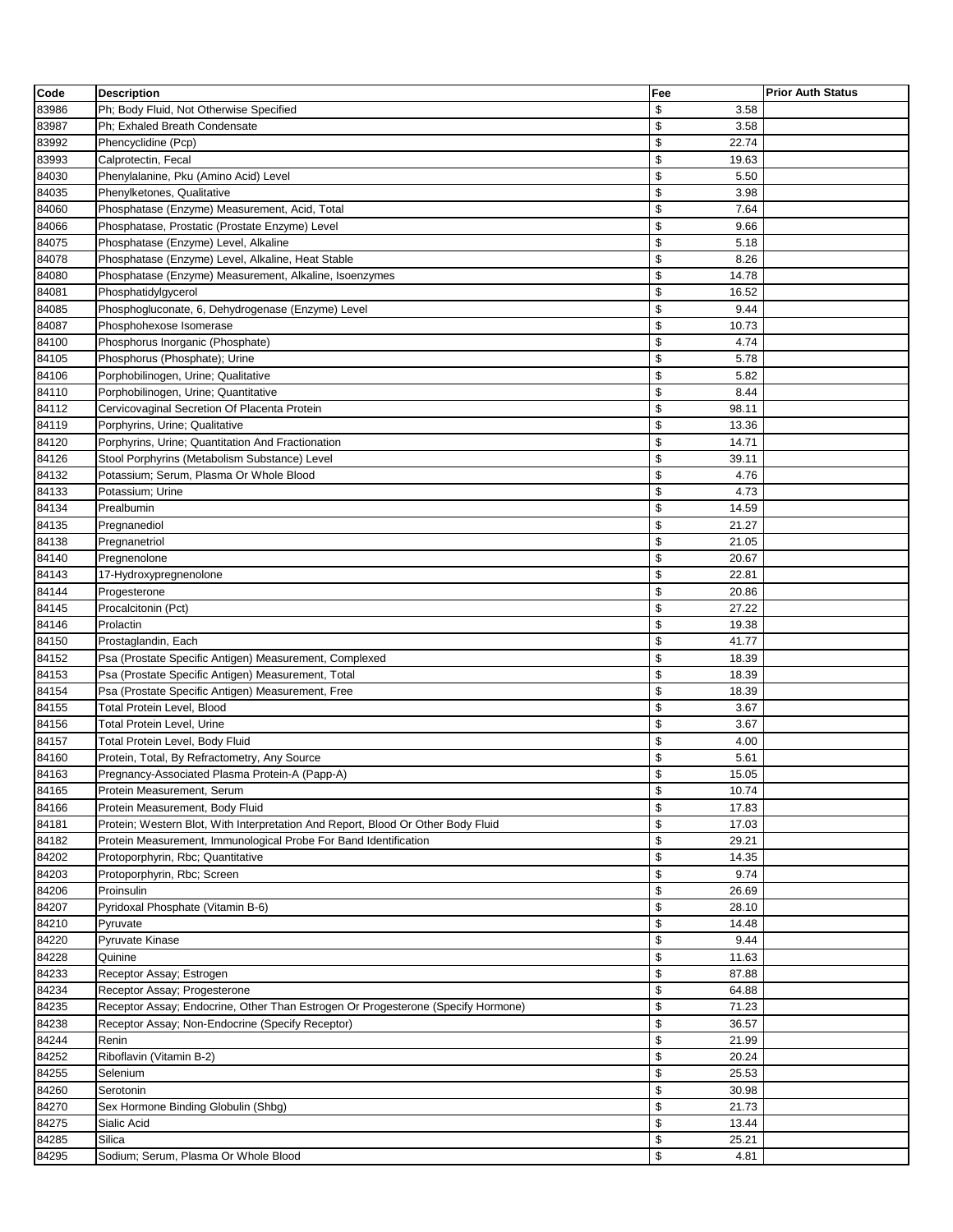| Code           | <b>Description</b>                                                        | Fee                  | <b>Prior Auth Status</b> |
|----------------|---------------------------------------------------------------------------|----------------------|--------------------------|
| 84300          | Sodium; Urine                                                             | \$<br>5.06           |                          |
| 84302          | Sodium; Other Source                                                      | \$<br>4.86           |                          |
| 84305          | Somatomedin                                                               | \$<br>21.26          |                          |
| 84307          | Somatostatin                                                              | \$<br>18.28          |                          |
| 84311          | Spectrophotometry, Analyte Not Elsewhere Specified                        | \$<br>8.10           |                          |
| 84315          | Specific Gravity (Except Urine)                                           | \$<br>3.28           |                          |
| 84375          | Sugars, Chromatographic, Tlc Or Paper Chromatography                      | \$<br>39.00          |                          |
| 84376          | Carbohydrate Analysis, Single Qualitative                                 | \$<br>5.50           |                          |
| 84377          | Carbohydrate Analysis, Multiple Qualitative                               | \$<br>5.50           |                          |
| 84378          | Carbohydrate Analysis, Single Quantitative                                | \$<br>11.53          |                          |
|                |                                                                           |                      |                          |
| 84379          | Carbohydrate Analysis, Multiple Quantitative                              | \$<br>11.53          |                          |
| 84392          | Sulfate, Urine                                                            | \$<br>5.49           |                          |
| 84402          | Testosterone (Hormone) Level, Free                                        | \$<br>25.47          |                          |
| 84403          | Testosterone (Hormone) Level, Total                                       | \$<br>25.81          |                          |
| 84410          | <b>Testosterone Level</b>                                                 | \$<br>51.28          |                          |
| 84425          | Thiamine (Vitamin B-1)                                                    | \$<br>21.23          |                          |
| 84430          | Thiocyanate                                                               | \$<br>11.63          |                          |
| 84431          | Thromboxane Metabolite(S), Including Thromboxane If Performed, Urine      | \$<br>35.11          |                          |
| 84432          | Thyroglobulin                                                             | \$<br>16.06          |                          |
| 84436          | Thyroxine (Thyroid Chemical), Total                                       | \$<br>6.87           |                          |
| 84437          | Thyroxine (Thyroid Chemical), Requiring Elution                           | \$<br>6.47           |                          |
| 84439          | Thyroxine (Thyroid Chemical), Free                                        | \$<br>9.02           |                          |
| 84442          | Thyroxine Binding Globulin (Tbg)                                          | \$<br>14.78          |                          |
| 84443          | Blood Test, Thyroid Stimulating Hormone (Tsh)                             | \$<br>16.80          |                          |
| 84445          | Thyroid Stimulating Immune Globulins (Tsi)                                | \$<br>50.86          |                          |
| 84446          | Tocopherol Alpha (Vitamin E)                                              | \$<br>14.18          |                          |
| 84449          | Transcortin (Cortisol Binding Globulin)                                   | \$<br>18.00          |                          |
| 84450          | Liver Enzyme (Sgot), Level                                                | \$<br>5.18           |                          |
| 84460          | Liver Enzyme (Sgpt), Level                                                | \$<br>5.30           |                          |
| 84466          | Transferrin                                                               | \$<br>12.76          |                          |
| 84478          | Triglycerides                                                             | \$<br>5.74           |                          |
| 84479          | Thyroid Hormone (T3 Or T4) Uptake Or Thyroid Hormone Binding Ratio (Thbr) | \$<br>6.47           |                          |
| 84480          | Thyroid Hormone, T3 Measurement, Total                                    | \$<br>14.18          |                          |
| 84481          | Thyroid Hormone, T3 Measurement, Free                                     | \$<br>16.94          |                          |
| 84482          | Thyroid Hormone, T3 Measurement, Reverse                                  | \$<br>15.76          |                          |
| 84484          | Troponin (Protein) Analysis, Quantitative                                 | \$<br>12.47          |                          |
| 84485          | Trypsin (Pancreatic Enzyme) Measurement, Intestinal Fluid                 | \$<br>7.20           |                          |
| 84488          | Trypsin (Pancreatic Enzyme) Analysis, Stool                               | \$<br>7.30           |                          |
| 84490          | Stool Trypsin (Pancreatic Enzyme) Analysis, 24-Hour Collection            | \$<br>9.93           |                          |
|                |                                                                           | \$                   |                          |
| 84510<br>84512 | <b>Tyrosine</b><br>Troponin (Protein) Analysis, Qualitative               | 10.63<br>\$<br>10.09 |                          |
|                |                                                                           |                      |                          |
| 84520          | Urea Nitrogen Level To Assess Kidney Function, Quantitative               | \$<br>3.95           |                          |
| 84525          | Urea Nitrogen Level To Assess Kidney Function, Semiquantitative           | \$<br>5.13           |                          |
| 84540          | Urea Nitrogen Level To Assess Kidney Function, Urine                      | \$<br>5.56           |                          |
| 84545          | Urea Nitrogen Level To Assess Kidney Function, Clearance                  | \$<br>7.20           |                          |
| 84550          | Uric Acid Level, Blood                                                    | \$<br>4.52           |                          |
| 84560          | Uric Acid; Other Source                                                   | \$<br>5.08           |                          |
| 84577          | Urobilinogen (Metabolism Substance) Level, Stool                          | \$<br>16.80          |                          |
| 84578          | Urobilinogen (Metabolism Substance) Analysis, Urine                       | \$<br>4.47           |                          |
| 84580          | Urobilinogen (Metabolism Substance) Level, Urine                          | \$<br>9.55           |                          |
| 84583          | Urobilinogen (Metabolism Substance) Measurement, Urine                    | \$<br>6.05           |                          |
| 84585          | Vanillymandelic Acid (Vma), Urine                                         | \$<br>15.50          |                          |
| 84586          | Vasoactive Intestinal Peptide (Vip)                                       | \$<br>35.33          |                          |
| 84588          | Vasopressin (Antidiuretic Hormone, Adh)                                   | \$<br>33.94          |                          |
| 84590          | Vitamin A                                                                 | \$<br>11.61          |                          |
| 84591          | Vitamin, Not Otherwise Specified                                          | \$<br>17.06          |                          |
| 84597          | Vitamin K                                                                 | \$<br>13.72          |                          |
| 84600          | Volatile Chemical Measurement                                             | \$<br>17.11          |                          |
| 84620          | Xylose Tolerance Test, Blood (Administration, See 99070)                  | \$<br>12.91          |                          |
| 84630          | Zinc                                                                      | \$<br>11.39          |                          |
| 84681          | C-Peptide                                                                 | \$<br>20.81          |                          |
| 84702          | Gonadotropin, Chorionic (Reproductive Hormone) Level                      | \$<br>15.05          |                          |
| 84703          | Gonadotropin, Chorionic Qualitative                                       | \$<br>7.52           |                          |
| 84704          | Gonadotropin, Chorionic (Reproductive Hormone) Measurement                | \$<br>15.29          |                          |
|                |                                                                           |                      |                          |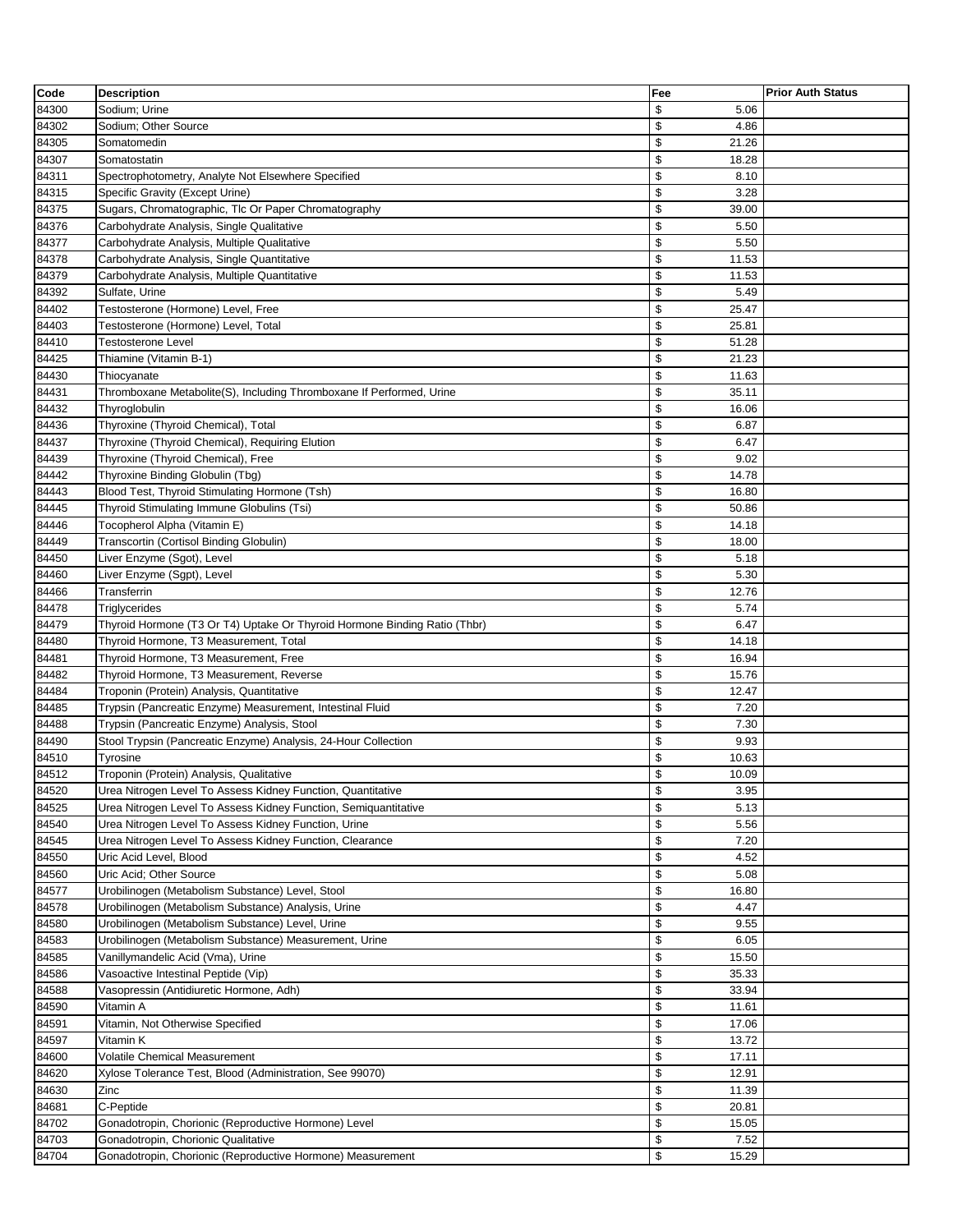| Code  | <b>Description</b>                                                                                                                  | Fee                  | <b>Prior Auth Status</b> |
|-------|-------------------------------------------------------------------------------------------------------------------------------------|----------------------|--------------------------|
| 84830 | Ovulation Tests, By Visual Color Comparison Methods For Human Luteinizing Hormone                                                   | \$<br>12.70          |                          |
| 84999 | Unlisted Chemistry Procedure                                                                                                        | Price By Report      |                          |
| 85002 | <b>Bleeding Time</b>                                                                                                                | \$<br>4.82           |                          |
| 85004 | Blood Count; Automated Differential Wbc Count                                                                                       | \$<br>6.47           |                          |
| 85007 | Blood Count; Blood Smear, Microscopic Examination With Manual Differential Wbc Count                                                | \$<br>3.80           |                          |
| 85008 | Blood Count; Blood Smear, Microscopic Examination Without Manual Differential Wbc Count                                             | \$<br>3.43           |                          |
| 85009 | Blood Count; Manual Differential Wbc Count, Buffy Coat                                                                              | \$<br>5.07           |                          |
| 85013 | Blood Count; Spun Microhematocrit                                                                                                   | \$<br>7.00           |                          |
| 85014 | Blood Count; Hematocrit (Hct)                                                                                                       | \$<br>2.37           |                          |
| 85018 | Blood Count, Hemoglobin                                                                                                             | \$<br>2.37           |                          |
|       | Complete Blood Cell Count (Red Cells, White Blood Cell, Platelets), Automated Test And                                              |                      |                          |
| 85025 | Automated Differential White Blood Cell Count                                                                                       | \$<br>7.77           |                          |
| 85027 | Complete Blood Cell Count (Red Cells, White Blood Cell, Platelets), Automated Test                                                  | \$<br>6.47           |                          |
| 85032 | Blood Count; Manual Cell Count (Erythrocyte, Leukocyte, Or Platelet) Each                                                           | \$<br>4.31           |                          |
| 85041 | Red Blood Cell Count, Automated Test                                                                                                | \$<br>3.02           |                          |
| 85044 | Red Blood Count, Manual Test                                                                                                        | \$<br>4.31           |                          |
| 85045 | Red Blood Count, Automated Test                                                                                                     | \$<br>3.99           |                          |
| 85046 | Red Blood Count Automated, With Additional Calculations                                                                             | \$<br>5.57           |                          |
| 85048 | Blood Count; Leukocyte (Wbc), Automated                                                                                             | \$<br>2.54           |                          |
| 85049 | <b>Platelet Count, Automated Test</b>                                                                                               | \$<br>4.48           |                          |
| 85055 | <b>Reticulated Platelet Assay</b>                                                                                                   | \$<br>35.74          |                          |
| 85060 | Blood Smear, Peripheral, Interpretation By Physician With Written Report                                                            | \$<br>11.13          |                          |
| 85097 | Bone Marrow, Smear Interpretation                                                                                                   | \$<br>49.75          |                          |
| 85130 | Chromogenic Substrate Assay                                                                                                         | \$<br>11.89          |                          |
| 85170 | Blood Clot Evaluation, (Retraction Time)                                                                                            | \$<br>16.30          |                          |
| 85175 | Blood Clot Evaluation, (Clot Dissolving Time)                                                                                       | \$<br>20.37          |                          |
| 85210 | Clotting Factor Ii Prothrombin, Measurement                                                                                         | \$<br>12.98          |                          |
| 85220 | Clotting Factor V (Acg Or Proaccelerin) Measurement                                                                                 | \$<br>17.65          |                          |
| 85230 | Clotting Factor Vii (Proconvertin, Stable Factor)                                                                                   | \$<br>17.90          |                          |
| 85240 | Clotting; Factor Viii (Ahg), One Stage                                                                                              | \$<br>17.90          |                          |
| 85244 | Clotting; Factor Viii Related Antigen                                                                                               | \$<br>20.42          |                          |
| 85245 | Clotting; Factor Viii, Vw Factor, Ristocetin Cofactor                                                                               | \$<br>22.94          |                          |
| 85246 | Clotting; Factor Viii, Vw Factor Antigen                                                                                            | \$<br>22.94          |                          |
| 85247 | Clotting; Factor Viii, Von Willebrand'S Factor, Multimetric Analysis                                                                | \$<br>22.94          |                          |
| 85250 | Clotting; Factor Ix (Ptc Or Christmas)                                                                                              | \$<br>19.04          |                          |
| 85260 | Clotting; Factor X (Stuart-Prower)                                                                                                  | \$<br>17.90          |                          |
| 85270 | Clotting; Factor Xi (Pta)                                                                                                           | \$<br>17.90          |                          |
| 85280 | Clotting; Factor Xii (Hageman)                                                                                                      | \$<br>19.35          |                          |
| 85290 | Clotting; Factor Xiii (Fibrin Stabilizing)                                                                                          | \$<br>16.34          |                          |
| 85291 |                                                                                                                                     | \$<br>9.11           |                          |
|       | Clotting; Factor Xiii (Fibrin Stabilizing), Screen Solubility                                                                       | \$<br>18.93          |                          |
| 85292 | Clotting; Prekallikrein Assay (Fletcher Factor Assay)<br>Clotting; High Molecular Weight Kinninogen Assay (Fitzgerald Factor Assay) |                      |                          |
| 85293 |                                                                                                                                     | \$<br>18.93<br>\$    |                          |
| 85300 | Clotting Inhibitors Or Anticoagulants; Antithrombin Iii, Activity                                                                   | 11.85<br>\$<br>10.81 |                          |
| 85301 | Clotting Inhibitors Or Anticoagulants; Antithrombin Iii, Antigen Assay                                                              | \$                   |                          |
| 85302 | Protein C, (Clotting Inhibitor) Activity                                                                                            | 12.01<br>\$          |                          |
| 85303 | Clotting Inhibitors Or Anticoagulants; Protein C, Activity                                                                          | 13.84                |                          |
| 85305 | Clotting Inhibitors Or Anticoagulants; Protein S, Total                                                                             | \$<br>11.61          |                          |
| 85306 | Clotting Inhibitors Or Anticoagulants; Protein S, Free                                                                              | \$<br>15.32<br>\$    |                          |
| 85307 | Activated Protein C (Apc) Resistance Assay                                                                                          | 15.32                |                          |
| 85335 | <b>Factor Inhibitor Test</b>                                                                                                        | \$<br>12.87          |                          |
| 85337 | Thrombomodulin                                                                                                                      | \$<br>17.27          |                          |
| 85345 | Coagulation Time Measurement, Lee And White                                                                                         | \$<br>4.69           |                          |
| 85347 | Coagulation Time Measurement, Activated                                                                                             | \$<br>4.28           |                          |
| 85348 | Coagulation Time Measurement, Other Methods                                                                                         | \$<br>4.49           |                          |
| 85360 | Euglobulin Lysis                                                                                                                    | \$<br>8.41           |                          |
| 85362 | Coagulation Function Analysis, Agglutination Slide, Semiquantitative                                                                | \$<br>6.89           |                          |
| 85366 | Coagulation Function Measurement, Paracoagulation                                                                                   | \$<br>80.46          |                          |
| 85370 | Coagulation Function Measurement, Quantitative                                                                                      | \$<br>12.43          |                          |
| 85378 | Coagulation Function Measurement, Qualitative Or Semiquantitative                                                                   | \$<br>9.72           |                          |
| 85379 | Coagulation Function Measurement, D-Dimer; Quantitative                                                                             | \$<br>10.18          |                          |
| 85380 | Coagulation Function Measurement, Ultrasensitive, Qualitative Or Semiquantitative                                                   | \$<br>10.18          |                          |
| 85384 | Fibrinogen; Activity                                                                                                                | \$<br>9.72           |                          |
| 85385 | Fibrinogen; Antigen                                                                                                                 | \$<br>14.46          |                          |
| 85390 | Fibrinolysins Or Coagulopathy Screen, Interpretation And Report                                                                     | \$<br>15.48          |                          |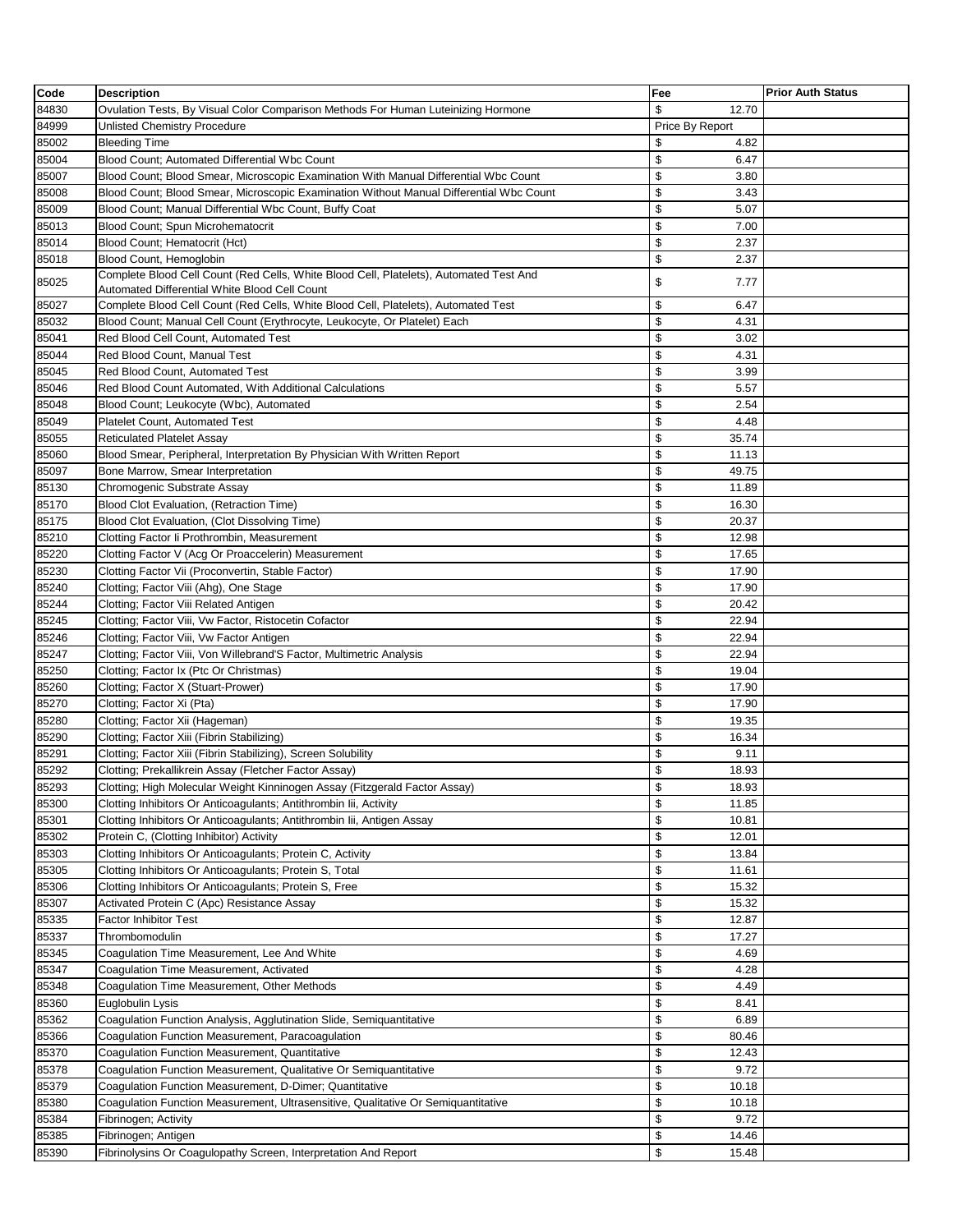| Code           | <b>Description</b>                                                                                                                                                                                    | Fee                 | <b>Prior Auth Status</b> |
|----------------|-------------------------------------------------------------------------------------------------------------------------------------------------------------------------------------------------------|---------------------|--------------------------|
| 85396          | Coagulation Or Fibrinolysis (Clot Dissolving) Function Measurement With Interpretation And<br>Written Report, Per Day                                                                                 | \$<br>18.81         |                          |
| 85397          | Coagulation And Fibrinolysis, Functional Activity, Not Otherwise Specified (Eg, Adamts-13),<br>Each Analyte                                                                                           | \$<br>30.86         |                          |
| 85400          | Fibrinolytic Factors And Inhibitors; Plasmin                                                                                                                                                          | \$<br>7.71          |                          |
| 85410          | Fibrinolytic Mechanisms; Antiplasmin                                                                                                                                                                  | \$<br>7.71          |                          |
| 85415          | Fibrinolytic Factors And Inhibitors; Plasminogen Activator                                                                                                                                            | \$<br>17.19         |                          |
| 85420          | Fibrinolytic Mechanisms; Plasminogen                                                                                                                                                                  | \$<br>6.53          |                          |
| 85421          | Fibrinolytic Mechanisms Plasminogen, Antigenic Assay                                                                                                                                                  | \$<br>10.18         |                          |
| 85441          | Evaluation Of Red Blood Cell Defect (Heinz Bodies), Direct                                                                                                                                            | \$<br>4.20          |                          |
| 85445          | Evaluation Of Red Blood Cell Defect (Heinz Bodies), Induced                                                                                                                                           | \$<br>6.82          |                          |
| 85460          | Fetal Hemoglobin Or Red Blood Cells Measurement For Assessment Of Fetal-Maternal<br>Circulation, Differential Lysis                                                                                   | \$<br>7.73          |                          |
| 85461          | Fetal Hemoglobin Or Red Blood Cells Measurement For Assessment Of Fetal-Maternal<br>Circulation, Rosette                                                                                              | \$<br>9.36          |                          |
| 85475          | Hemolysin, Acid                                                                                                                                                                                       | \$<br>8.87          |                          |
| 85520          | <b>Heparin Assay</b>                                                                                                                                                                                  | \$<br>13.09         |                          |
| 85525          | <b>Heparin Neutralization</b>                                                                                                                                                                         | \$<br>11.84         |                          |
| 85530          | Heparin-Protamine Tolerance Test                                                                                                                                                                      | \$<br>13.09         |                          |
| 85536          | Iron Stain, Peripheral Blood                                                                                                                                                                          | \$<br>6.88          |                          |
| 85540          | Leukocyte Alkaline Phosphatase With Count                                                                                                                                                             | \$<br>8.60          |                          |
| 85547          | Mechanical Fragility, Rbc                                                                                                                                                                             | \$<br>8.60          |                          |
| 85549          | Muramidase                                                                                                                                                                                            | \$<br>18.75         |                          |
| 85555          | Red Blood Cell Fragility Measurement, Unincubated                                                                                                                                                     | \$<br>7.47          |                          |
| 85557          | Red Blood Cell Fragility Measurement, Incubated                                                                                                                                                       | \$<br>13.36         |                          |
| 85576          | Platelet Aggregation Function Test                                                                                                                                                                    | \$<br>24.91         |                          |
| 85597          | Phospholipid Neutralization; Platelet                                                                                                                                                                 | \$<br>17.98         |                          |
| 85598          | Phospholipid Neutralization; Hexagonal Phospholipid                                                                                                                                                   | \$                  |                          |
|                |                                                                                                                                                                                                       | 17.98<br>\$<br>4.29 |                          |
| 85610<br>85611 | Blood Test, Clotting Time<br>Blood Test, Clotting Time, Substitution                                                                                                                                  | \$<br>3.94          |                          |
| 85612          | Clotting Factor X Assessment Test, Undiluted                                                                                                                                                          | \$<br>17.49         |                          |
|                |                                                                                                                                                                                                       | \$                  |                          |
| 85613          | Clotting Factor X Assessment Test, Diluted                                                                                                                                                            | 9.58<br>\$<br>9.85  |                          |
| 85635<br>85651 | <b>Reptilase Test</b><br>Red Blood Cell Sedimentation Rate, To Detect Inflammation, Non-Automated                                                                                                     | \$<br>4.27          |                          |
| 85652          |                                                                                                                                                                                                       | \$                  |                          |
|                | Red Blood Cell Sedimentation Rate, To Detect Inflammation, Automated                                                                                                                                  | 2.70                |                          |
| 85660          | Sickling Of Rbc, Reduction, Slide Method<br>Thrombin Time, Fibrinogen Screening Test, Plasma                                                                                                          | \$<br>5.51<br>\$    |                          |
| 85670          |                                                                                                                                                                                                       | 5.77                |                          |
| 85675          | Thrombin Time, Fibrinogen Screening Test, Titer                                                                                                                                                       | \$<br>6.85          |                          |
| 85705          | Thromboplastin Inhibition; Tissue                                                                                                                                                                     | \$<br>9.63          |                          |
| 85730          | Coagulation Assessment Blood Test, Plasma Or Whole Blood                                                                                                                                              | \$<br>6.01          |                          |
| 85732          | Coagulation Assessment Blood Test, Substitution, Plasma Fractions                                                                                                                                     | \$<br>6.47          |                          |
| 85810          | Viscosity                                                                                                                                                                                             | \$<br>11.67         |                          |
| 85999          | Unlisted Hematology Procedure                                                                                                                                                                         | \$<br>7.99          |                          |
| 86000          | Agglutinins, Febrile (Eg, Brucella, Francisella, Murine Typhus, Q Fever, Rocky Mountain<br>Spotted Fever, Scrub Typhus), Each Antigen                                                                 | \$<br>6.98          |                          |
| 86001          | Measurement Of Antibody (Igg) To Allergic Substance, Each Allergen                                                                                                                                    | \$<br>7.82          |                          |
| 86003          | Measurement Of Antibody (Ige) To Allergic Substance, Crude Allergen Extract, Each                                                                                                                     | \$<br>5.22          |                          |
| 86005          | Measurement Of Antibody (Ige) To Allergic Substance, Multiallergen Screen                                                                                                                             | \$<br>7.97          |                          |
| 86008          | Measurement Of Antibody (Ige) To Allergic Substance, Recombinant Or Purified Component,<br>Each                                                                                                       | \$<br>17.93         |                          |
| 86021          | Antibody Identification; Leukocyte Antibodies                                                                                                                                                         | \$<br>15.05         |                          |
| 86022          | Antibody Identification Test, Platelet Antibodies                                                                                                                                                     | \$<br>18.37         |                          |
| 86023          | Antibody Identification Test, Platelet Associated Immunoglobulin Assay                                                                                                                                | \$<br>12.46         |                          |
| 86038          | Antinuclear Antibodies (Ana);                                                                                                                                                                         | \$<br>12.09         |                          |
| 86039          | Measurement Of Antibody For Assessment Of Autoimmune Disorder, Titer                                                                                                                                  | \$<br>11.16         |                          |
| 86060          | Antistreptolysin 0; Titer                                                                                                                                                                             | \$<br>7.30          |                          |
| 86063          | Antistreptolysin 0; Screen                                                                                                                                                                            | \$<br>5.77          |                          |
| 86077          | Blood Bank Physician Services; Difficult Crossmatch And/Or Evaluation Of Irregular<br>Antibody(S), Interpretation And Written Report                                                                  | \$<br>22.94         |                          |
| 86078          | Blood Bank Physician Services; Investigation Of Transfusion Reaction Including Suspicion<br>Of Transmissible Disease, Interpretation And Written Report                                               | \$<br>44.51         |                          |
| 86079          | Blood Bank Physician Services; Authorization For Deviation From Standard Blood Banking Procedures (Eg,<br>Use Of Outdated Blood, Transfusion Of Rh Incompatible Units), With<br><b>Written Report</b> | \$<br>23.89         |                          |
| 86140          | C-Reactive Protein                                                                                                                                                                                    | \$<br>5.18          |                          |
| 86141          | Measurement C-Reactive Protein For Detection Of Infection Or Inflammation, High<br>Sensitivity                                                                                                        | \$<br>12.95         |                          |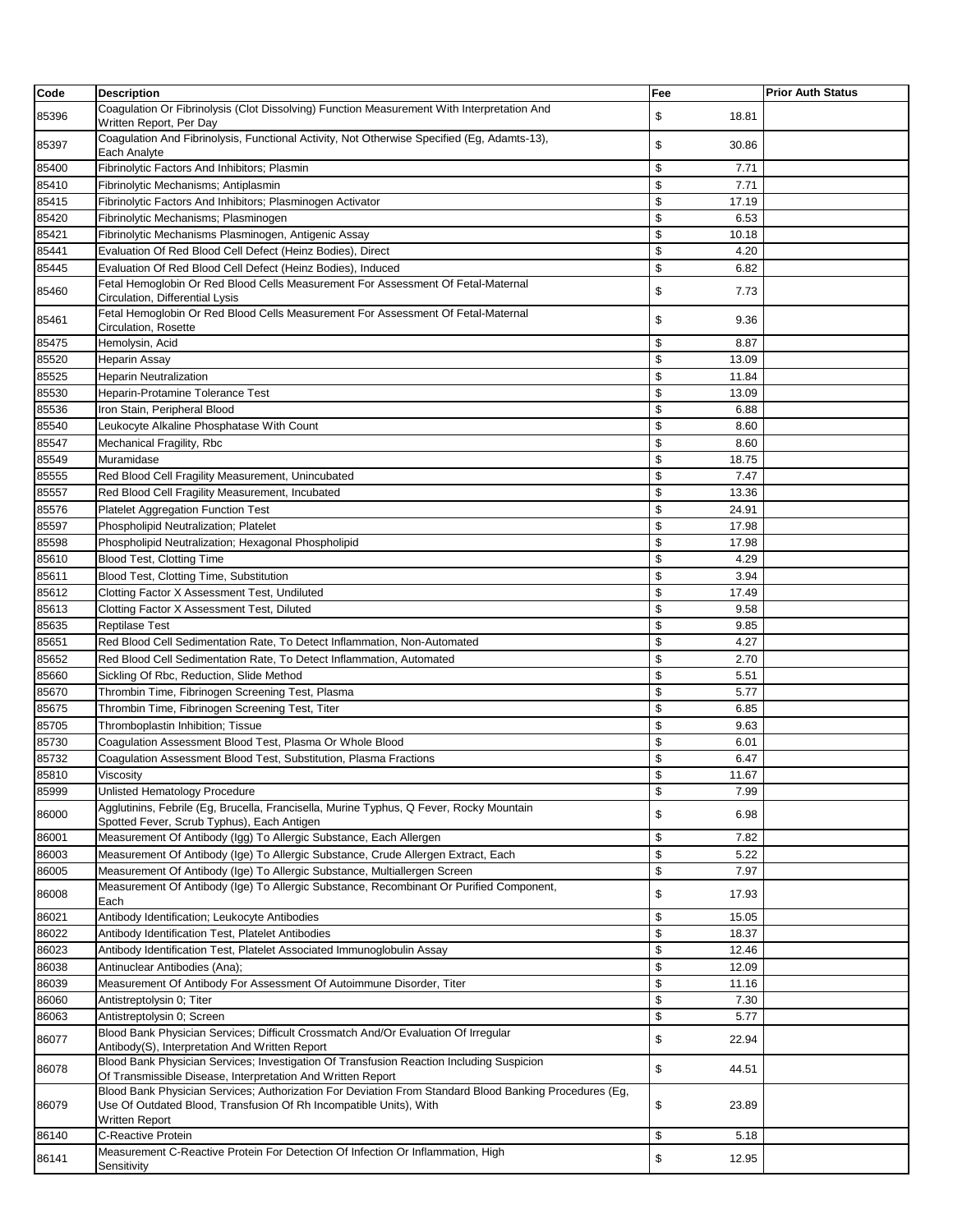| Code  | <b>Description</b>                                                                                                           | Fee          | <b>Prior Auth Status</b> |
|-------|------------------------------------------------------------------------------------------------------------------------------|--------------|--------------------------|
| 86146 | Beta 2 Glycoprotein I Antibody, Each                                                                                         | \$<br>25.45  |                          |
| 86147 | Cardiolipin Antibody (Tissue Antibody) Measurement                                                                           | \$<br>25.45  |                          |
| 86148 | Anti-Phosphatidylserine (Phospholipid) Antibody                                                                              | \$<br>16.07  |                          |
| 86152 | Cell Enumeration Using Immunologic Selection And Identification In Fluid Specimen (Eg,<br>Circulating Tumor Cells In Blood); | \$<br>250.78 |                          |
| 86153 | Cell Enumeration Using Immunologic Selection And Identification In Fluid Specimen,<br>Physician Interpretation And Report    | \$<br>39.74  |                          |
| 86155 | Chemotaxis Assay, Specify Method                                                                                             | \$<br>15.99  |                          |
| 86156 | Cold Agglutinin; Screen                                                                                                      | \$<br>8.07   |                          |
| 86157 | Cold Agglutinin; Titer                                                                                                       | \$<br>8.06   |                          |
| 86160 | Measurement Of Complement (Immune System Proteins), Antigen                                                                  | \$<br>12.00  |                          |
| 86161 | Complement; Functional Activity, Each Component                                                                              | \$<br>12.00  |                          |
| 86162 | Measurement Of Complement (Immune System Proteins), Total Hemolytic                                                          | \$<br>20.32  |                          |
| 86171 | Measurement Of Complement Fixation Tests (Immune System Proteins)                                                            | \$<br>10.01  |                          |
| 86200 | Cyclic Citrullinated Peptide (Ccp), Antibody                                                                                 | \$<br>12.95  |                          |
| 86215 | Deoxyribonuclease, Antibody                                                                                                  | \$<br>13.25  |                          |
| 86225 | Measurement Of Dna Antibody, Native Or Double Stranded                                                                       | \$<br>13.74  |                          |
| 86226 | Measurement Of Dna Antibody, Single Stranded                                                                                 | \$<br>12.11  |                          |
| 86235 | Measurement Of Antibody For Assessment Of Autoimmune Disorder, Any Method                                                    | \$<br>17.93  |                          |
| 86255 | Fluorescent Noninfectious Agent Antibody; Screen, Each Antibody                                                              | \$<br>12.05  |                          |
| 86256 | Fluorescent Antibody; Titer, Each Antibody                                                                                   | \$<br>12.05  |                          |
| 86277 | Growth Hormone, Human (Hgh), Antibody                                                                                        | \$<br>15.74  |                          |
| 86280 | Hemagglutination Inhibition Test (Hai)                                                                                       | \$<br>8.19   |                          |
| 86294 | Immunologic Analysis For Detection Of Tumor Antigen, Qualitative Or Semiquantitative                                         | \$<br>25.57  |                          |
| 86300 | Immunologic Analysis For Detection Of Tumor Antigen, Quantitative; Ca 15-3                                                   | \$<br>20.81  |                          |
| 86301 | Immunologic Analysis For Detection Of Tumor Antigen, Quantitative; Ca 19-9                                                   | \$<br>20.81  |                          |
| 86304 | Immunologic Analysis For Detection Of Tumor Antigen, Quantitative; Ca 125                                                    | \$<br>20.81  |                          |
| 86305 | Human Epididymis Protein 4 (He4)                                                                                             | \$<br>20.81  |                          |
| 86308 | Heterophile Antibodies; Screening                                                                                            | \$<br>5.18   |                          |
| 86309 | Mononucleosis Antibody Level, Titer                                                                                          | \$<br>6.47   |                          |
| 86310 | Mononucleosis Antibody Level, Titers After Absorption                                                                        | \$<br>7.37   |                          |
| 86316 | Immunoassay For Tumor Antigen; Other Antigen, Quantitative (Eg, Ca 50, 72-4, 549), Each                                      | \$<br>20.81  |                          |
| 86317 | Detection Of Infectious Agent Antibody, Quantitative                                                                         | \$<br>14.99  |                          |
| 86318 | Test For Detection Of Infectious Agent Antibody, Qualitative Or Semiquantitative                                             | \$<br>18.09  |                          |
| 86320 | Immunoelectrophoresis; Serum                                                                                                 | \$<br>29.92  |                          |
| 86325 | Immunoelectrophoresis; Other Fluids (Eg, Urine, Cerebrospinal Fluid) With Concentration                                      | \$<br>23.13  |                          |
| 86327 | Immunologic Analysis Technique, Crossed                                                                                      | \$<br>29.92  |                          |
|       | Test For Detection Of Severe Acute Respiratory Syndrome Coronavirus 2 (Covid-19)                                             |              |                          |
| 86328 | Antibody, Qualitative Or Semiquantitative                                                                                    | \$<br>45.23  |                          |
| 86329 | Immunologic Analysis Technique, Unspecified                                                                                  | \$<br>14.05  |                          |
| 86331 | Immunodiffusion; Gel Diffusion, Qualitative (Ouchterlony)                                                                    | \$<br>11.98  |                          |
| 86332 | Immune Complex Assay                                                                                                         | \$<br>24.37  |                          |
| 86334 | Immunologic Analysis Technique On Serum (Immunofixation)                                                                     | \$<br>22.34  |                          |
| 86335 | Immunologic Analysis Technique On Body Fluid, Other Fluids With Concentration                                                | \$<br>29.35  |                          |
| 86336 | Inhibin A                                                                                                                    | \$<br>15.59  |                          |
| 86337 | Insulin Antibodies                                                                                                           | \$<br>21.41  |                          |
| 86340 | Intrinsic Factor Antibodies                                                                                                  | \$<br>15.08  |                          |
| 86341 | <b>Islet Cell Antibody</b>                                                                                                   | \$<br>23.57  |                          |
| 86343 | Leukocyte Histamine Release Test (Lhr)                                                                                       | \$<br>12.46  |                          |
| 86344 | Leukocyte Phagocytosis<br>Cellular Function Assay Involving Stimulation (Eq. Mitogen Or Antigen) And Detection Of            | \$<br>10.39  |                          |
| 86352 | Biomarker (Eg, Atp)                                                                                                          | \$<br>135.86 |                          |
| 86353 | White Blood Cell Function Measurement, Mitogen Or Antigen Induced Blastogenesis                                              | \$<br>49.03  |                          |
| 86355 | <b>B Cells, Total Count</b>                                                                                                  | \$<br>37.73  |                          |
| 86356 | Mononuclear Cell Antigen, Quantitative (Eg, Flow Cytometry), Not Otherwise Specified, Each<br>Antigen                        | \$<br>26.78  |                          |
| 86357 | Natural Killer (Nk) Cells, Total Count                                                                                       | \$<br>37.73  |                          |
| 86359 | T Cells Count, Total                                                                                                         | \$<br>37.73  |                          |
| 86360 | T Cell Count And Ratio, Including Ratio                                                                                      | \$<br>46.98  |                          |
| 86361 | T Cells; Absolute Cd4 Count                                                                                                  | \$<br>26.78  |                          |
| 86367 | Stem Cells Count, Total                                                                                                      | \$<br>77.78  |                          |
| 86376 | Microsomal Antibodies (Eg, Thyroid Or Liver-Kidney), Each                                                                    | \$<br>14.55  |                          |
| 86382 | Neutralization Test, Viral                                                                                                   | \$<br>16.91  |                          |
| 86384 | Nitroblue Tetrazolium Dye Test (Ntd)                                                                                         | \$<br>13.61  |                          |
| 86386 | Nuclear Matrix Protein 22 (Nmp22), Qualitative                                                                               | \$<br>21.78  |                          |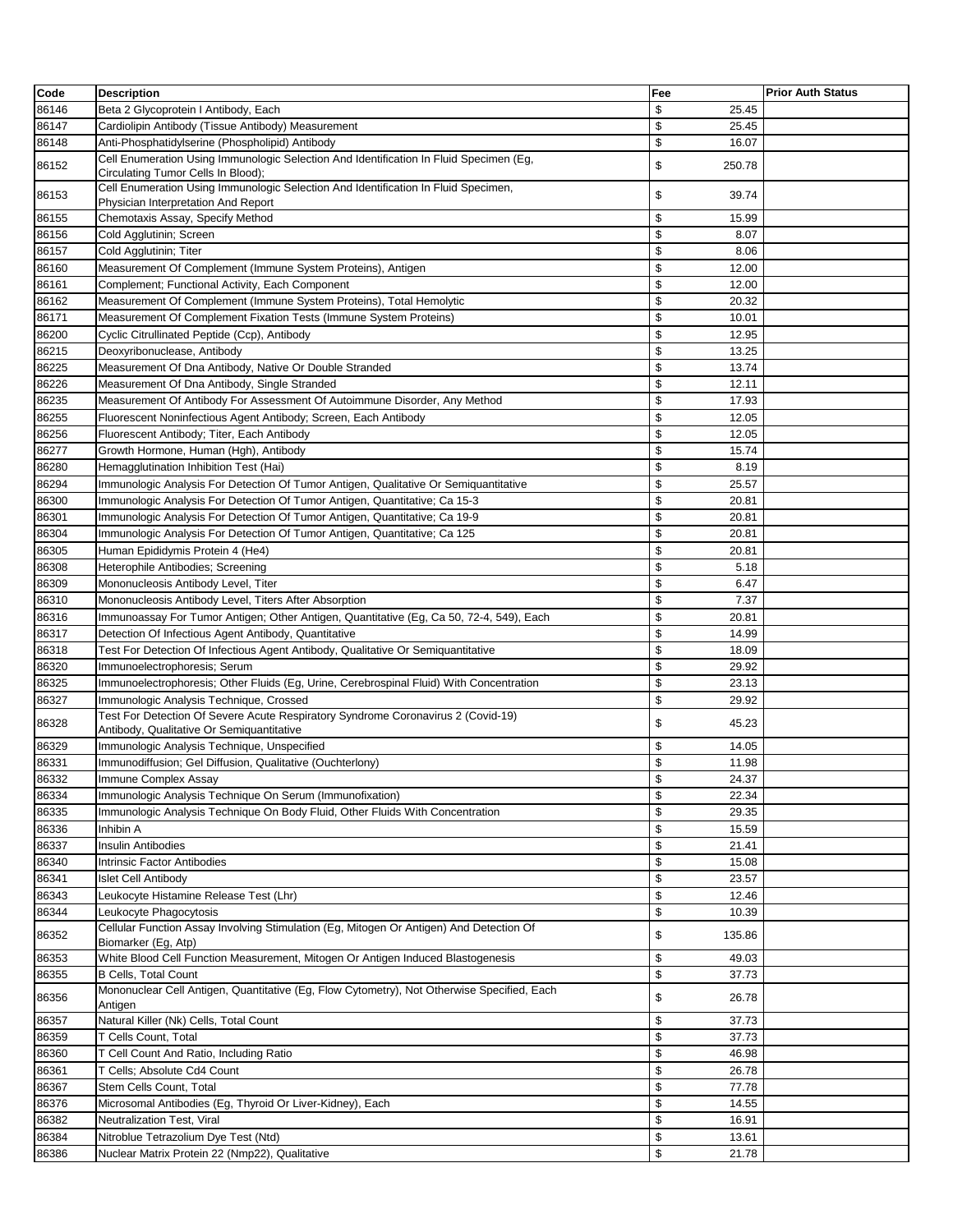| Code           | <b>Description</b>                                                                                                     | Fee                        | <b>Prior Auth Status</b> |
|----------------|------------------------------------------------------------------------------------------------------------------------|----------------------------|--------------------------|
| 86403          | Particle Agglutination; Screen, Each Antibody                                                                          | \$<br>11.54                |                          |
| 86406          | Particle Agglutination; Titer, Each Antibody                                                                           | \$<br>10.64                |                          |
| 86408          | Screening Test For Detection Of Severe Acute Respiratory Syndrome Coronavirus 2 (Covid-<br>19) Neutralizing Antibody   | \$<br>42.13                |                          |
| 86409          | Measurement Of Neutralizing Antibody To Severe Acute Respiratory Syndrome Coronavirus<br>2 (Covid-19)                  | \$<br>79.61                |                          |
| 86413          | Severe Acute Respiratory Syndrome Coronavirus 2 (Sarscov-2) (Coronavirus Disease<br>[Covid-19]) Antibody, Quantitative | \$<br>51.43                |                          |
| 86430          | <b>Rheumatoid Factor: Qualitative</b>                                                                                  | \$<br>6.14                 |                          |
| 86431          | Rheumatoid Factor; Quantitative                                                                                        | \$<br>5.67                 |                          |
| 86480          | Tuberculosis Test, Gamma Interferon                                                                                    | \$<br>61.98                |                          |
| 86481          | <b>Tuberculosis Test, Enumeration Of T-Cells</b>                                                                       | \$<br>100.00               |                          |
| 86485          | Skin Test; Candida                                                                                                     | \$<br>19.04                |                          |
| 86486          | Skin Test; Unlisted Antigen, Each                                                                                      | \$<br>4.34                 |                          |
| 86490          | Skin Test; Coccidioidomycosis                                                                                          | \$<br>7.92                 |                          |
| 86510          | Skin Test; Histoplasmosis                                                                                              | \$<br>8.49                 |                          |
| 86580          | Skin Test; Tuberculosis, Intradermal                                                                                   | \$<br>6.59                 |                          |
| 86590          | Streptokinase, Antibody                                                                                                | \$<br>12.66                |                          |
| 86592          | Syphilis Test, Non-Treponemal Antibody; Qualitative (Eg, Vdrl, Rpr, Art)                                               | \$<br>4.27                 |                          |
| 86593          | Syphilis Test, Non-Treponemal Antibody; Quantitative                                                                   | \$<br>4.40                 |                          |
| 86602          |                                                                                                                        | \$<br>10.18                |                          |
|                | Antibody; Actinomyces                                                                                                  | \$                         |                          |
| 86603          | Antibody; Adenovirus                                                                                                   | 12.87                      |                          |
| 86606          | Antibody; Aspirgillus                                                                                                  | \$<br>15.05                |                          |
| 86609          | Antibody; Bacterium, Not Elsewhere Specified                                                                           | \$<br>12.88                |                          |
| 86611          | Antibody; Bartonella                                                                                                   | \$<br>10.18                |                          |
| 86612          | Antibody; Blastomyces                                                                                                  | \$<br>12.90                |                          |
| 86615          | Antibody; Bordetella<br>Antibody; Borrelia Burgdorferi (Lyme Disease) Confirmatory Test (Eg, Western Blot Or           | \$<br>13.19                |                          |
| 86617<br>86618 | Immunoblot)<br>Antibody; Borellia Bufgdorferi (Lyme Disease)                                                           | \$<br>15.49<br>\$<br>17.03 |                          |
| 86619          | Antibody; Borrelia (Relapsing Fever)                                                                                   | \$<br>13.38                |                          |
| 86622          | Antibody; Brucella                                                                                                     | \$<br>8.93                 |                          |
| 86625          | Antibody; Campylobacter                                                                                                | \$<br>13.12                |                          |
| 86628          | Antibody; Candida                                                                                                      | \$<br>12.01                |                          |
| 86631          | Antibody; Chlamydia                                                                                                    | \$<br>11.82                |                          |
| 86632          | Antibody; Chlamydia, Igm                                                                                               | \$                         |                          |
|                |                                                                                                                        | 12.68<br>\$<br>11.47       |                          |
| 86635          | Antibody; Coccidioides                                                                                                 | \$                         |                          |
| 86638          | Antibody; Coxiella Brunetii (Q Fever)                                                                                  | 12.12<br>\$                |                          |
| 86641          | Antibody; Cryptococcus                                                                                                 | 14.41                      |                          |
| 86644          | Antibody; Cytomegalovirus (Cmv)                                                                                        | \$<br>14.39                |                          |
| 86645          | Antibody; Cytomegalovirus (Cmv), Igm                                                                                   | \$<br>16.85                |                          |
| 86648          | Antibody; Diptheria                                                                                                    | \$<br>15.21                |                          |
| 86651          | Antibody; Encephalitis, California (La Crosse)                                                                         | \$<br>13.19                |                          |
| 86652          | Antibody; Encephalitis, Eastern Equine                                                                                 | \$<br>13.19                |                          |
| 86653          | Antibody; Encephalitis, St. Louis                                                                                      | \$<br>13.19                |                          |
| 86654          | Antibody; Encephalitis, Western Equine                                                                                 | \$<br>13.19                |                          |
| 86658          | Antibody; Enterovirus (Eg, Coxsackie, Echo, Polio)                                                                     | \$<br>13.03                |                          |
| 86663          | Analysis For Antibody To Epstein-Barr Virus (Mononucleosis Virus), Early Antigen                                       | \$<br>13.12                |                          |
| 86664          | Analysis For Antibody To Epstein-Barr Virus (Mononucleosis Virus), Nuclear Antigen                                     | \$<br>15.29                |                          |
| 86665          | Analysis For Antibody To Epstein-Barr Virus (Mononucleosis Virus), Viral Capsid                                        | \$<br>18.14                |                          |
| 86666          | Antibody; Ehrlichia                                                                                                    | \$<br>10.18                |                          |
| 86668          | Antibody; Francisella Tularensis                                                                                       | \$<br>14.16                |                          |
| 86671          | Antibody; Fungus, Not Elsewhere Specified                                                                              | \$<br>12.25                |                          |
| 86674          | Antibody; Giardia Lamblia                                                                                              | \$<br>14.72                |                          |
| 86677          | Antibody; Helicobacter Pylori                                                                                          | \$<br>16.85                |                          |
| 86682          | Antibody; Helminth, Not Elsewhere Specified                                                                            | \$<br>13.01                |                          |
| 86684          | Antibody; Hemophilus Influenza                                                                                         | \$<br>15.84                |                          |
| 86687          | Analysis For Antibody To Human T-Cell Lymphotropic Virus, Type 1 (Htlv-1)                                              | \$<br>9.09                 |                          |
| 86688          | Analysis For Antibody To Human T-Cell Lymphotropic Virus, Type 2 (Htlv-2)                                              | \$<br>14.00                |                          |
| 86689          | Confirmation Test For Antibody To Human T-Cell Lymphotropic Virus (Htlv) Or Hiv                                        | \$<br>19.35                |                          |
| 86692          | Antibody; Hepatitis, Delta Agent                                                                                       | \$<br>17.16                |                          |
| 86694          | Antibody; Herpes Simplex, Non-Specific Type Test                                                                       | \$<br>14.39                |                          |
| 86695          | Analysis For Antibody To Herpes Simplex Virus, Type 1                                                                  | \$<br>13.19                |                          |
| 86696          | Analysis For Antibody To Herpes Simplex Virus, Type 2                                                                  | \$<br>19.35                |                          |
| 86698          | Antibody; Histoplasma                                                                                                  | \$<br>13.79                |                          |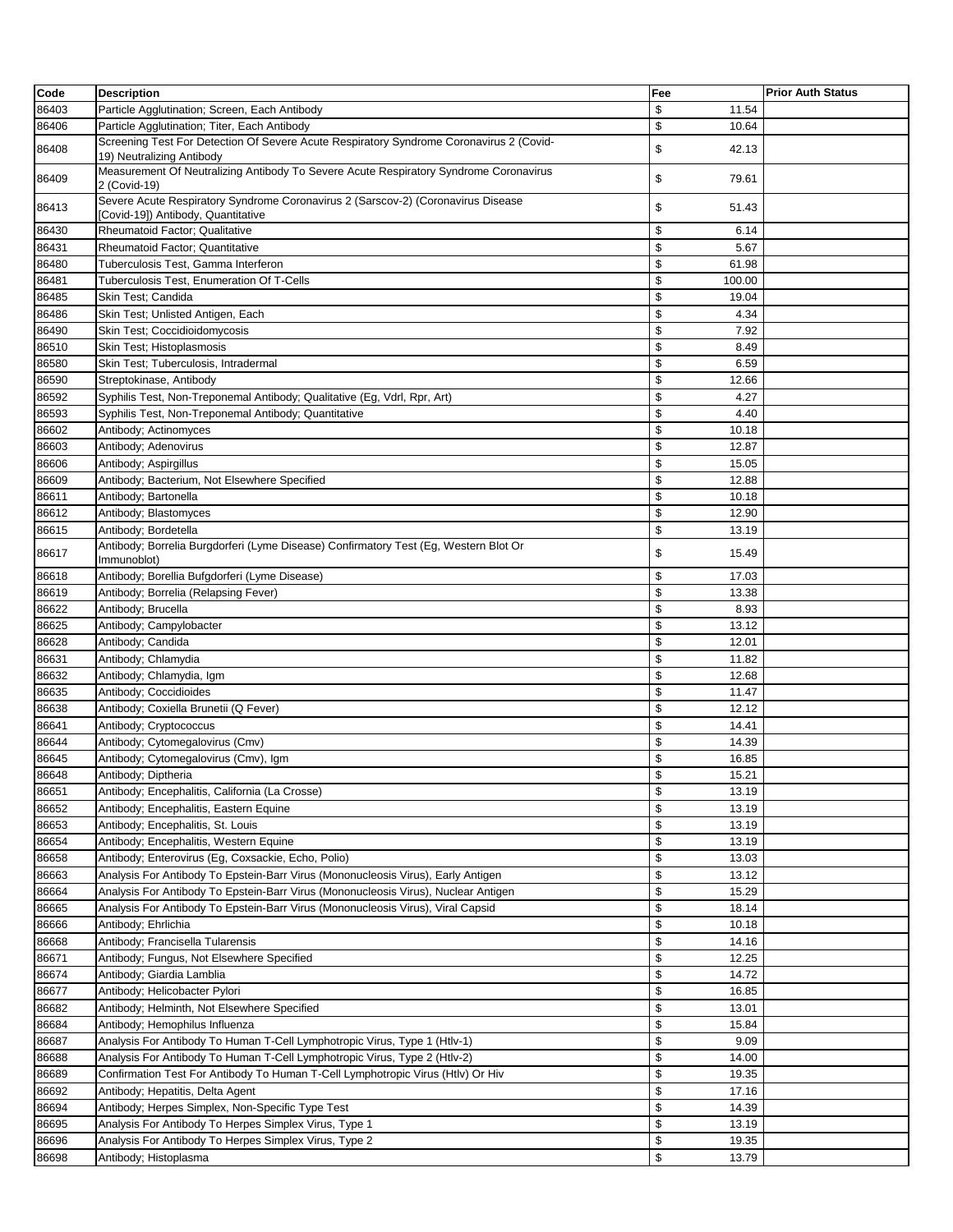| Code           | <b>Description</b>                                                                                                                                                         | Fee                  | <b>Prior Auth Status</b> |
|----------------|----------------------------------------------------------------------------------------------------------------------------------------------------------------------------|----------------------|--------------------------|
| 86701          | Antibody; Hiv-1                                                                                                                                                            | \$<br>8.89           |                          |
| 86702          | Antibody; Hiv-2                                                                                                                                                            | \$<br>13.52          |                          |
| 86703          | Antibody; Hiv-1 And Hiv-2, Single Result                                                                                                                                   | \$<br>13.71          |                          |
| 86704          | Hepatitis B Core Antibody (Hbcab), Total                                                                                                                                   | \$<br>12.05          |                          |
| 86705          | Hepatitis B Core Antibody (Hbcab); Igm Antibody                                                                                                                            | \$<br>11.77          |                          |
| 86706          | Hepatitis B Surface Antibody (Hbsab)                                                                                                                                       | \$<br>10.74          |                          |
| 86707          | Hepatitis Be Antibody (Hbeab)                                                                                                                                              | \$<br>11.57          |                          |
| 86708          | Measurement Of Hepatitis A Antibody                                                                                                                                        | \$<br>12.39          |                          |
| 86709          | Measurement Of Hepatitis A Antibody (Igm)                                                                                                                                  | \$<br>11.26          |                          |
| 86710          | Antibody; Influenza Virus                                                                                                                                                  | \$<br>13.55          |                          |
| 86711          | Antibody; Jc (John Cunningham) Virus                                                                                                                                       | \$<br>16.89          |                          |
| 86713          | Antibody; Legionella                                                                                                                                                       | \$<br>15.30          |                          |
| 86717          | Antibody; Leishmania                                                                                                                                                       | \$<br>12.25          |                          |
| 86720          | Antibody; Leptospira                                                                                                                                                       | \$<br>16.20          |                          |
| 86723          | Antibody; Listeria Monocytogenes                                                                                                                                           | \$<br>13.19          |                          |
| 86727          | Antibody; Lymphocytic Choriomeningitis                                                                                                                                     | \$<br>12.87          |                          |
| 86732          | Antibody; Mucormycosis                                                                                                                                                     | \$<br>15.00          |                          |
| 86735          | Antibody; Mumps                                                                                                                                                            | \$<br>13.05          |                          |
| 86738          | Antibody; Mycoplasma                                                                                                                                                       | \$<br>13.24          |                          |
| 86741          | Antibody; Neisseria Meningitidis                                                                                                                                           | \$<br>13.19          |                          |
| 86744          | Antibody; Nocardia                                                                                                                                                         | \$<br>15.99          |                          |
| 86747          | Antibody; Parvovirus                                                                                                                                                       | \$<br>15.03          |                          |
| 86750          | Antibody; Plasmodium (Malaria)                                                                                                                                             | \$<br>13.19          |                          |
| 86753          | Antibody; Protozoa, Not Elsewhere Specified                                                                                                                                | \$<br>12.39          |                          |
| 86756          | Antibody; Respiratory Syncytial Virus                                                                                                                                      | \$<br>15.89          |                          |
| 86757          | Antibody; Rickettsia                                                                                                                                                       | \$<br>19.35          |                          |
| 86759          | Antibody; Rotavirus                                                                                                                                                        | \$<br>18.23          |                          |
| 86762          | Antibody; Rubella                                                                                                                                                          | \$<br>14.39          |                          |
| 86765          | Antibody; Rubeola                                                                                                                                                          | \$<br>12.88          |                          |
| 86768          | Antibody; Salmonella                                                                                                                                                       | \$<br>13.19          |                          |
| 86769          | Measure Of Severe Acute Respiratory Syndrome Coronavirus 2 (Covid-19) Antibody                                                                                             | \$<br>42.13          |                          |
| 86771          | Antibody; Shigella                                                                                                                                                         | \$<br>24.48          |                          |
| 86774          | Antibody; Tetanus                                                                                                                                                          | \$<br>14.80          |                          |
| 86777          | Antibody; Toxoplasma                                                                                                                                                       | \$<br>14.39          |                          |
| 86778          | Antibody; Toxoplasma, Igm                                                                                                                                                  | \$<br>14.41<br>\$    |                          |
| 86780<br>86784 | Analysis For Antibody, Treponema Pallidum<br>Antibody; Trichinella                                                                                                         | 13.24<br>\$<br>12.56 |                          |
| 86787          | Antibody; Varicella-Zoster                                                                                                                                                 | \$                   |                          |
| 86788          | West nile virus ab igm                                                                                                                                                     | 12.88<br>\$<br>16.85 |                          |
| 86789          | West nile virus                                                                                                                                                            | \$<br>14.39          |                          |
| 86790          | Antibody; Virus, Not Elsewhere Specified                                                                                                                                   | \$<br>12.88          |                          |
| 86793          | Antibody; Yersinia                                                                                                                                                         | \$<br>13.19          |                          |
| 86794          | Analysis For Antibody To Zika Virus                                                                                                                                        | \$<br>16.85          |                          |
| 86800          | <b>Thyroglobulin Antibody</b>                                                                                                                                              | \$<br>15.91          |                          |
| 86803          | Hepatitis C Antibody;                                                                                                                                                      | \$<br>14.27          |                          |
| 86804          | Hepatitis C Antibody; Confirmatory Test (Eg, Immunoblot)                                                                                                                   | \$<br>15.49          |                          |
| 86805          | Immunologic Analysis For Autoimmune Disease, With Titration                                                                                                                | \$<br>189.51         |                          |
| 86806          | Immunologic Analysis For Autoimmune Disease, Without Titration                                                                                                             | \$<br>47.59          |                          |
| 86807          | Transplant Antibody Measurement, Standard Method                                                                                                                           | \$<br>78.65          |                          |
| 86808          | Transplant Antibody Measurement, Quick Method                                                                                                                              | \$<br>29.68          |                          |
| 86812          | Immunologic Analysis For Autoimmune Disease, A, B, Or C, Single Antigen                                                                                                    | \$<br>25.81          |                          |
| 86813          | Immunologic Analysis For Autoimmune Disease, A, B, Or C, Multiple Antigens                                                                                                 | \$<br>58.00          |                          |
| 86816          | Immunologic Analysis For Autoimmune Disease, Dr/Dg, Single Antigen                                                                                                         | \$<br>30.17          |                          |
| 86817          | Immunologic Analysis For Autoimmune Disease, Dr/Dq, Multiple Antigens                                                                                                      | \$<br>106.14         |                          |
| 86821          | Immunologic Analysis For Autoimmune Disease, Lymphocyte Culture, Mixed                                                                                                     | \$<br>36.56          |                          |
| 86828          | Antibody To Human Leukocyte Antigens (Hla), Solid Phase Assays (Eg, Microspheres Or Beads, Elisa, Flow<br>Cytometry); Qualitative Assessment Of The Presence Or Absence Of | \$                   | 64.19 PA Required        |
|                | Antibody(les) To Hla Class I And Class Ii Hla Antigens<br>Antibody To Human Leukocyte Antigens (Hla), Solid Phase Assays (Eg, Microspheres Or Beads, Elisa, Flow           |                      |                          |
| 86829          | Cytometry); Qualitative Assessment Of The Presence Or Absence Of<br>Antibody(les) To Hla Class I Or Class Ii Hla Antigens                                                  | \$                   | 64.19 PA Required        |
| 86830          | Assessment Of Antibody To Human Leukocyte Antigens (Hla) With Antibody Identification By<br>Qualitative Panel Using Complete Hla Phenotypes, Hla Class I                   | \$                   | 95.52 PA Required        |
| 86831          | Assessment Of Antibody To Human Leukocyte Antigens (Hla) With Antibody Identification By<br>Qualitative Panel Using Complete Hla Phenotypes, Hla Class li                  | \$                   | 81.88 PA Required        |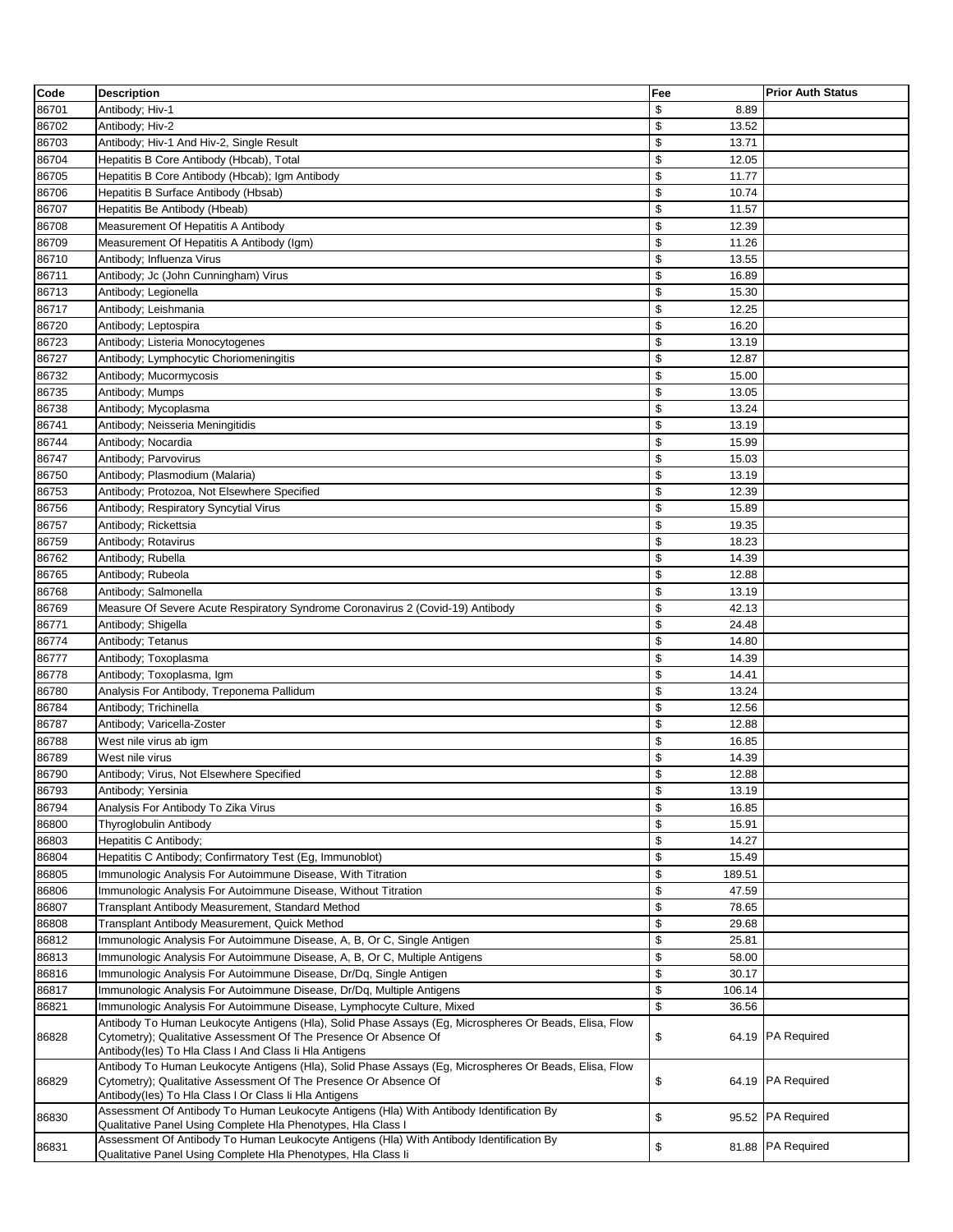| Code  | <b>Description</b>                                                                                                                                            | Fee             | <b>Prior Auth Status</b> |
|-------|---------------------------------------------------------------------------------------------------------------------------------------------------------------|-----------------|--------------------------|
| 86832 | Assessment Of Antibody To Human Leukocyte Antigens (Hla) With High Definition<br>Qualitative Panel For Identification Of Antibody Specificities, Hla Class I  | 323.75<br>\$    | PA Required              |
| 86833 | Assessment Of Antibody To Human Leukocyte Antigens (Hla) With High Definition<br>Qualitative Panel For Identification Of Antibody Specificities, Hla Class li | \$              | 325.80 PA Required       |
| 86834 | Assessment Of Antibody To Human Leukocyte Antigens (Hla), Hla Class I                                                                                         | \$              | 357.56 PA Required       |
| 86835 | Assessment Of Antibody To Human Leukocyte Antigens (Hla) With Solid Phase Assays, Hla<br>Class li                                                             | \$              | 322.96 PA Required       |
| 86849 | Unlisted Immunology Procedure                                                                                                                                 | Price By Report |                          |
| 86850 | Antibody Screen, Rbc, Each Serum Technique                                                                                                                    | \$<br>9.77      |                          |
| 86860 | Antibody Elution (Rbc), Each Elution                                                                                                                          | Price By Report |                          |
| 86870 | Antibody Identification, Rbc Antibodies, Each Panel For Each Serum Technique                                                                                  | \$<br>47.10     |                          |
| 86880 | Red Blood Cell Antibody Detection Test, Direct                                                                                                                | \$<br>5.39      |                          |
| 86885 | Red Blood Cell Antibody Detection Test, Indirect                                                                                                              | \$<br>5.72      |                          |
| 86886 | Antihuman Globulin Test (Coombs Test); Indirect, Each Antibody Titer                                                                                          | \$<br>5.18      |                          |
| 86890 | Processing And Storage Of Blood Unit Or Component, Predeposited                                                                                               | Price By Report |                          |
| 86891 | Processing And Storage Of Blood Unit Or Component, Intra- Or Postoperative Salvage                                                                            | \$<br>229.13    |                          |
| 86900 | Blood Group Typing (Abo)                                                                                                                                      | \$<br>2.99      |                          |
| 86901 | Blood Typing For Rh (D) Antigen                                                                                                                               | \$<br>2.99      |                          |
| 86902 | Screening Test For Compatible Blood Unit, Using Reagent Serum                                                                                                 | \$<br>6.35      |                          |
| 86904 | Screening Test For Compatible Blood Unit, Using Patient Serum                                                                                                 | \$<br>16.34     |                          |
| 86905 | Blood Typing For Red Blood Cell Antigens                                                                                                                      | \$<br>3.83      |                          |
| 86906 | Blood Typing Rh Phenotyping                                                                                                                                   | \$<br>7.75      |                          |
| 86920 | Blood Unit Compatibility Test, Immediate Spin Technique                                                                                                       | \$<br>27.79     |                          |
| 86921 | Blood Unit Compatibility Test, Incubation Technique                                                                                                           | Price By Report |                          |
| 86922 | Blood Unit Compatibility Test, Antiglobulin Technique                                                                                                         | \$<br>23.45     |                          |
| 86923 | Blood Unit Compatibility Test, Electronic                                                                                                                     | Price By Report |                          |
| 86927 | Fresh Frozen Plasma, Thawing, Each Unit                                                                                                                       | Price By Report |                          |
| 86930 | Frozen Blood, Each Unit; Freezing (Includes Preparation)                                                                                                      | Price By Report |                          |
| 86931 | Frozen Blood, Each Unit; Thawing                                                                                                                              | Price By Report |                          |
| 86932 | Frozen Blood, Each Unit; Freezing (Includes Preparation) And Thawing                                                                                          | Price By Report |                          |
| 86940 | Hemolysins And Agglutinins, Auto, Screen, Each;                                                                                                               | \$<br>8.77      |                          |
| 86941 | Hemolysins And Agglutinins, Auto, Screen, Each; Incubated                                                                                                     | \$<br>12.11     |                          |
| 86945 | Irradiation Of Blood Product, Each Unit                                                                                                                       | Price By Report |                          |
| 86950 | Leukocyte Transfusion                                                                                                                                         | Price By Report |                          |
| 86960 | Volume Reduction Of Blood Or Blood Product (Eg, Red Blood Cells Or Platelets), Each Unit                                                                      | Price By Report |                          |
| 86965 | Pooling Of Platelets Or Other Blood Products                                                                                                                  | \$<br>138.38    |                          |
| 86970 | Pretreatment Of Red Blood Cells For Use In Red Blood Cells Antibody Analysis And<br>Measurement, Incubation With Chemical Agents Or Drugs                     | \$<br>61.08     |                          |
| 86971 | Pretreatment Of Red Blood Cells For Use In Red Blood Cells Antibody Analysis And<br>Measurement, Incubation With Enzymes                                      | \$<br>44.45     |                          |
| 86972 | Pretreatment Of Red Blood Cells For Use In Red Blood Cells Antibody Analysis And<br>Measurement, By Density Gradient Separation                               | \$<br>44.45     |                          |
| 86975 | Pretreatment Of Serum For Use In Red Blood Cell Antibody Analysis And Measurement,<br><b>Incubation With Drugs</b>                                            | Price By Report |                          |
| 86976 | Pretreatment Of Serum For Use In Red Blood Cell Antibody Analysis And Measurement, By<br><b>Dilution</b>                                                      | Price By Report |                          |
| 86977 | Pretreatment Of Serum For Use In Red Blood Cell Antibody Analysis And Measurement,<br>Incubation With Inhibitors                                              | Price By Report |                          |
| 86978 | Pretreatment Of Serum For Use In Red Blood Cell Antibody Analysis And Measurement, By<br>Differential Red Cell Absorption                                     | Price By Report |                          |
| 86985 | Splitting Of Blood Or Blood Products, Each Unit                                                                                                               | Price By Report |                          |
| 86999 | Unlisted Transfusion Medicine Procedure                                                                                                                       | \$<br>14.37     |                          |
| 87003 | Animal Inoculation, Small Animal With Observation And Dissection                                                                                              | \$<br>16.84     |                          |
| 87015 | Concentration (Any Type), For Infectious Agents                                                                                                               | \$<br>6.68      |                          |
| 87040 | Culture, Bacterial; Blood, Aerobic, With Isolation And Presumptive Identification Of Isolates<br>(Includes Anaerobic Culture, If Appropriate)                 | \$<br>10.32     |                          |
| 87045 | Culture, Bacterial; Stool, Aerobic, With Isolation And Preliminary Examination (Eg, Kia, Lia),<br>Salmonella And Shigella Species                             | \$<br>9.44      |                          |
| 87046 | Stool Culture, Additional Pathogens                                                                                                                           | \$<br>9.44      |                          |
| 87070 | Bacterial Culture, Any Other Source Except Urine, Blood Or Stool, Aerobic                                                                                     | \$<br>8.62      |                          |
| 87071 | Culture, Bacterial; Quantitative, Aerobic With Isolation And Presumptive Identification Of<br>Isolates, Any Source Except Urine, Blood Or Stool               | \$<br>9.89      |                          |
| 87073 | Culture, Bacterial; Quantitative, Anaerobic With Isolation And Presumptive Identification Of<br>Isolates, Any Source Except Urine, Blood Or Stool             | \$<br>9.66      |                          |
| 87075 | Bacterial Culture, Any Source, Except Blood, Anaerobic                                                                                                        | \$<br>9.47      |                          |
| 87076 | Culture, Bacterial; Anaerobic Isolate, Additional Methods Required For Definitive<br>Identification, Each Isolate                                             | \$<br>8.08      |                          |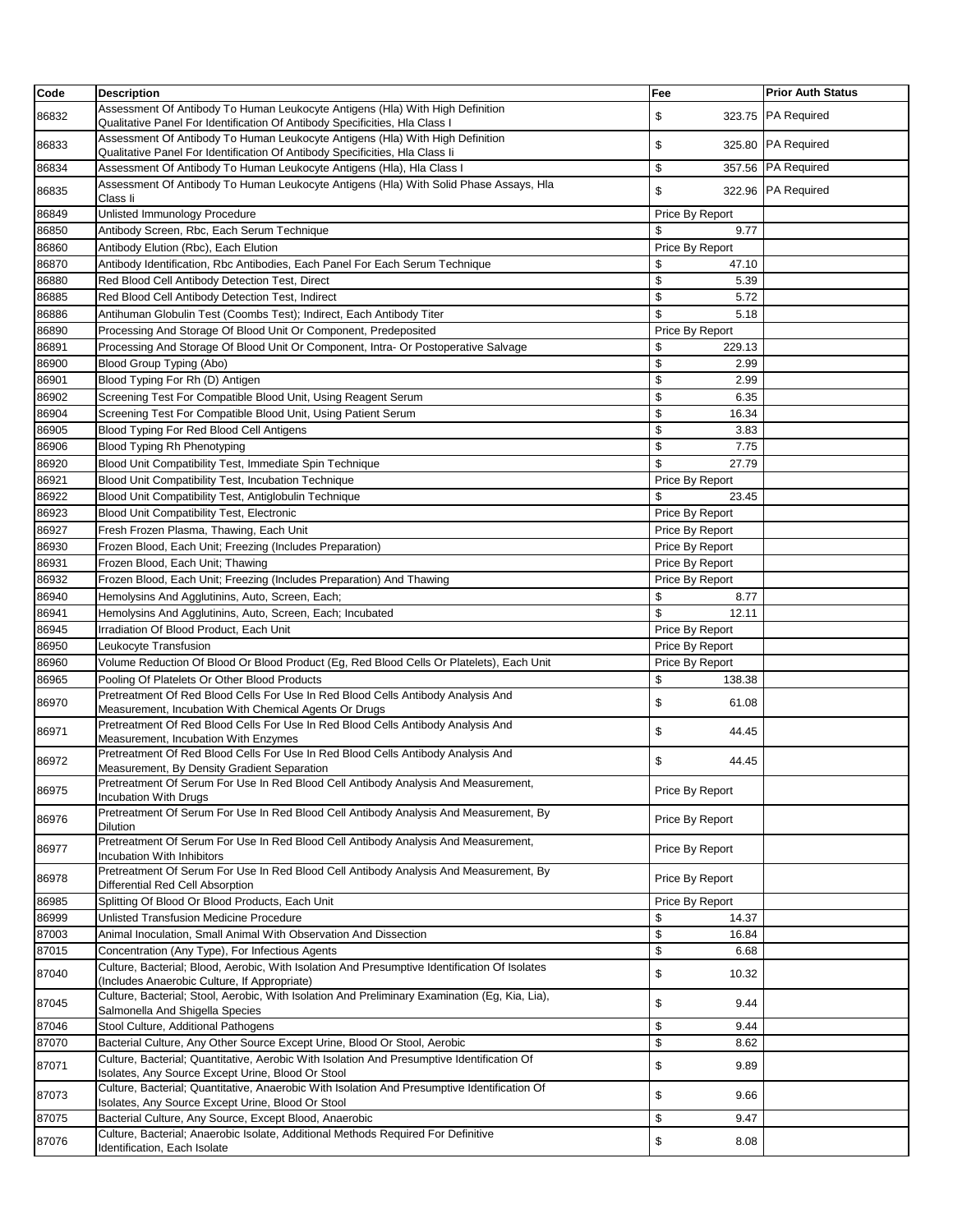| Code           | <b>Description</b>                                                                                                                                                 | Fee                      | <b>Prior Auth Status</b> |
|----------------|--------------------------------------------------------------------------------------------------------------------------------------------------------------------|--------------------------|--------------------------|
| 87077          | Culture, Bacterial; Aerobic Isolate, Additional Methods Required For Definitive Identification,<br>Each Isolate                                                    | 8.08<br>\$               |                          |
| 87081          | Culture, Presumptive, Pathogenic Organisms, Screening Only;                                                                                                        | \$<br>6.63               |                          |
| 87084          | Culture, Presumptive, Pathogenic Organisms, Screening Only, By Commercial Kit (Specify                                                                             | \$<br>27.07              |                          |
|                | Type); For Single Organisms With Colony Estimation From Density Chart (Includes Throat Cultures)                                                                   |                          |                          |
| 87086          | <b>Bacterial Colony Count, Urine</b>                                                                                                                               | \$<br>8.07               |                          |
| 87088          | Culture, Bacterial; With Isolation And Presumptive Identification Of Isolates, Urine                                                                               | \$<br>8.09               |                          |
| 87101<br>87102 | Fungal Culture (Mold Or Yeast) Of Skin, Hair, Or Nail<br>Culture, Fungi, Isolation; Other Source                                                                   | \$<br>7.71<br>\$<br>8.41 |                          |
| 87103          | Culture, Fungi, Isolation Blood                                                                                                                                    | \$<br>20.46              |                          |
| 87106          | Fungal Culture, Yeast                                                                                                                                              | \$<br>10.32              |                          |
| 87107          | Culture, Fungi, Definitive Identification, Each Organism; Mold                                                                                                     | \$<br>10.32              |                          |
| 87109          | Culture, Mycoplasma, Any Source                                                                                                                                    | \$<br>15.39              |                          |
| 87110          | Culture, Chlamydia, Any Source                                                                                                                                     | \$<br>19.60              |                          |
| 87116          | Culture, Tubercle Or Other Acid-Fast Bacilli (Eg, Tb, Afb, Mycobacteria) Any Source, With<br>Isolation And Presumptive Identification Of Isolates                  | \$<br>10.80              |                          |
| 87118          | Culture, Mycobacterial, Definitive Identification, Each Isolate                                                                                                    | \$<br>14.61              |                          |
| 87140          | Identification Of Organisms By Immunologic Analysis, Immunofluorescent Method                                                                                      | \$<br>5.57               |                          |
| 87143          | Culture, Typing; Gas Liquid Chromatography (Glc) Or High Pressure Liquid Chromatography<br>(Hplc) Method                                                           | \$<br>12.52              |                          |
| 87147          | Identification Of Organisms By Immunologic Analysis, Other Than Immunofluorescence<br>Method                                                                       | \$<br>5.18               |                          |
| 87149          | Identification Of Organisms By Genetic Analysis, Direct Probe Technique                                                                                            | \$<br>20.05              |                          |
| 87150          | Identification Of Organisms By Genetic Analysis, Amplified Probe Technique                                                                                         | \$<br>35.09              |                          |
| 87152          | Culture, Typing; Identification By Pulse Field Gel Typing                                                                                                          | \$<br>7.74               |                          |
| 87153          | Identification Of Organisms By Nucleic Acid Sequencing Method                                                                                                      | \$<br>115.36             |                          |
| 87158          | Culture, Typing; Other Methods                                                                                                                                     | \$<br>7.74               |                          |
| 87164          | Dark Field Microscopic Examination For Organism, Includes Specimen Collection                                                                                      | \$<br>10.74              |                          |
| 87166          | Dark Field Microscopic Examination For Organism, Without Collection                                                                                                | \$<br>11.30              |                          |
| 87168          | Macroscopic Examination; Arthropod                                                                                                                                 | \$<br>4.27               |                          |
| 87169          | Macroscopic Examination; Parasite                                                                                                                                  | \$<br>4.31               |                          |
| 87172          | Pinworm Exam (Eg, Cellophane Tape Prep)                                                                                                                            | \$<br>4.27               |                          |
| 87176          | Homogenization, Tissue, For Culture                                                                                                                                | \$<br>5.88               |                          |
| 87177          | Ova And Parasites, Direct Smears, Concentration And Identification                                                                                                 | \$<br>8.90               |                          |
| 87181          | Evaluation Of Antimicrobial Drug (Antibiotic, Antifungal, Antiviral), Agar Dilution Method                                                                         | \$<br>4.75               |                          |
| 87184          | Evaluation Of Antimicrobial Drug (Antibiotic, Antifungal, Antiviral)                                                                                               | \$<br>7.48               |                          |
| 87185          | Detection Of Antimicrobial Drug (Antibiotic, Antifungal, Antiviral)<br>Evaluation Of Antimicrobial Drug (Antibiotic, Antifungal, Antiviral), Microdilution Or Agar | \$<br>4.75               |                          |
| 87186          | <b>Dilution</b>                                                                                                                                                    | \$<br>8.65               |                          |
| 87187          | Evaluation Of Antimicrobial Drug (Antibiotic, Antifungal, Antiviral), Microdilution Or Agar<br>Dilution, Each Plate                                                | \$<br>40.17              |                          |
| 87188          | Evaluation Of Antimicrobial Drug (Antibiotic, Antifungal, Antiviral), Macrobroth Dilution<br>Method                                                                | \$<br>6.64               |                          |
| 87190          | Antimicrobial Study, Mycobacteria (Tb Organism Family)                                                                                                             | \$<br>7.31               |                          |
| 87197          | <b>Evaluation Of Antibiotic Therapy</b>                                                                                                                            | \$<br>15.02              |                          |
| 87205          | Special Gram Or Giemsa Stain For Microorganism                                                                                                                     | \$<br>4.27               |                          |
| 87206          | Special Fluorescent And/Or Acid Fast Stain For Microorganism                                                                                                       | \$<br>5.39               |                          |
| 87207          | Special Stain For Inclusion Bodies Or Parasites                                                                                                                    | \$<br>5.99               |                          |
| 87209          | Smear, Primary Source With Interpretation; Complex Special Stain (Eg, Trichrome, Iron<br>Hemotoxylin) For Ova And Parasites                                        | \$<br>17.98              |                          |
| 87210          | Smear, Primary Source With Interpretation; Wet Mount For Infectious Agents (Eg, Saline,<br>India Ink, Koh Preps)                                                   | \$<br>5.82               |                          |
| 87220          | Tissue Examination By Koh Slide Of Samples From Skin, Hair, Or Nails For Fungi Or<br>Ectoparasite Ova Or Mites (Eg, Scabies)                                       | \$<br>4.27               |                          |
| 87230          | Toxin Or Antitoxin Assay, Tissue Culture (Eg, Clostridium Difficile Toxin)                                                                                         | \$<br>19.74              |                          |
| 87250          | Inoculation Of Embryonated Eggs, Or Small Animal For Virus Isolation                                                                                               | \$<br>19.56              |                          |
| 87252          | Virus Isolation; Tissue Culture Inoculation, Observation, And Presumptive Identification By<br>Cytopathic Effect                                                   | \$<br>26.07              |                          |
| 87253          | Tissue Culture For Virus Isolation                                                                                                                                 | \$<br>20.20              |                          |
| 87254          | Virus Isolation, Centrifuge Enhanced                                                                                                                               | \$<br>19.56              |                          |
| 87255          | Virus Isolation; Including Identification By Non-Immunologic Method, Other Than By<br>Cytopathic Effect (Eg, Virus Specific Enzymatic Activity)                    | \$<br>33.86              |                          |
| 87260          | Infectious Agent Antigen Detection By Immunofluorescent Technique; Adenovirus                                                                                      | \$<br>14.43              |                          |
| 87265          | Infectious Agent Antigen Detection By Direct Fluorescent Antibody Technique; Bordetella<br>Pertussis/Parapertussis                                                 | \$<br>11.98              |                          |
| 87267          | Detection Test For Enterovirus (Intestinal Virus), Direct Fluorescent Antibody                                                                                     | \$<br>13.42              |                          |
| 87269          | Detection Test By Immunofluorescent Technique For Giardia (Intestinal Parasite)                                                                                    | \$<br>13.61              |                          |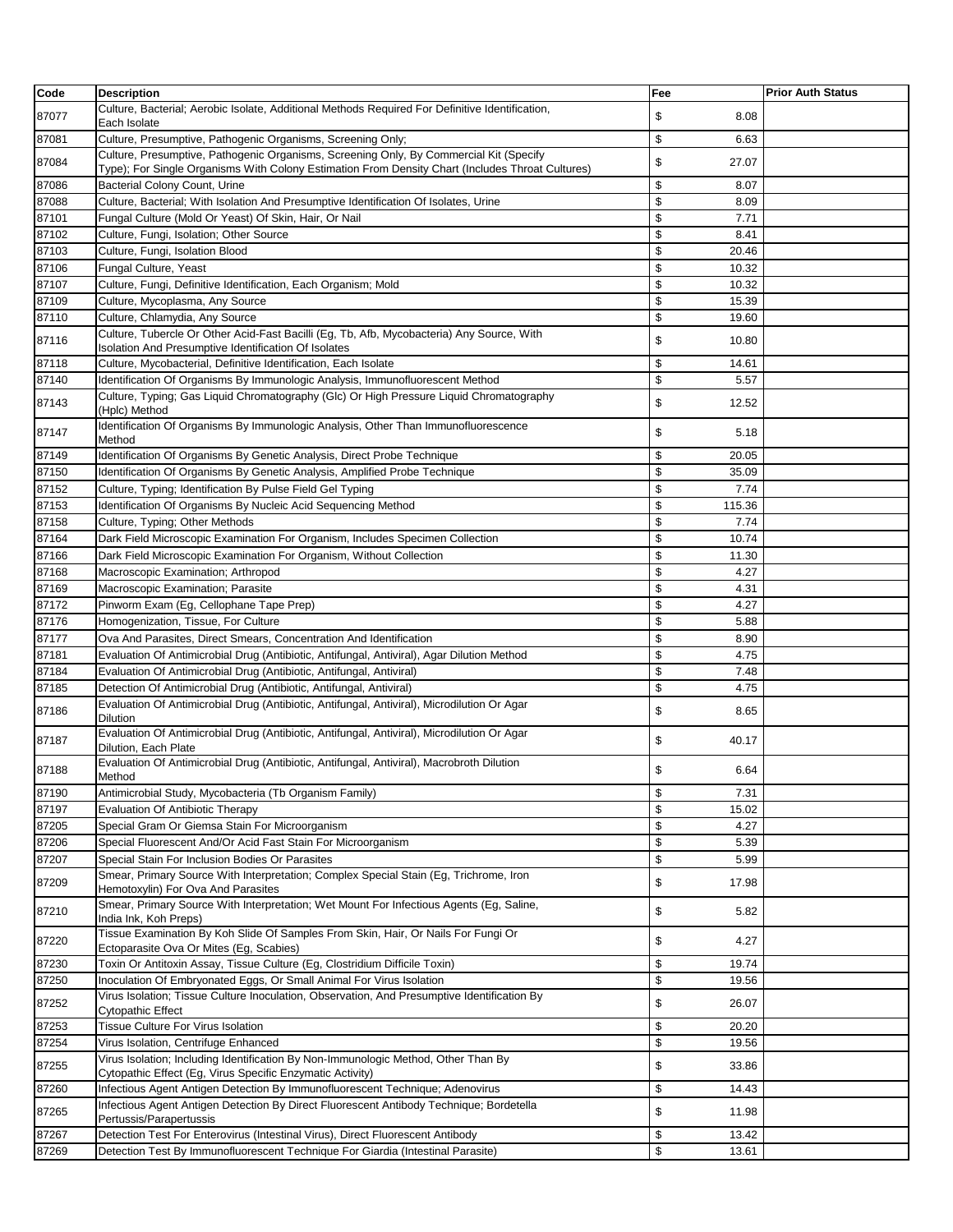| Code  | <b>Description</b>                                                                                                                                                                                                                                              | Fee          | <b>Prior Auth Status</b> |
|-------|-----------------------------------------------------------------------------------------------------------------------------------------------------------------------------------------------------------------------------------------------------------------|--------------|--------------------------|
| 87270 | Detection Test By Immunofluorescent Technique For Chlamydia                                                                                                                                                                                                     | \$<br>11.98  |                          |
| 87271 | Detection Test By Immunofluorescent Technique For Cytomegalovirus (Cmv)                                                                                                                                                                                         | \$<br>13.42  |                          |
| 87272 | Detection Test By Immunofluorescent Technique For Cryptosporidium (Parasite)                                                                                                                                                                                    | \$<br>11.98  |                          |
| 87273 | Detection Test By Immunofluorescent Technique For Herpes Simplex Virus Type 2                                                                                                                                                                                   | \$<br>11.98  |                          |
| 87274 | Detection Test By Immunofluorescent Technique For Herpes Simplex Virus Type 1                                                                                                                                                                                   | \$<br>11.98  |                          |
| 87275 | Detection Test By Immunofluorescent Technique For Influenza B Virus                                                                                                                                                                                             | \$<br>12.25  |                          |
| 87276 | Detection Test By Immunofluorescent Technique For Influenza A Virus                                                                                                                                                                                             | \$<br>16.07  |                          |
| 87278 | Detection Test By Immunofluorescent Technique For Legionella Pneumophila (Water Borne<br>Bacteria)                                                                                                                                                              | \$<br>15.60  |                          |
| 87279 | Detection Test By Immunofluorescent Technique For Parainfluenza Virus                                                                                                                                                                                           | \$<br>16.43  |                          |
| 87280 | Detection Test By Immunofluorescent Technique For Respiratory Syncytial Virus (Rsv)                                                                                                                                                                             | \$<br>13.42  |                          |
| 87281 | Detection Test By Immunofluorescent Technique For Pneumocystis Carinii (Respiratory<br>Parasite)                                                                                                                                                                | \$<br>11.98  |                          |
| 87283 | Detection Test By Immunofluorescent Technique For Rubeola (Measles Virus)                                                                                                                                                                                       | \$<br>60.80  |                          |
| 87285 | Detection Test By Immunofluorescent Technique For Treponema Pallidum (Syphilis                                                                                                                                                                                  | \$<br>12.18  |                          |
|       | Organism)                                                                                                                                                                                                                                                       |              |                          |
| 87290 | Detection Test By Immunofluorescent Technique For Varicella (Chicken Pox) Zoster Virus                                                                                                                                                                          | \$<br>13.42  |                          |
| 87299 | Detection Test By Immunofluorescent Technique For Organism                                                                                                                                                                                                      | \$<br>16.10  |                          |
| 87300 | Detection Test By Immunofluorescent Technique For Multiple Organisms                                                                                                                                                                                            | \$<br>11.98  |                          |
| 87301 | Detection Test By Immunoassay Technique For Adenovirus Enteric Types 40/41                                                                                                                                                                                      | \$<br>11.98  |                          |
| 87305 | Detection Test By Immunoassay Technique For Aspergillus (Fungus)                                                                                                                                                                                                | \$<br>11.98  |                          |
| 87320 | Detection Test By Immunoassay Technique For Chlamydia                                                                                                                                                                                                           | \$<br>15.00  |                          |
| 87324 | Detection Test By Immunoassay Technique For Clostridium Difficile Toxins (Stool Pathogen)                                                                                                                                                                       | \$<br>11.98  |                          |
| 87327 | Detection Test By Immunoassay Technique For Cryptococcus Neoformans (Yeast)                                                                                                                                                                                     | \$<br>13.42  |                          |
| 87328 | Detection Test By Immunoassay Technique For Cryptosporidium (Parasite)                                                                                                                                                                                          | \$<br>13.82  |                          |
| 87329 | Detection Test By Immunoassay Technique For Giardia (Intestinal Parasite)                                                                                                                                                                                       | \$<br>11.98  |                          |
| 87332 | Detection Test By Immunoassay Technique For Cytomegalovirus                                                                                                                                                                                                     | \$<br>11.98  |                          |
| 87335 | Detection Test By Immunoassay Technique For E. Coli, (Escherichia Coli 0157)                                                                                                                                                                                    | \$<br>12.66  |                          |
| 87336 | Detection Test By Immunoassay Technique For Entamoeba Histolytica Dispar Group<br>(Parasite)                                                                                                                                                                    | \$<br>16.00  |                          |
| 87337 | Detection Test By Immunoassay Technique For Entamoeba Histolytica Group (Parasite)                                                                                                                                                                              | \$<br>11.98  |                          |
| 87338 | Qualitative Or Semiquantitative Detection Test By Immunoassay Technique For Helicobacter<br>Pylori In Stool, Multiple-Step Method                                                                                                                               | \$<br>14.38  |                          |
| 87339 | Detection Test By Immunoassay Technique For Helicobacter Pylori (Gi Tract Bacteria)                                                                                                                                                                             | \$<br>16.00  |                          |
| 87340 | Detection Test By Immunoassay Technique For Hepatitis B Surface Antigen                                                                                                                                                                                         | \$<br>10.33  |                          |
| 87341 | Detection Test By Immunoassay Technique For Hepatitis B Surface Antigen Neutralization                                                                                                                                                                          | \$<br>10.33  |                          |
| 87350 | Detection Test By Immunoassay Technique For Hepatitis Be Surface Antigen                                                                                                                                                                                        | \$<br>11.53  |                          |
| 87380 | Detection Test By Immunoassay Technique For Hepatitis D                                                                                                                                                                                                         | \$<br>18.36  |                          |
| 87385 | Detection Test By Immunoassay Technique For Histoplasma Capsulatum (Parasite)                                                                                                                                                                                   | \$<br>13.25  |                          |
| 87389 | Detection Test By Immunoassay Technique For Hiv-1 And Hiv-2                                                                                                                                                                                                     | \$<br>24.08  |                          |
| 87390 | Detection Test By Immunoassay Technique For Hiv-1                                                                                                                                                                                                               | \$<br>24.06  |                          |
| 87391 | Detection Test By Immunoassay Technique For Hiv-2                                                                                                                                                                                                               | \$<br>21.90  |                          |
| 87400 | Detection Test By Immunoassay Technique For Influenza Virus, A Or B                                                                                                                                                                                             | \$<br>14.13  |                          |
| 87420 | Detection Test By Immunoassay Technique For Respiratory Syncytial Virus (Rsv)                                                                                                                                                                                   | \$<br>13.91  |                          |
| 87425 | Detection Test By Immunoassay Technique For Rotavirus                                                                                                                                                                                                           | \$<br>11.98  |                          |
| 87426 | Elisa Detection Of Severe Acute Respiratory Syndrome Coronavirus 2 (Covid-19) Antigen                                                                                                                                                                           | \$<br>35.33  |                          |
| 87427 | Detection Test By Immunoassay Technique For Bacteria Toxin (Shiga-Like Toxin)                                                                                                                                                                                   | \$<br>11.98  |                          |
| 87428 | Infectious Agent Antigen Detection By Immunoassay Technique, (Eg, Enzyme Immunoassay [Eia], Enzyme-<br>Linked Immunosorbent Assay [Elisa], Fluorescence Immunoassay [Fia], Immunochemiluminometric Assay<br>[Imca]) Qualitative Or Semiquantitative; Severe Acu | \$<br>30.94  |                          |
| 87430 | Detection Test By Immunoassay Technique For Strep (Streptococcus, Group A)                                                                                                                                                                                      | \$<br>16.81  |                          |
| 87449 | Immunologic Analysis For Detection Of Organism By Immunoassay Technique, Multiple-Step<br>Method                                                                                                                                                                | \$<br>11.98  |                          |
| 87451 | Immunologic Analysis For Detection Of Organism By Immunoassay Technique, Multiple<br>Organisms, Multiple-Step Method                                                                                                                                            | \$<br>10.51  |                          |
| 87471 | Detection By Nucleic Acid Bartonella Henselae And Bartonella Quintana (Bacteria), Amplified<br>Probe Technique                                                                                                                                                  | \$<br>35.09  |                          |
| 87472 | Detection By Nucleic Acid Bartonella Henselae And Bartonella Quintana (Bacteria),<br>Quantification                                                                                                                                                             | \$<br>42.84  |                          |
| 87475 | Detection By Nucleic Acid For Borrelia Burgdorferi (Bacteria), Direct Probe Technique                                                                                                                                                                           | \$<br>20.05  |                          |
| 87476 | Detection By Nucleic Acid For Borrelia Burgdorferi (Bacteria), Amplified Probe Technique                                                                                                                                                                        | \$<br>35.09  |                          |
| 87480 | Detection Test For Candida Species (Yeast), Direct Probe Technique                                                                                                                                                                                              | \$<br>20.05  |                          |
| 87481 | Detection Test For Candida Species (Yeast), Amplified Probe Technique                                                                                                                                                                                           | \$<br>35.09  |                          |
| 87482 | Detection Test For Candida Species (Yeast), Quantification                                                                                                                                                                                                      | \$<br>55.74  |                          |
| 87483 | Test For Detecting Nucleic Acid Of Organism Causing Infection Of Central Nervous System                                                                                                                                                                         | \$<br>416.78 |                          |
| 87485 | Detection Test By Nucleic Acid For Chlamydia Pneumoniae, Direct Probe Technique                                                                                                                                                                                 | \$<br>20.05  |                          |
| 87486 | Detection Test By Nucleic Acid For Chlamydia Pneumoniae, Amplified Probe Technique                                                                                                                                                                              | \$<br>35.09  |                          |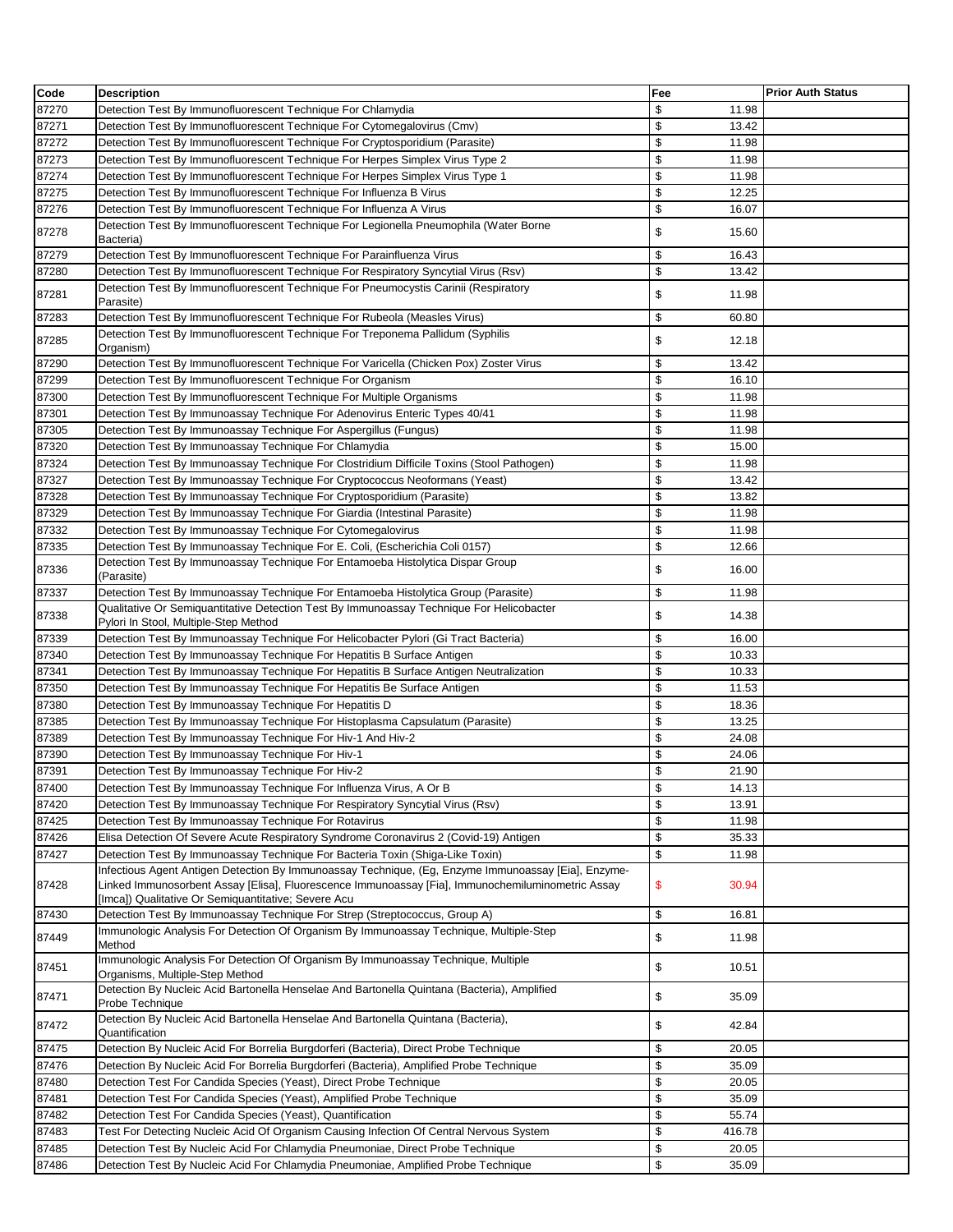| Code  | <b>Description</b>                                                                                                                                                                | Fee          | <b>Prior Auth Status</b> |
|-------|-----------------------------------------------------------------------------------------------------------------------------------------------------------------------------------|--------------|--------------------------|
| 87487 | Detection Test By Nucleic Acid For Chlamydia Pneumoniae, Quantification                                                                                                           | \$<br>42.84  |                          |
| 87490 | Detection Test By Nucleic Acid For Chlamydia, Direct Probe Technique                                                                                                              | \$<br>22.75  |                          |
| 87491 | Detection Test By Nucleic Acid For Chlamydia Trachomatis, Amplified Probe Technique                                                                                               | \$<br>35.09  |                          |
| 87492 | Detection Test By Nucleic Acid For Chlamydia Trachomatis, Quantification                                                                                                          | \$<br>53.47  |                          |
| 87493 | Detection Test By Nucleic Acid For Clostridium Difficile, Amplified Probe Technique                                                                                               | \$<br>37.27  |                          |
| 87495 | Detection Test By Nucleic Acid For Cytomegalovirus (Cmv), Direct Probe Technique                                                                                                  | \$<br>30.03  |                          |
| 87496 | Detection Test By Nucleic Acid For Cytomegalovirus (Cmv), Amplified Probe Technique                                                                                               | \$<br>35.09  |                          |
| 87497 | Detection Test By Nucleic Acid For Cytomegalovirus, Quantification                                                                                                                | \$<br>42.84  |                          |
| 87498 | Detection Test By Nucleic Acid For Enterovirus (Intestinal Virus), Amplified Probe Technique                                                                                      | \$<br>35.09  |                          |
| 87500 | Detection Test By Nucleic Acid For Vancomycin Resistance Strep (Vre), Amplified Probe                                                                                             | \$<br>35.09  |                          |
| 87501 | Technique<br>Detection Test By Nucleic Acid For Influenza Virus, Each Type Or Subtype                                                                                             | \$<br>51.31  |                          |
| 87502 | Detection Test By Nucleic Acid For Multiple Types Influenza Virus                                                                                                                 | \$<br>95.80  |                          |
|       | Detection Test By Nucleic Acid For Multiple Types Influenza Virus, Each Additional Influenza                                                                                      |              |                          |
| 87503 | Virus Type Or Sub-Type                                                                                                                                                            | \$<br>29.22  |                          |
| 87505 | Detection Test By Nucleic Acid For Digestive Tract Pathogen, Multiple Types Or Subtypes, 3-<br>5 Targets                                                                          | \$<br>128.29 |                          |
| 87506 | Detection Test By Nucleic Acid For Digestive Tract Pathogen, Multiple Types Or Subtypes, 6-<br>11 Targets                                                                         | \$<br>262.99 |                          |
| 87507 | Detection Test By Nucleic Acid For Digestive Tract Pathogen, Multiple Types Or Subtypes,                                                                                          | \$<br>416.78 |                          |
| 87510 | 12-25 Targets<br>Detection Test For Gardnerella Vaginalis (Bacteria), Direct Probe Technique                                                                                      | \$<br>20.05  |                          |
| 87511 | Detection Test For Gardnerella Vaginalis (Bacteria), Amplified Probe Technique                                                                                                    | \$<br>35.09  |                          |
| 87512 | Detection Test For Gardnerella Vaginalis (Bacteria), Quantification                                                                                                               | \$<br>41.76  |                          |
| 87516 | Detection Test By Nucleic Acid For Hepatitis B Virus, Amplified Probe Technique                                                                                                   | \$<br>35.09  |                          |
| 87517 | Detection Test By Nucleic Acid For Hepatitis B Virus, Quantification                                                                                                              | \$<br>42.84  |                          |
| 87520 | Detection Test By Nucleic Acid For Hepatitis C Virus, Direct Probe Technique                                                                                                      | \$<br>31.22  |                          |
| 87521 | Detection Test By Nucleic Acid For Hepatitis C Virus, Amplified Probe Technique                                                                                                   | \$<br>35.09  |                          |
| 87522 | Detection Test By Nucleic Acid For Hepatitis C Virus, Quantification                                                                                                              | \$<br>42.84  |                          |
| 87525 | Detection Test By Nucleic Acid For Hepatitis G Virus, Direct Probe Technique                                                                                                      | \$<br>29.80  |                          |
| 87526 | Detection Test By Nucleic Acid For Hepatitis G Virus, Amplified Probe Technique                                                                                                   | \$<br>39.26  |                          |
| 87527 | Detection Test By Nucleic Acid For Hepatitis G Virus, Quantification                                                                                                              | \$<br>41.76  |                          |
| 87528 | Detection Test By Nucleic Acid For Herpes Simplex Virus, Direct Probe Technique                                                                                                   | \$<br>20.05  |                          |
| 87529 | Detection Test By Nucleic Acid For Herpes Simplex Virus, Amplified Probe Technique                                                                                                | \$<br>35.09  |                          |
| 87530 | Detection Test By Nucleic Acid For Herpes Simplex Virus, Quantification                                                                                                           | \$<br>42.84  |                          |
| 87531 | Detection Test By Nucleic Acid For Herpes Virus-6, Direct Probe Technique                                                                                                         | \$<br>58.00  |                          |
| 87532 | Detection Test By Nucleic Acid For Herpes Virus-6, Amplified Probe Technique                                                                                                      | \$<br>35.09  |                          |
| 87533 | Detection Test By Nucleic Acid For Herpes Virus-6, Quantification                                                                                                                 | \$<br>41.76  |                          |
| 87534 | Detection Test By Nucleic Acid For Hiv-1 Virus, Direct Probe Technique                                                                                                            | \$<br>21.92  |                          |
| 87535 | Detection Test By Nucleic Acid For Hiv-1 Virus, Amplified Probe Technique                                                                                                         | \$<br>35.09  |                          |
| 87536 | Detection Test By Nucleic Acid For Hiv-1 Virus, Quantification                                                                                                                    | \$<br>85.10  |                          |
| 87537 | Detection Test By Nucleic Acid For Hiv-2 Virus, Direct Probe Technique                                                                                                            | \$<br>21.92  |                          |
| 87538 | Detection Test By Nucleic Acid For Hiv-2 Virus, Amplified Probe Technique                                                                                                         | \$<br>35.09  |                          |
| 87539 | Detection Test By Nucleic Acid For Hiv-2 Virus, Quantification                                                                                                                    | \$<br>58.62  |                          |
| 87540 | Detection Test By Nucleic Acid For Legionella Pneumophila (Water Borne Bacteria), Direct<br>Probe Technique                                                                       | \$<br>20.05  |                          |
| 87541 | Detection Test By Nucleic Acid For Legionella Pneumophila (Water Borne Bacteria),                                                                                                 | \$<br>35.09  |                          |
| 87542 | Amplified Probe Technique<br>Detection Test By Nucleic Acid For Legionella Pneumophila (Water Borne Bacteria),                                                                    | \$<br>41.76  |                          |
|       | Quantification                                                                                                                                                                    |              |                          |
| 87550 | Detection Test By Nucleic Acid For Mycobacteria Species (Bacteria), Direct Probe Technique<br>Detection Test By Nucleic Acid For Mycobacteria Species (Bacteria), Amplified Probe | \$<br>20.05  |                          |
| 87551 | Technique                                                                                                                                                                         | \$<br>48.24  |                          |
| 87552 | Detection Test By Nucleic Acid For Mycobacteria Species (Bacteria), Quantification                                                                                                | \$<br>42.84  |                          |
| 87555 | Detection Test By Nucleic Acid For Mycobacteria Tuberculosis (Tb Bacteria), Direct Probe<br>Technique                                                                             | \$<br>26.88  |                          |
| 87556 | Detection Test By Nucleic Acid For Mycobacteria Tuberculosis (Tb Bacteria), Amplified<br>Probe Technique                                                                          | \$<br>41.68  |                          |
| 87557 | Detection Test By Nucleic Acid For Mycobacteria Tuberculosis (Tb Bacteria), Quantification                                                                                        | \$<br>42.84  |                          |
| 87560 | Detection Test By Nucleic Acid For Mycobacteria Avium-Intracellulare (Bacteria), Direct                                                                                           | \$<br>27.29  |                          |
|       | Probe Technique<br>Detection Test By Nucleic Acid For Mycobacteria Avium-Intracellulare (Bacteria), Amplified                                                                     |              |                          |
| 87561 | Probe Technique                                                                                                                                                                   | \$<br>35.09  |                          |
| 87562 | Detection Test By Nucleic Acid For Mycobacteria Avium-Intracellulare (Bacteria),<br>Quantification                                                                                | \$<br>42.84  |                          |
| 87563 | Detection Of Mycoplasma Genitalium By Dna Or Rna Probe                                                                                                                            | \$<br>35.09  | <b>PA Required</b>       |
| 87580 | Detection Test By Nucleic Acid For Mycoplasma Pneumoniae (Bacteria), Direct Probe                                                                                                 | \$<br>20.05  |                          |
|       | Technique                                                                                                                                                                         |              |                          |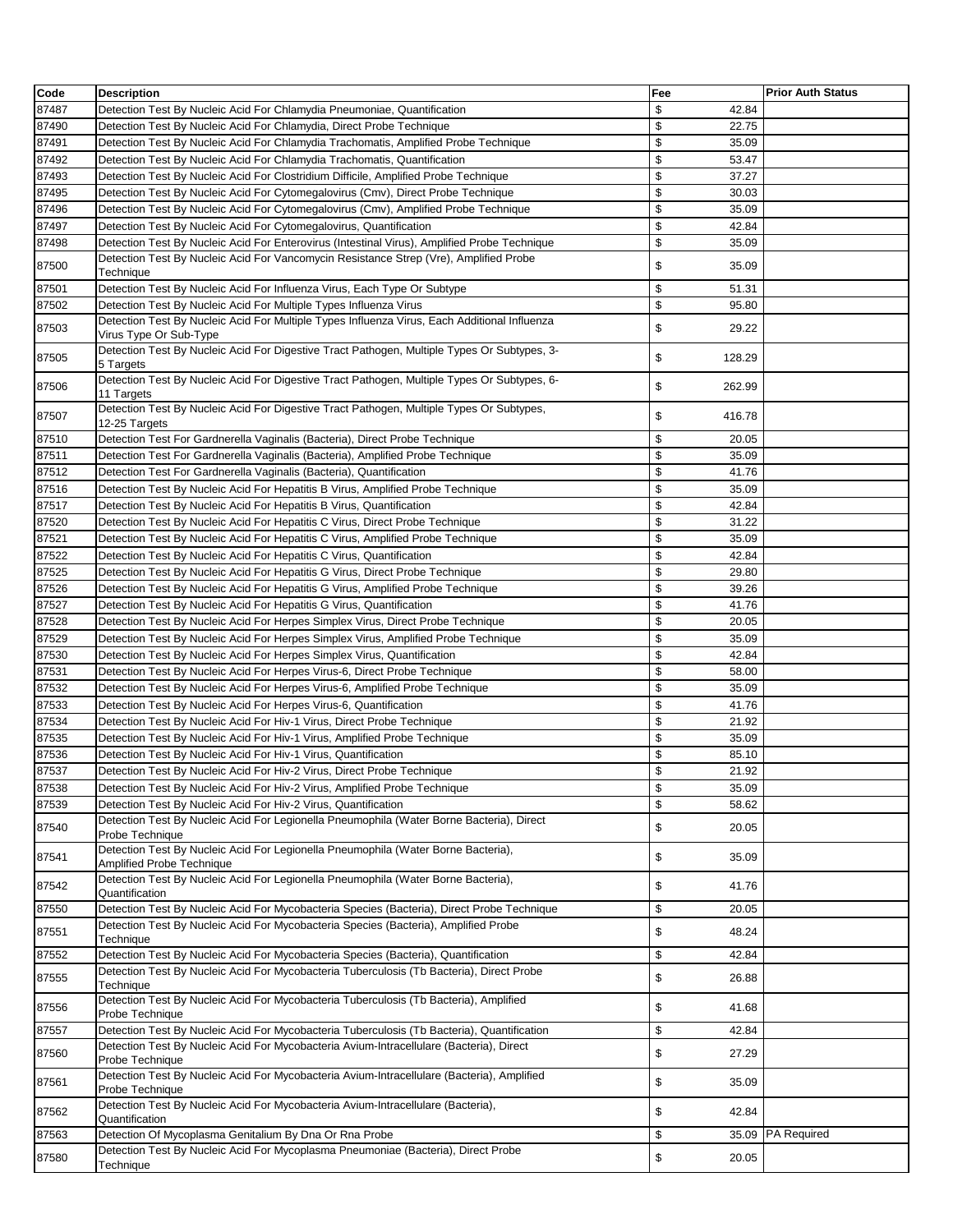| Code  | <b>Description</b>                                                                                                                                                                                                                                         | Fee             | <b>Prior Auth Status</b> |
|-------|------------------------------------------------------------------------------------------------------------------------------------------------------------------------------------------------------------------------------------------------------------|-----------------|--------------------------|
| 87581 | Detection Test By Nucleic Acid For Mycoplasma Pneumoniae (Bacteria), Amplified Probe<br>Technique                                                                                                                                                          | \$<br>35.09     |                          |
| 87582 | Detection Test By Nucleic Acid For Mycoplasma Pneumoniae (Bacteria), Quantification                                                                                                                                                                        | \$<br>302.62    |                          |
|       | Detection Test By Nucleic Acid For Neisseria Gonorrhoeae (Gonorrhoeae Bacteria), Direct                                                                                                                                                                    |                 |                          |
| 87590 | Probe Technique                                                                                                                                                                                                                                            | \$<br>26.88     |                          |
| 87591 | Detection Test By Nucleic Acid For Neisseria Gonorrhoeae (Gonorrhoeae Bacteria),<br>Amplified Probe Technique                                                                                                                                              | \$<br>35.09     |                          |
| 87592 | Detection Test By Nucleic Acid For Neisseria Gonorrhoeae (Gonorrhoeae Bacteria),<br>Quantification                                                                                                                                                         | \$<br>42.84     |                          |
| 87623 | Detection Test By Nucleic Acid For Human Papillomavirus (Hpv), Low-Risk Types                                                                                                                                                                              | \$<br>35.09     |                          |
| 87624 | Detection Test By Nucleic Acid For Human Papillomavirus (Hpv), High-Risk Types                                                                                                                                                                             | \$<br>35.09     |                          |
| 87625 | Detection Test By Nucleic Acid For Human Papillomavirus (Hpv), Types 16 And 18 Only                                                                                                                                                                        | \$<br>40.55     |                          |
| 87631 | Detection Test By Nucleic Acid For Multiple Types Of Respiratory Virus, Multiple Types Or<br>Subtypes, 3-5 Targets                                                                                                                                         | \$<br>142.63    |                          |
| 87632 | Detection Test By Nucleic Acid For Multiple Types Of Respiratory Virus, Multiple Types Or<br>Subtypes, 6-11 Targets                                                                                                                                        | \$<br>218.06    |                          |
| 87633 | Detection Test By Nucleic Acid For Multiple Types Of Respiratory Virus, Multiple Types Or<br>Subtypes, 12-25 Targets                                                                                                                                       | \$<br>416.78    |                          |
| 87634 | Detection Test By Nucleic Acid For Respiratory Syncytial Virus, Amplified Probe Technique                                                                                                                                                                  | \$<br>70.20     |                          |
|       | Amplifed Dna Or Rna Probe Detection Of Severe Acute Respiratory Syndrome Coronavirus                                                                                                                                                                       |                 |                          |
| 87635 | 2 (Covid-19) Antigen                                                                                                                                                                                                                                       | \$<br>51.31     |                          |
| 87636 | Infectious Agent Detection By Nucleic Acid (Dna Or Rna); Severe Acute Respiratory Syndrome Coronavirus 2<br>(Sars-Cov-2) (Coronavirus Disease [Covid-19]) And Influenza Virus<br>Types A And B, Multiplex Amplified Probe Technique                        | 142.63<br>\$    |                          |
| 87637 | Infectious Agent Detection By Nucleic Acid (Dna Or Rna); Severe Acute Respiratory Syndrome Coronavirus 2<br>(Sars-Cov-2) (Coronavirus Disease [Covid-19]), Influenza Virus<br>Types A And B, And Respiratory Syncytial Virus, Multiplex Amplified Probe Te | \$<br>142.63    |                          |
| 87640 | Detection Test By Nucleic Acid For Staphylococcus Aureus (Bacteria), Amplified Probe<br>Technique                                                                                                                                                          | \$<br>35.09     |                          |
| 87641 | Detection Test By Nucleic Acid For Staphylococcus Aureus, Methicillin Resistant (Mrsa<br>Bacteria), Amplified Probe Technique                                                                                                                              | \$<br>35.09     |                          |
| 87650 | Detection Test By Nucleic Acid For Strep (Streptococcus, Group A), Direct Probe Technique                                                                                                                                                                  | \$<br>20.05     |                          |
| 87651 | Detection Test By Nucleic Acid For Strep (Streptococcus, Group A), Amplified Probe<br>Technique                                                                                                                                                            | \$<br>35.09     |                          |
| 87652 | Detection Test By Nucleic Acid For Strep (Streptococcus, Group A), Quantification                                                                                                                                                                          | \$<br>41.76     |                          |
| 87653 | Detection Test By Nucleic Acid For Strep (Streptococcus, Group B), Amplified Probe<br>Technique                                                                                                                                                            | \$<br>35.09     |                          |
| 87660 | Detection Test By Nucleic Acid For Trichomonas Vaginalis (Genital Parasite), Direct Probe<br>Technique                                                                                                                                                     | \$<br>20.05     |                          |
| 87661 | Infectious Agent Detection By Nucleic Acid (Dna Or Rna); Trichomonas Vaginalis, Amplified<br>Probe Technique                                                                                                                                               | \$<br>35.09     |                          |
| 87662 | Detection Test By Nucleic Acid For Zika Virus, Amplified Probe Technique                                                                                                                                                                                   | \$<br>51.31     |                          |
| 87797 | Detection Test By Nucleic Acid For Organism, Direct Probe Technique                                                                                                                                                                                        | \$<br>30.03     |                          |
| 87798 | Detection Test By Nucleic Acid For Organism, Amplified Probe Technique                                                                                                                                                                                     | \$<br>35.09     |                          |
| 87799 | Detection Test By Nucleic Acid For Organism, Quantification                                                                                                                                                                                                | \$<br>42.84     |                          |
| 87800 | Detection Test By Nucleic Acid For Multiple Organisms, Direct Probe(S) Technique                                                                                                                                                                           | \$<br>43.67     |                          |
| 87801 | Detection Test By Nucleic Acid For Multiple Organisms, Amplified Probe(S) Technique                                                                                                                                                                        | \$<br>70.20     |                          |
| 87802 | Detection Test By Immunoassay For Streptococcus, Group B (Bacteria)                                                                                                                                                                                        | \$<br>12.73     |                          |
| 87803 | Detection Test By Immunoassay For Clostridium Difficile Toxin A (Bacteria)                                                                                                                                                                                 | \$<br>16.00     |                          |
| 87804 | Detection Test By Immunoassay For Influenza Virus                                                                                                                                                                                                          | \$<br>16.55     |                          |
| 87806 | Detection Test By Immunoassay For Hiv-1                                                                                                                                                                                                                    | \$<br>32.77     |                          |
| 87807 | Detection Test By Immunoassay For Respiratory Syncytial Virus (Rsv)                                                                                                                                                                                        | \$<br>13.10     |                          |
| 87808 | Detection Test By Immunoassay For Trichomonas Vaginal (Genital Parasite)                                                                                                                                                                                   | \$<br>15.29     |                          |
| 87809 | Detection Test By Immunoassay For Adenovirus                                                                                                                                                                                                               | \$<br>21.76     |                          |
| 87810 | Detection Test By Immunoassay For Chlamydia Trachomatis                                                                                                                                                                                                    | \$<br>35.29     |                          |
| 87811 | Infectious Agent Antigen Detection By Immunoassay With Direct Optical (le, Visual) Observation; Severe Acute<br>Respiratory Syndrome Coronavirus 2 (Sars-Cov-2) (Coronavirus<br>Disease [Covid-19])                                                        | Price By Report |                          |
| 87850 | Detection Test By Immunoassay For Neisseria Gonorrhoeae (Gonorrhoeae)                                                                                                                                                                                      | \$<br>24.56     |                          |
| 87880 | Strep Test By Immunoassay For Streptococcus                                                                                                                                                                                                                | \$<br>16.53     |                          |
| 87899 | Detection Test By Immunoassay For Identification Of Organism                                                                                                                                                                                               | \$<br>16.07     |                          |
| 87900 | Infectious Agent Drug Susceptibility Phenotype Prediction Using Regularly Updated<br>Genotypic Bioinformatics                                                                                                                                              | \$<br>130.35    |                          |
| 87901 | Analysis Test By Nucleic Acid For Hiv-1 Virus                                                                                                                                                                                                              | \$<br>257.45    |                          |
| 87902 | Analysis Test By Nucleic Acid For Hepatitis C Virus                                                                                                                                                                                                        | \$<br>257.45    |                          |
| 87903 | Analysis Test By Nucleic Acid For Hiv-1 Virus, First Through 10 Drugs Tested                                                                                                                                                                               | \$<br>488.66    |                          |
| 87904 | Analysis Test By Nucleic Acid For Hiv-1 Virus, Each Additional Drug Tested                                                                                                                                                                                 | \$<br>26.07     |                          |
| 87905 | Infectious Agent Enzymatic Activity Other Than Virus (Eg, Sialidase Activity In Vaginal Fluid)                                                                                                                                                             | \$<br>12.22     |                          |
| 87906 | Analysis Test By Nucleic Acid For Hiv-1 Virus, Other Region                                                                                                                                                                                                | \$<br>128.73    |                          |
|       |                                                                                                                                                                                                                                                            |                 |                          |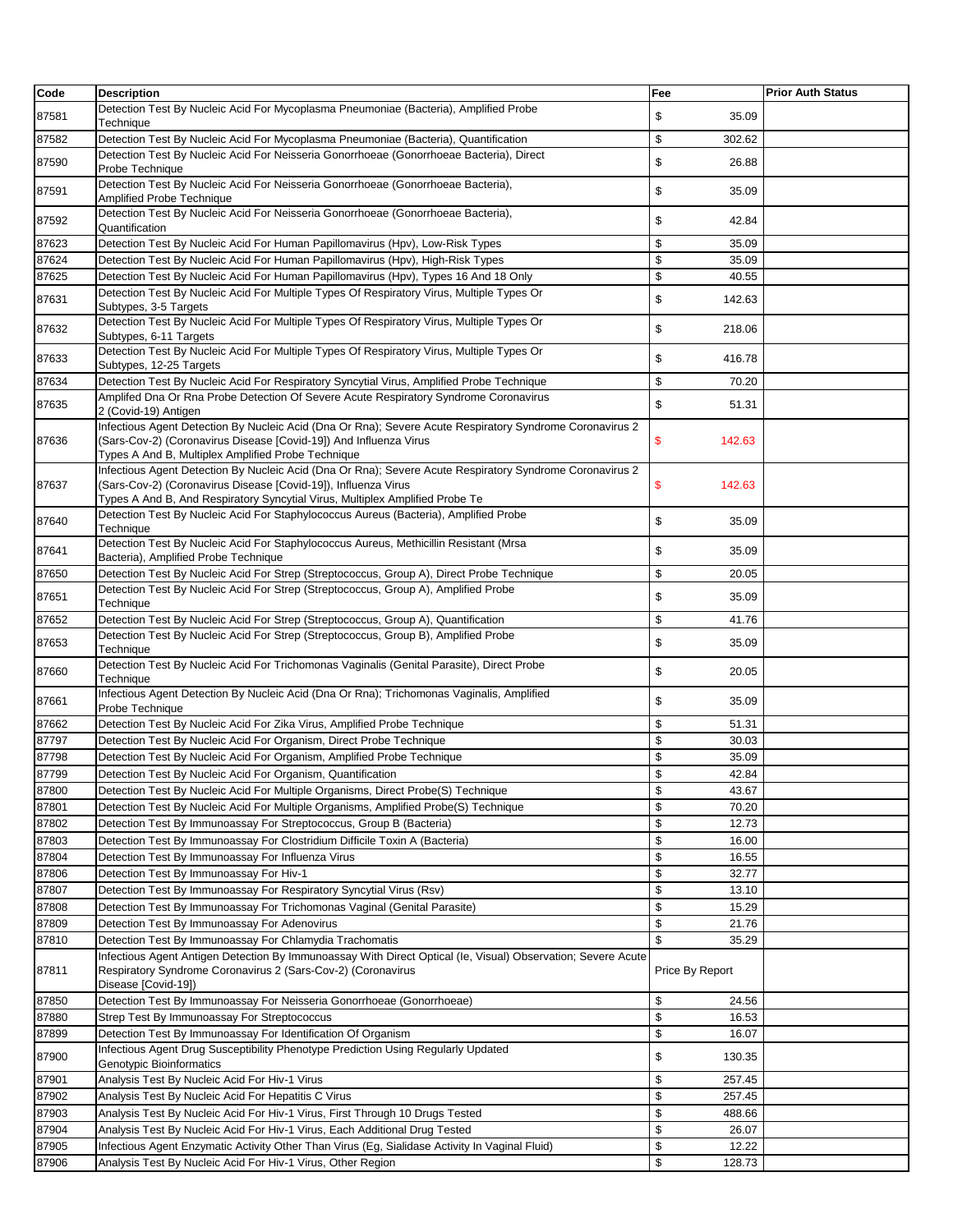| Code           | <b>Description</b>                                                                                                                                  | Fee                  | <b>Prior Auth Status</b> |
|----------------|-----------------------------------------------------------------------------------------------------------------------------------------------------|----------------------|--------------------------|
| 87910          | Analysis Test By Nucleic Acid For Cytomegalovirus, Cytomegalovirus                                                                                  | \$<br>257.45         |                          |
| 87912          | Analysis Test By Nucleic Acid For Hepatitis B Virus                                                                                                 | \$<br>257.45         |                          |
| 87999          | Unlisted Microbiology Procedure                                                                                                                     | \$<br>8.33           |                          |
| 88104          | Cell Examination Of Body Fluid, Smears                                                                                                              | \$<br>28.00          |                          |
| 88106          | Cell Examination Of Body Fluid, Simple Filter Method                                                                                                | \$<br>32.40          |                          |
| 88108          | Cell Examination Of Specimen, Concentration Technique                                                                                               | \$<br>25.98          |                          |
| 88112          | Cell Examination Of Specimen, Selective Cellular Enhancement Technique                                                                              | \$<br>99.32          |                          |
| 88120          | Cell Examination Of Urine, Manual                                                                                                                   | \$<br>488.17         |                          |
| 88121          | Cell Examination Of Urine, Computer-Assisted                                                                                                        | \$<br>420.78         |                          |
| 88125          | Cytopathology, Forensic (Eg, Sperm)                                                                                                                 | \$<br>12.58          |                          |
| 88130          | Sex Identification, Barr Bodies                                                                                                                     | \$<br>17.98          |                          |
| 88140          | Sex Identification, Peripheral Blood Smear                                                                                                          | \$<br>7.99           |                          |
| 88141          | Pap Test                                                                                                                                            | \$<br>16.33          |                          |
| 88142          | Pap Test, Manual Screening                                                                                                                          | \$<br>20.26          |                          |
| 88143          | Pap Test, Manual Screening And Rescreening                                                                                                          | \$<br>23.04          |                          |
| 88147          | Pap Test (Pap Smear), Automated System                                                                                                              | \$<br>50.56          |                          |
| 88148          | Pap Test (Pap Smear), Automated System With Manual Rescreening                                                                                      | \$<br>16.00          |                          |
| 88150          | Pap Test, Slides, Manual Screening                                                                                                                  | \$<br>15.92          |                          |
| 88152          | Pap Test, Slides, Automated System With Computer-Assisted Rescreening                                                                               | \$<br>27.64          |                          |
| 88153          | Pap Test, Slides, Manual Screening And Rescreening                                                                                                  | \$<br>24.03          |                          |
| 88155          | Pap Test, Slides, Definitive Hormonal Evaluation                                                                                                    | \$<br>14.65          |                          |
| 88160          | Screening Examination Of Specimen Cells, Screening And Interpretation                                                                               | \$<br>29.04          |                          |
| 88161          | Screening Examination Of Specimen Cells, Preparation, Screening And Interpretation                                                                  | \$<br>24.58          |                          |
| 88162          | Screening Examination Of Specimen Cells, Extended Study                                                                                             | \$<br>34.06          |                          |
| 88164          | Pap Test, Slides, Manual Screening (The Bethesda System)                                                                                            | \$<br>15.92          |                          |
| 88165          | Pap Test, Slides, Manual Screening And Rescreening (The Bethesda System)                                                                            | \$<br>42.22          |                          |
| 88166          | Pap Test, Slides, Manual Screening And Computer-Assisted Rescreening (The Bethesda<br>System)                                                       | \$<br>15.92          |                          |
|                | Pap Test, Slides, Manual Screening And Computer-Assisted Rescreening Using Cell                                                                     |                      |                          |
| 88167          | Selection (The Bethesda System)                                                                                                                     | \$<br>15.92          |                          |
| 88172          | Cytopathology, Evaluation Of Fine Needle Aspirate; Immediate Cytohistologic Study To                                                                | \$<br>45.04          |                          |
|                | Determine Adequacy For Diagnosis, First Evaluation Episode, Each Site                                                                               |                      |                          |
| 88173          | Evaluation Of Fine Needle Aspirate With Or Without Preparation Of Smears; Interpretation                                                            | \$<br>74.16          |                          |
|                | And Report                                                                                                                                          | \$                   |                          |
| 88174<br>88175 | Pap Test, Automated Thin Layer Preparation; Automated System<br>Pap Test, Automated Thin Layer Preparation; Automated System And Manual Rescreening | 25.37<br>\$<br>26.61 |                          |
|                | Pap Test, Evaluation Of Fine Needle Aspirate, Immediate, Each Additional Evaluation                                                                 |                      |                          |
| 88177          | Episode                                                                                                                                             | \$<br>28.41          |                          |
| 88182          | Flow Cytometry; Cell Cycle Or Dna Analysis                                                                                                          | \$<br>57.19          |                          |
| 88184          | Flow Cytometry Technique For Dna Or Cell Analysis, First Marker                                                                                     | \$<br>74.84          |                          |
| 88185          | Flow Cytometry Technique For Dna Or Cell Analysis, Each Additional Marker                                                                           | \$<br>44.48          |                          |
| 88187          | Flow Cytometry Technique For Dna Or Cell Analysis, 2 To 8 Markers                                                                                   | \$<br>67.77          |                          |
| 88188          | Flow Cytometry Technique For Dna Or Cell Analysis, 9 To 15 Markers                                                                                  | \$<br>83.79          |                          |
| 88189          | Flow Cytometry Technique For Dna Or Cell Analysis, 16 Or More Markers                                                                               | \$<br>106.09         |                          |
| 88199          | Unlisted Cytopathology Procedure                                                                                                                    | \$<br>33.59          |                          |
| 88230          | Tissue Culture For Non-Neoplastic Disorders; Lymphocyte                                                                                             | \$<br>116.49         |                          |
| 88233          | Tissue Culture For Chromosome Analysis; Skin Or Other Solid Tissue Biopsy                                                                           | \$<br>140.73         |                          |
| 88235          | Tissue Culture For Chromosome Analysis; Amniotic Fluid Or Chorionic Villus Cells                                                                    | \$<br>150.30         |                          |
| 88237          | Tissue Culture For Neoplastic Disorders; Bone Marrow, Blood Cells                                                                                   | \$<br>143.75         |                          |
| 88239          | Tissue Culture For Neoplastic Disorders; Solid Tumor                                                                                                | \$<br>147.52         |                          |
| 88240          | Cryopreservation, Freezing And Storage Of Cells                                                                                                     | \$<br>13.07          |                          |
| 88241          | Thawing And Expansion Of Frozen Cells, Each Aliquot                                                                                                 | \$<br>12.09          |                          |
| 88245          | Chromosome Analysis For Genetic Defects, Baseline Sister Chromatid Exchange (Sce), 20-<br>25 Cells                                                  | \$<br>173.17         |                          |
| 88248          | Chromosome Analysis For Genetic Defects, Baseline Breakage, Score 50-100 Cells, Count<br>20 Cells                                                   | \$<br>173.17         |                          |
| 88249          | Chromosome Analysis For Genetic Defects, Score 100 Cells, Clastogen Stress                                                                          | \$<br>173.17         |                          |
| 88261          | Chromosome Analysis For Genetic Defects, Count 5 Cells                                                                                              | \$<br>264.34         |                          |
| 88262          | Chromosome Analysis For Genetic Defects, Count 15-20 Cells                                                                                          | \$<br>125.49         |                          |
| 88263          | Chromosome Analysis For Genetic Defects, Count 45 Cells For Mosaicism                                                                               | \$<br>150.29         |                          |
| 88264          | Chromosome Analysis For Genetic Defects, Analyze 20-25 Cells                                                                                        | \$<br>144.61         |                          |
|                | Chromosome Analysis, Amniotic Fluid Or Chorionic Villus, Count 15 Cells, 1 Karyotype, With                                                          |                      |                          |
| 88267          | Banding<br>Chromosome Analysis, In Situ For Amniotic Fluid Cells, Count Cells From 6-12 Colonies, 1                                                 | \$<br>188.57         |                          |
| 88269          | Karyotype, With Banding                                                                                                                             | \$<br>173.66         |                          |
| 88271          | Molecular Cytogenetics; Dna Probe, Each (Eg, Fish)                                                                                                  | \$<br>21.42          |                          |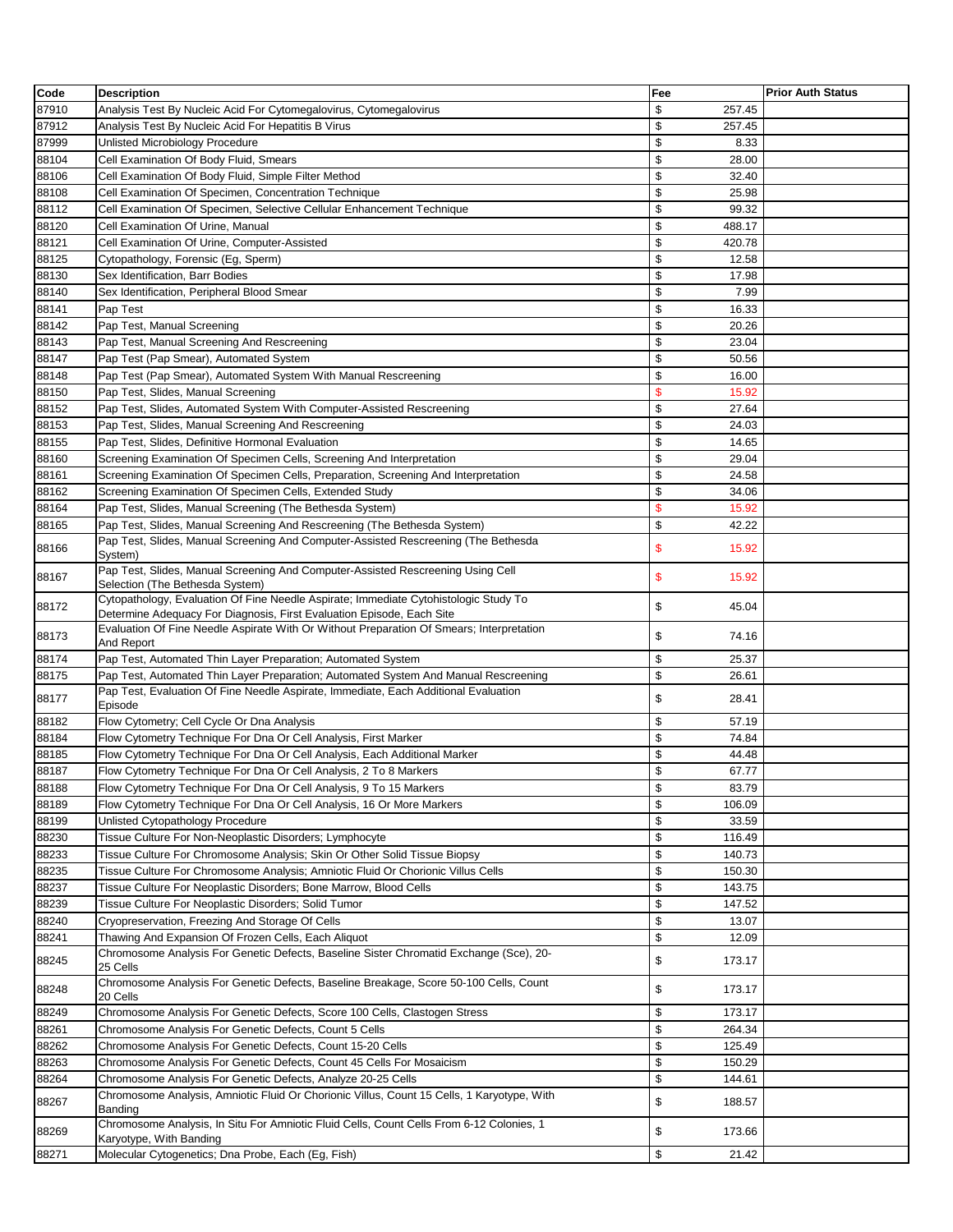| Code           | <b>Description</b>                                                                                                                                                                                                   | Fee                         | <b>Prior Auth Status</b> |
|----------------|----------------------------------------------------------------------------------------------------------------------------------------------------------------------------------------------------------------------|-----------------------------|--------------------------|
| 88272          | Chromosome Analysis For Genetic Defects, Analyze 3-5 Cells                                                                                                                                                           | \$<br>40.70                 |                          |
| 88273          | Chromosome Analysis For Genetic Defects, Analyze 10-30 Cells                                                                                                                                                         | \$<br>34.81                 |                          |
| 88274          | Chromosome Analysis For Genetic Defects, Analyze 25-99 Cells                                                                                                                                                         | \$<br>42.38                 |                          |
| 88275          | Chromosome Analysis For Genetic Defects, Analyze 100-300 Cells                                                                                                                                                       | \$<br>51.19                 |                          |
| 88280          | Chromosome Analysis For Genetic Defects, Additional Karyotypes, Each Study                                                                                                                                           | \$<br>33.47                 |                          |
| 88283          | Chromosome Analysis For Genetic Defects, Additional Specialized Banding Technique                                                                                                                                    | \$<br>68.60                 |                          |
| 88285          | Chromosome Analysis For Genetic Defects, Additional Cells Counted, Each Study                                                                                                                                        | \$<br>26.91                 |                          |
| 88289          | Chromosome Analysis For Genetic Defects, Additional High Resolution Study                                                                                                                                            | \$<br>34.43                 |                          |
| 88291          | Cytogenetics And Molecular Cytogenetics, Interpretation And Report                                                                                                                                                   | \$<br>6.20                  |                          |
| 88299          | Unlisted Cytogenetic Study                                                                                                                                                                                           | Price By Report             |                          |
| 88300          | Pathology Examination Of Tissue Using A Microscope, Limited Examination                                                                                                                                              | \$<br>13.61                 |                          |
| 88302          | Pathology Examination Of Tissue Using A Microscope                                                                                                                                                                   | \$<br>21.11                 |                          |
| 88304          | Pathology Examination Of Tissue Using A Microscope, Moderately Low Complexity                                                                                                                                        | \$<br>39.68                 |                          |
| 88305          | Pathology Examination Of Tissue Using A Microscope, Intermediate Complexity                                                                                                                                          | \$<br>70.44                 |                          |
| 88307          | Pathology Examination Of Tissue Using A Microscope, Moderately High Complexity                                                                                                                                       | \$<br>114.43                |                          |
| 88309          | Pathology Examination Of Tissue Using A Microscope, High Complexity                                                                                                                                                  | \$<br>167.79                |                          |
|                | Decalcification Procedure (List Separately In Addition To Code For Surgical Pathology                                                                                                                                |                             |                          |
| 88311          | Examination)                                                                                                                                                                                                         | \$<br>14.25                 |                          |
| 88312          | Special Stain Including Interpretation And Report; Group I For Microorganisms (Eg, Acid<br>Fast, Methenamine Silver)                                                                                                 | \$<br>87.98                 |                          |
| 88313          | Special Stain Including Interpretation And Report; Group Ii, All Other (Eg, Iron, Trichrome), Except Stain For<br>Microorganisms, Stains For Enzyme Constituents, Or Immunocytochemistry<br>And Immunohistochemistry | \$<br>61.75                 |                          |
| 88314          | Special Stain Including Interpretation And Report; Histochemical Stain On Frozen Tissue<br>Block (List Separately In Addition To Code For Primary Procedure)                                                         | \$<br>27.12                 |                          |
| 88319          | Special Stain Including Interpretation And Report; Group Iii, For Enzyme Constituents                                                                                                                                | \$<br>83.56                 |                          |
| 88321          | Surgical Pathology Consultation And Report On Referred Slides Prepared Elsewhere                                                                                                                                     | \$<br>59.57                 |                          |
| 88323          | Surgical Pathology Consultation And Report On Referred Material Requiring Preparation Of<br>Slides                                                                                                                   | \$<br>71.99                 |                          |
| 88325          | Surgical Pathology Consultation And Report, Comprehensive                                                                                                                                                            | \$<br>94.61                 |                          |
| 88329          | Pathology Consultation During Surgery;                                                                                                                                                                               | \$<br>36.24                 |                          |
| 88331          | Pathology Examination Of Specimen During Surgery, First Tissue Block                                                                                                                                                 | \$<br>79.85                 |                          |
| 88332          | Pathology Examination Of Specimen During Surgery, Each Additional Tissue Block                                                                                                                                       | \$<br>39.70                 |                          |
| 88333          | Pathology Cytologic Examination Of Specimen During Surgery, Initial Site                                                                                                                                             | \$<br>91.00                 |                          |
| 88334          | Pathology Cytologic Examination Of Specimen During Surgery, Each Additional Site                                                                                                                                     | \$<br>55.50                 |                          |
| 88341          | Special Stained Specimen Slides To Examine Tissue, Each Additional Procedure                                                                                                                                         | \$<br>66.94                 |                          |
| 88342          | Special Stained Specimen Slides To Examine Tissue, Initial Procedure                                                                                                                                                 | \$<br>51.32                 |                          |
| 88344          | Special Stained Specimen Slides To Examine Tissue, Each Multiplex Procedure                                                                                                                                          | \$<br>163.35                |                          |
| 88346          | Antibody Evaluation, Initial Single Antibody Stain Procedure                                                                                                                                                         | \$<br>95.64                 |                          |
| 88348          | Electron Microscopy For Diagnosis                                                                                                                                                                                    | \$<br>130.22                |                          |
| 88350          | Antibody Evaluation, Each Additional Single Antibody Stain Procedure                                                                                                                                                 | \$<br>71.23                 |                          |
| 88355          | Morphometric Analysis; Skeletal Muscle                                                                                                                                                                               | \$<br>124.33                |                          |
| 88356          | Morphometric Analysis; Nerve                                                                                                                                                                                         | \$<br>196.28                |                          |
| 88358          | Morphometric Analysis; Tumor (Eg, Dna Ploidy)                                                                                                                                                                        | \$<br>74.32                 |                          |
| 88360          | Microscopic Genetic Analysis Of Tumor, Manual                                                                                                                                                                        | \$<br>116.85                |                          |
| 88361          | Microscopic Genetic Analysis Of Tumor, Using Computer-Assisted Technology                                                                                                                                            | \$<br>144.87                |                          |
| 88362          | <b>Nerve Teasing Preparations</b>                                                                                                                                                                                    | \$<br>142.80                |                          |
| 88363          | Examination Of Archival Tissue For Genetic Analysis                                                                                                                                                                  | \$<br>63.35                 |                          |
| 88364          | Genetic Sequencing Localization, Each Additional Procedure                                                                                                                                                           | \$<br>97.05                 |                          |
|                |                                                                                                                                                                                                                      | \$                          |                          |
| 88365<br>88366 | Genetic Sequencing Localization, Initial Procedure<br>Genetic Sequencing Localization, Each Multiplex Procedure                                                                                                      | 57.88<br>\$<br>149.01       |                          |
| 88367          |                                                                                                                                                                                                                      | \$                          |                          |
|                | Microscopic Genetic Analysis Of Tissue, Computer-Assisted Technology, Initial Procedure<br>Microscopic Genetic Analysis Of Tissue, Manual, Initial Procedure                                                         | 57.88<br>\$<br>57.88        |                          |
| 88368          |                                                                                                                                                                                                                      | \$                          |                          |
| 88369<br>88371 | Microscopic Genetic Analysis Of Tissue, Manual, Each Additional Procedure<br>Protein Analysis Of Tissue By Western Blot, With Interpretation And Report;                                                             | 73.40<br>\$<br>22.23        |                          |
|                | Protein Analysis Of Tissue By Western Blot, With Interpretation And Report                                                                                                                                           | \$                          |                          |
| 88372<br>88373 | Microscopic Genetic Analysis Of Tissue, Computer-Assisted Technology, Each Additional                                                                                                                                | 26.22<br>\$<br>59.80        |                          |
| 88374          | Procedure<br>Microscopic Genetic Analysis Of Tissue, Computer-Assisted Technology, Initial Procedure,                                                                                                                | \$<br>204.92                |                          |
|                | Each Multiplex Procedure<br>Microscopic Imaging Using An Endoscope, Interpretation And Report, Real-Time Or                                                                                                          |                             |                          |
| 88375          | Referred, Each Session                                                                                                                                                                                               | \$<br>45.10<br>\$<br>214.25 |                          |
| 88377<br>88380 | Microscopic Genetic Analysis Of Tissue, Manual, Each Additional Multiplex Stain Procedure<br>Microdissection (le, Sample Preparation Of Microscopically Identified Target); Laser Capture                            | \$<br>189.15                |                          |
|                |                                                                                                                                                                                                                      | \$                          |                          |
| 88381          | Preparation Of Specimen, Manual                                                                                                                                                                                      | 189.35                      |                          |
| 88399          | Unlisted Surgical Pathology Procedure                                                                                                                                                                                | Price By Report             |                          |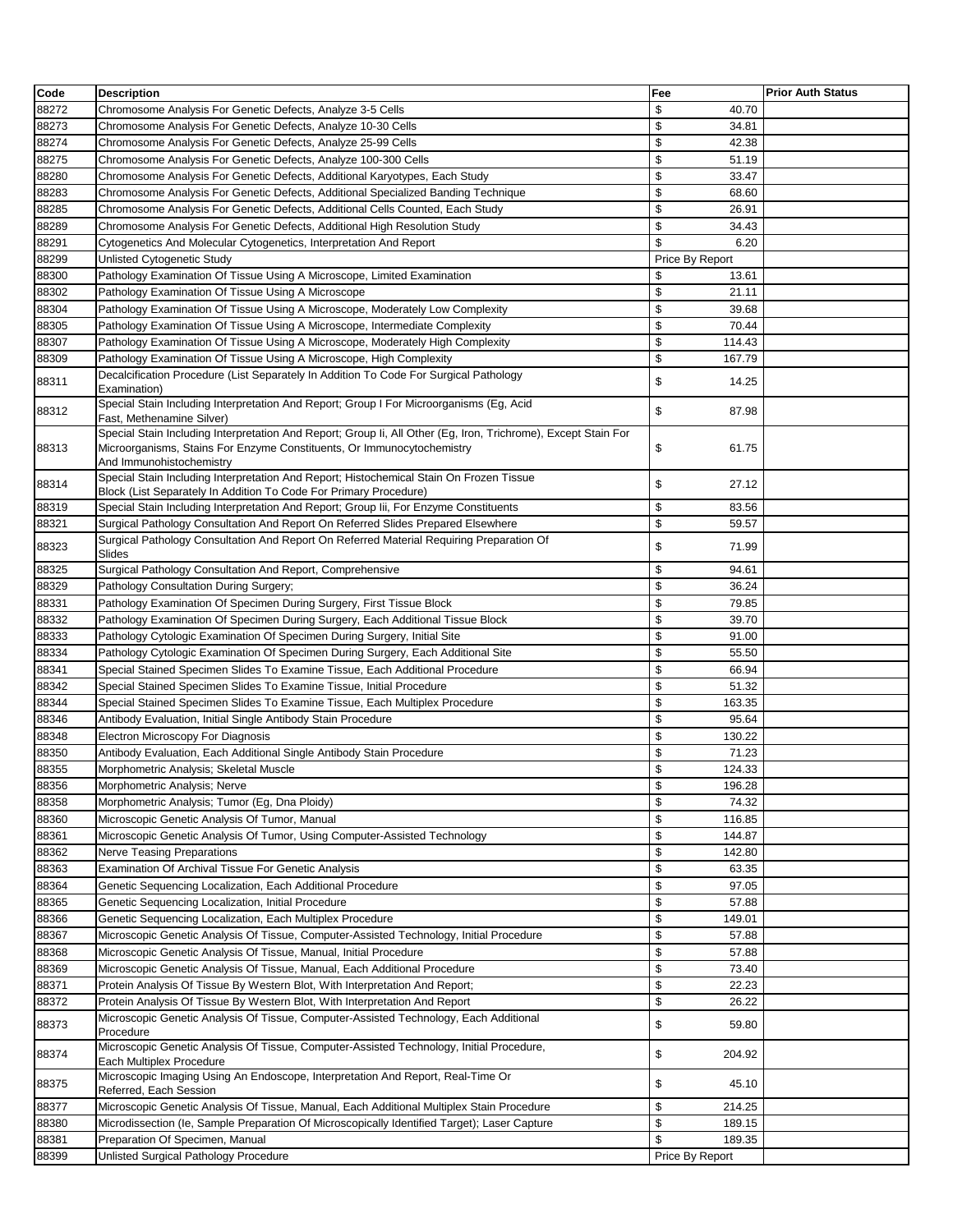| Code  | <b>Description</b>                                                                                                                                                                                                                                                         | Fee             | <b>Prior Auth Status</b> |
|-------|----------------------------------------------------------------------------------------------------------------------------------------------------------------------------------------------------------------------------------------------------------------------------|-----------------|--------------------------|
| 88720 | Bilirubin, Total, Transcutaneous                                                                                                                                                                                                                                           | \$<br>5.02      |                          |
| 88738 | Hemoglobin (Hgb), Quantitative, Transcutaneous                                                                                                                                                                                                                             | \$<br>5.02      |                          |
| 88740 | Hemoglobin Measurement, Per Day                                                                                                                                                                                                                                            | \$<br>9.37      |                          |
|       |                                                                                                                                                                                                                                                                            | \$<br>9.37      |                          |
| 88741 | Hemoglobin Measurement, Per Day, Methemoglobin                                                                                                                                                                                                                             |                 |                          |
| 88749 | Unlisted In Vivo (Eg, Transcutaneous) Laboratory Service                                                                                                                                                                                                                   | Price By Report |                          |
| 89049 | Test For Malignant Hyperthermia Susceptibility (Genetic Disorder)                                                                                                                                                                                                          | \$<br>233.29    |                          |
| 89050 | Cell Count, Miscellaneous Body Fluids (Eg, Cerebrospinal Fluid, Joint Fluid), Except Blood;                                                                                                                                                                                | \$<br>4.72      |                          |
| 89051 | Cell Count, Miscellaneous Body Fluids (Eg, Csf, Joint Fluid, Except Blood); With Differential                                                                                                                                                                              | \$<br>5.60      |                          |
| 89055 | White Blood Cell Measure, Stool Specimen                                                                                                                                                                                                                                   | \$<br>4.27      |                          |
| 89060 | Crystal Identification By Light Microscopy With Or Without Polarizing Lens Analysis, Any<br>Body Fluid (Except Urine)                                                                                                                                                      | \$<br>7.33      |                          |
| 89125 | Fat Stain Of Stool, Urine, Or Respiratory Secretions                                                                                                                                                                                                                       | \$<br>5.88      |                          |
| 89160 | Meat Fibers, Feces                                                                                                                                                                                                                                                         | \$<br>4.85      |                          |
| 89190 | Nasal Smear For Eosinophils                                                                                                                                                                                                                                                | \$<br>5.79      |                          |
| 89220 | Sputum, Obtaining Specimen, Aerosol Induced Technique (Separate Procedure)                                                                                                                                                                                                 | \$<br>13.76     |                          |
| 89230 | Sweat Collection By Iontophoresis                                                                                                                                                                                                                                          | \$<br>4.01      |                          |
| 89240 | Unlisted Miscellaneous Pathology Test                                                                                                                                                                                                                                      | Price By Report |                          |
|       |                                                                                                                                                                                                                                                                            |                 |                          |
| 89398 | Unlisted Reproductive Medicine Laboratory Procedure                                                                                                                                                                                                                        | Price By Report |                          |
| 0202U | Test For Detection Of Respiratory Disease-Causing Organisms From Back Of Nose And Throat (Nasopharynx)<br>Specimen, 22 Target Organisms Including Severe Acute Respiratory<br>Syndrome Coronavirus 2                                                                       | \$<br>416.78    |                          |
| 0223U | Test For Detection Of Respiratory Disease-Causing Organisms From Back Of Nose And Throat (Nasopharynx)<br>Specimen, 22 Target Organisms Including Severe Acute Respiratory<br>Syndrome Coronavirus 2                                                                       | \$<br>416.78    |                          |
| 0224U | Measurement Of Antibody To Severe Acute Respiratory Syndrome Coronavirus 2 (Covid-19)                                                                                                                                                                                      | \$<br>42.13     |                          |
| 0225U | Test For Detection Of Respiratory Disease-Causing Organisms, 21 Target Organisms<br>Including Severe Acute Respiratory Syndrome Coronavirus 2 (Covid-19)                                                                                                                   | \$<br>416.78    |                          |
| 0226U | Surrogate Viral Neutralization Test (Svnt) For Detection Of Antibodies To Severe Acute<br>Respiratory Syndrome Coronavirus 2 (Covid-19) By                                                                                                                                 | \$<br>42.28     |                          |
| 0240U | Infectious Disease (Viral Respiratory Tract Infection), Pathogen-Specific Rna, 3 Targets (Severe Acute<br>Respiratory Syndrome Coronavirus 2 [Sars-Cov-2], Influenza A, Influenza B), Upper Respiratory Specimen,<br>Each Pathogen Reported As Detected Or Not Detected    | \$<br>142.63    |                          |
| 0241U | Infectious Disease (Viral Respiratory Tract Infection), Pathogen-Specific Rna, 4 Targets (Severe Acute<br>Respiratory Syndrome Coronavirus 2 [Sars-Cov-2], Influenza A, Influenza B, Respiratory Syncytial Virus [Rsv]).<br>Upper Respiratory Specimen, Each Pathogen Repo | \$<br>142.63    |                          |
| G0103 | Prostate Cancer Screening; Prostate Specific Antigen Test (Psa)                                                                                                                                                                                                            | \$<br>19.31     |                          |
|       | Screening Cytopathology Smears, Cervical Or Vaginal, Performed By Automated System                                                                                                                                                                                         |                 |                          |
| G0147 | <b>Under Physician Supervision</b>                                                                                                                                                                                                                                         | \$<br>15.92     |                          |
| G0148 | Screening Cytopathology Smears, Cervical Or Vaginal, Performed By Automated System<br>With Manual Rescreening                                                                                                                                                              | \$<br>31.94     |                          |
| G0306 | Complete Cbc, Automated (Hgb, Hct, Rbc, Wbc, Without Platelet Count) And Automated<br><b>Wbc Differential Count</b>                                                                                                                                                        | \$<br>7.77      |                          |
| G0307 | Complete (Cbc), Automated (Hgb, Hct, Rbc, Wbc; Without Platelet Count)                                                                                                                                                                                                     | \$<br>6.47      |                          |
| G0471 | Collection Of Venous Blood By Venipuncture Or Urine Sample By Catheterization From An<br>Individual In A Skilled Nursing Facility (Snf) Or By A Laboratory On Behalf Of A Home Health Agency (Hha)                                                                         | \$<br>5.00      |                          |
| G0475 | Hiv Antigen/Antibody, Combination Assay, Screening                                                                                                                                                                                                                         | \$<br>24.08     |                          |
| G0476 | Infectious Agent Detection By Nucleic Acid (Dna Or Rna); Human Papillomavirus (Hpv), High- Risk Types<br>(E.G., 16, 18, 31, 33, 35, 39, 45, 51, 52, 56, 58, 59, 68) For Cervical Cancer<br>Screening, Must Be Performed In Addition To Pap Test                            | \$<br>35.09     |                          |
| G0480 | Drug Test(S), Definitive, Utilizing (1) Drug Identification Methods Able To Identify Individual Drugs And<br>Distinguish Between Structural Isomers (But Not Necessarily Stereoisomers), Including, But Not Limited To                                                     | \$<br>114.43    |                          |
| G0481 | Gc/Ms (Any Type, Single Or Tandem) And Lc/Ms<br>Drug Test(S), Definitive, Utilizing (1) Drug Identification Methods Able To Identify Individual Drugs And<br>Distinguish Between Structural Isomers (But Not Necessarily Stereoisomers), Including, But Not Limited To     | \$<br>156.59    |                          |
| G0482 | Gc/Ms (Any Type, Single Or Tandem) And Lc/Ms<br>Drug Test(S), Definitive, Utilizing (1) Drug Identification Methods Able To Identify Individual Drugs And<br>Distinguish Between Structural Isomers (But Not Necessarily Stereoisomers), Including, But Not Limited To     | \$<br>198.74    |                          |
|       | Gc/Ms (Any Type, Single Or Tandem) And Lc/Ms<br>Drug Test(S), Definitive, Utilizing (1) Drug Identification Methods Able To Identify Individual Drugs And                                                                                                                  |                 |                          |
| G0483 | Distinguish Between Structural Isomers (But Not Necessarily Stereoisomers), Including, But Not Limited To<br>Gc/Ms (Any Type, Single Or Tandem) And Lc/Ms                                                                                                                  | \$<br>246.92    |                          |
| G0659 | Drug Test(S), Definitive, Utilizing Drug Identification Methods Able To Identify Individual Drugs And Distinguish<br>Between Structural Isomers (But Not Necessarily Stereoisomers), Including But Not Limited To Gc/Ms (Any<br>Type, Single Or Tandem) And Lc/Ms          | \$<br>62.14     |                          |
| G2023 | Specimen Collection For Severe Acute Respiratory Syndrome Coronavirus 2 (Sars-Cov-2)<br>(Coronavirus Disease [Covid-19]), Any Specimen Source                                                                                                                              | \$<br>23.46     |                          |
| G2024 | Specimen Collection For Severe Acute Respiratory Syndrome Coronavirus 2 (Sars-Cov-2)<br>(Coronavirus Disease [Covid-19]) From An Individual In A Snf Or By A Laboratory On Behalf Of A Hha, Any<br>Specimen Source                                                         | \$<br>25.46     |                          |